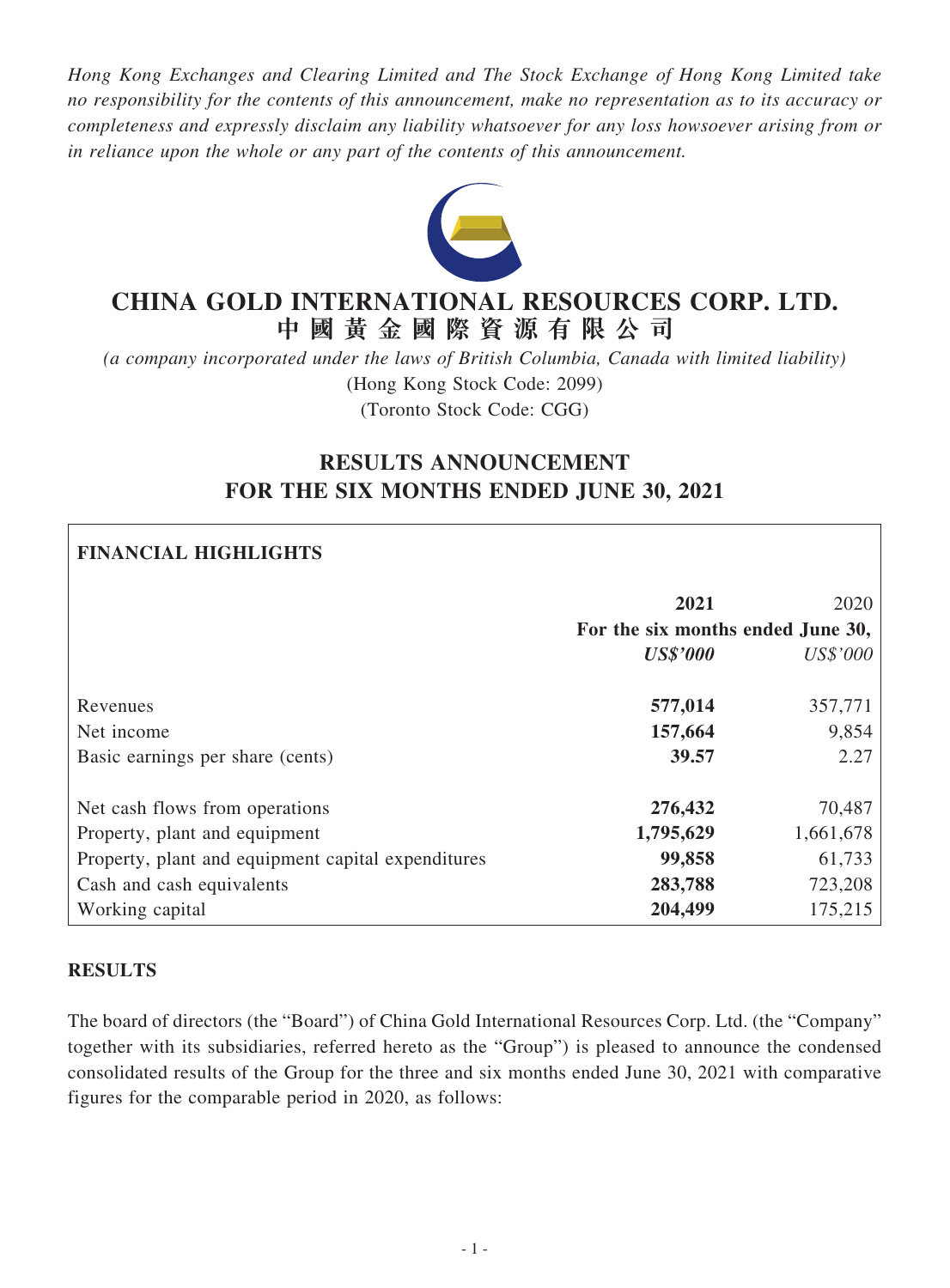The following Management Discussion and Analysis of financial condition and results of operations ("MD&A") is prepared as of August 12, 2021. It should be read in conjunction with the consolidated financial statements and notes thereto of China Gold International Resources Corp. Ltd. (referred to herein as "China Gold International", the "Company", "we" or "our" as the context may require) for the three and six months ended June 30, 2021 and the three and six months ended June 30, 2020, respectively. Unless the context otherwise provides, references in this MD&A to China Gold International or the Company refer to China Gold International and each of its subsidiaries collectively on a consolidated basis.

The following discussion contains certain forward-looking statements relating to the Company's plans, objectives, expectations and intentions, which are based on the Company's current expectations and are subject to risks, uncertainties and changes in circumstances. Readers should carefully consider all of the information set out in this MD&A, including the risks and uncertainties outlined further in the Company's Annual Information Form ("Annual Information Form" or "AIF") dated March 30, 2021 on SEDAR at www.sedar.com, www.chinagoldintl.com and www.hkex.com.hk. For further information on risks and other factors that could affect the accuracy of forward-looking statements and the result of operations of the Company, please refer to the sections titled "Forward-Looking Statements" and "Risk Factors" and to discussions elsewhere within this MD&A. China Gold International's business, financial condition or results of operations could be materially and adversely affected by any of these risks.

### **FORWARD-LOOKING STATEMENTS**

Certain statements made herein, other than statements of historical fact relating to the Company, represent forward-looking information. In some cases, this forward-looking information can be identified by words or phrases such as "may", "will", "expect", "anticipate", "contemplates", "aim", "estimate", "intend", "plan", "believe", "potential", "continue", "is/are likely to", "should" or the negative of these terms, or other similar expressions intended to identify forward-looking information. This forward-looking information includes, among other things; China Gold International's production estimates, business strategies and capital expenditure plans; the development and expansion plans and schedules for the CSH Mine and the Jiama Mine; China Gold International's financial condition; the regulatory environment as well as the general industry outlook; general economic trends in China; and statements respecting anticipated business activities, planned expenditures, corporate strategies, participation in projects and financing, and other statements that are not historical facts.

By their nature, forward-looking information involves numerous assumptions, both general and specific, which may cause the actual results, performance or achievements of China Gold International and/or its subsidiaries to be materially different from any future results, performance or achievements expressed or implied by the forward–looking information. Some of the key assumptions include, among others, the absence of any material change in China Gold International's operations or in foreign exchange rates, the prevailing price of gold, copper and other non-ferrous metal products; the absence of lowerthan-anticipated mineral recovery or other production problems; effective income and other tax rates and other assumptions underlying China Gold International's financial performance as stated in the Company's technical reports for its CSH Mine and Jiama Mine; China Gold International's ability to obtain regulatory confirmations and approvals on a timely basis; continuing positive labor relations; the absence of any material adverse effects as a result of political instability, terrorism, natural disasters, pandemics such as COVID-19, litigation or arbitration and adverse changes in government regulation; the availability and accessibility of financing to China Gold International; and the performance by counterparties of the terms and conditions of all contracts to which China Gold International and its subsidiaries are a party. The forward-looking information is also based on the assumption that none of the risk factors identified in this MD&A or in the AIF that could cause actual results to differ materially from the forward-looking information actually occurs.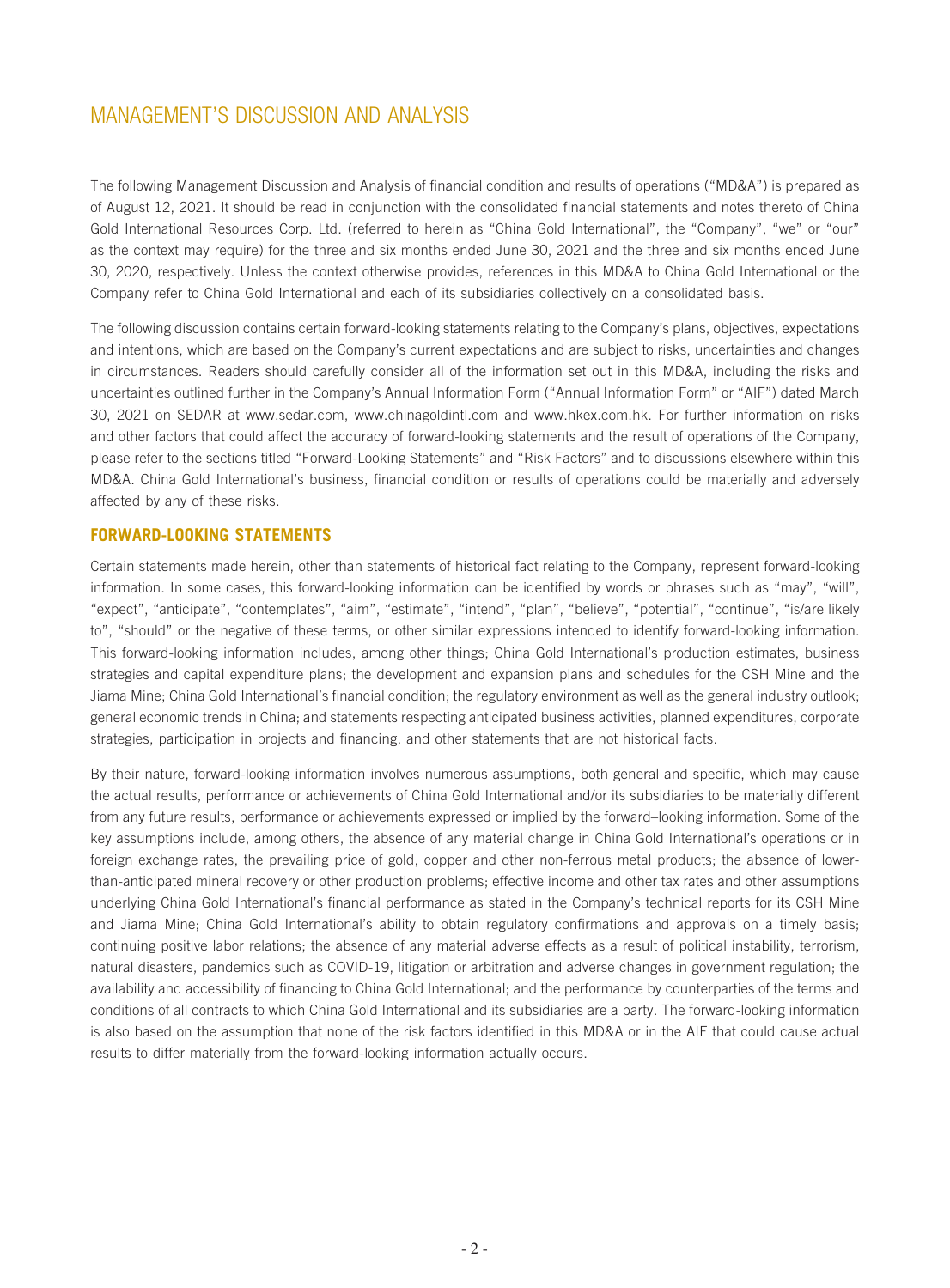Forward-looking information contained herein as of the date of this MD&A is based on the opinions, estimates and assumptions of management. There are a number of important risks, uncertainties and other factors that could cause actual actions, events or results to differ materially from those described as forward-looking information. China Gold International disclaims any obligation to update any forward-looking information, whether as a result of new information, estimates, opinions or assumptions, future events or results, or otherwise except to the extent required by law. There can be no assurance that forward-looking information will prove to be accurate, as actual results and future events could differ materially from those anticipated in such statements. The forward-looking information in this MD&A is expressly qualified by this cautionary statement. The reader is cautioned not to place undue reliance on forward-looking information.

### **THE COMPANY**

### **Overview**

China Gold International is a gold and base metal mining company registered in British Columbia Canada. The Company's main business involves the operation, acquisition, development and exploration of gold and base metal properties.

The Company's principal mining operations are the Chang Shan Hao Gold Mine ("CSH Mine" or "CSH"), located in Inner Mongolia, China and the Jiama Copper-Gold Polymetallic Mine ("Jiama Mine" or "Jiama"), located in Tibet, China. China Gold International holds a 96.5% interest in the CSH Mine, while its Chinese joint venture ("CJV") partner holds the remaining 3.5% interest. The Company owns a 100% interest in the Jiama Mine, which hosts a large scale copper-gold polymetallic deposit containing copper, gold, molybdenum, silver, lead and zinc metals.

China Gold International's common shares are listed on the Toronto Stock Exchange ("TSX") and The Stock Exchange of Hong Kong Limited ("HKSE") under the symbol CGG and the stock code 2099, respectively. Additional information about the Company, including the Company's Annual Information Form, is available on SEDAR at sedar.com as well as Hong Kong Exchange News at hkexnews.hk.

### **Performance Highlights**

### *Three months ended June 30, 2021*

- Revenue increased by 46% to US\$304.9 million from US\$209.2 million for the same period in 2020.
- Mine operating earnings increased by 255% to US\$125.9 million from US\$35.5 million for the same period in 2020.
- Net income of US\$100.7 million increased by 444% or US\$82.2 million from US\$18.5 million for the same period in 2020.
- Cash flow from operation increased by 95% to US\$106.2 million from US\$54.5 million for the same period in 2020.
- Total gold production increased by 13% to 71,225 ounces from 63,043 ounces for the same period in 2020.
- Total copper production increased by 13% to 52.6 million pounds (approximately 23,875 tonnes) from 46.5 million pounds (approximately 21,103 tonnes) for the same period in 2020.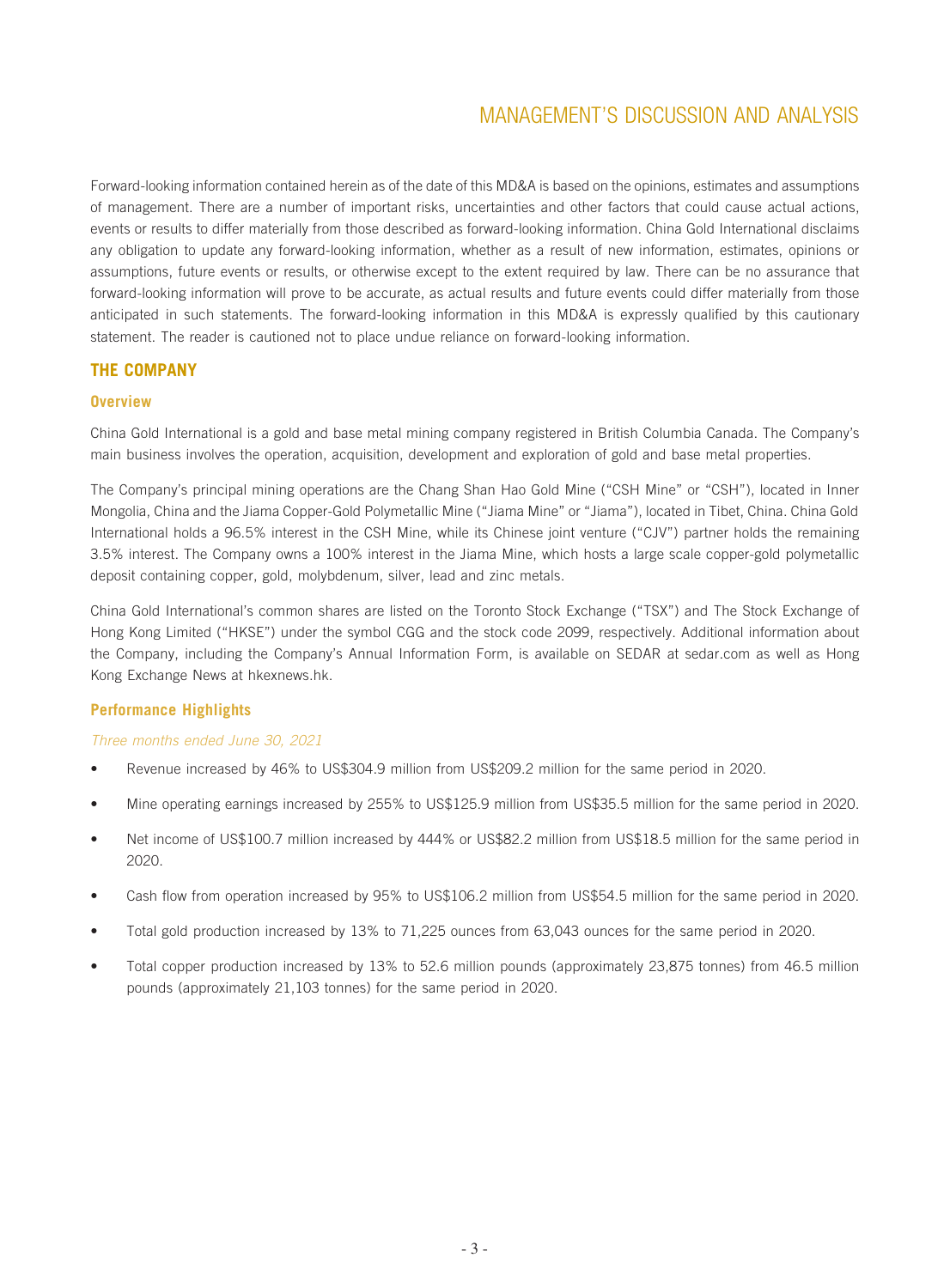### *Six months ended June 30, 2021*

- Revenue increased by 61% to US\$577.0 million from US\$357.8 million for the same period in 2020.
- Mine operating earnings increased by 291% to US\$209.7 million from US\$53.7 million for the same period in 2020.
- Net income of US\$157.7 million increased by 1,493% or US\$147.8 million from US\$9.9 million for the same period in 2020.
- Cash flow from operation increased by 292% to US\$276.4 million from US\$70.5 million for the same period in 2020.
- Total gold production increased by 9% to 124,746 ounces from 114,872 ounces for the same period in 2020.
- Total copper production increased by 24% to 101.6 million pounds (approximately 46,066 tonnes) from 82.2 million pounds (approximately 37,288 tonnes) for the same period in 2020.

### **OUTLOOK**

- Projected gold production of 235,000 ounces in 2021.
- Projected copper production of 177 million pounds in 2021.
- The Company continues to focus its efforts on optimizing the operation at both mines, stabilizing the Jiama Mine's production and potentially extending the mine life of CSH Mine.
- To fulfill its growth strategy, the Company is continually working with CNG and other interested parties to identify potential international mining acquisition opportunities, namely projects outside of China.
- The Company has not experienced any significant impact on its operations from the COVID-19 pandemic. Both of the Company's mines have been able to operate and sell products without significant interruption during the six months ended June 30, 2021. The Company continues to closely monitor the health of its employees and supply chains to be able to respond to any potential disruptions, should any arise. The Company is also managing its cash reserves to be able to withstand any financial ramifications of potential disruptions.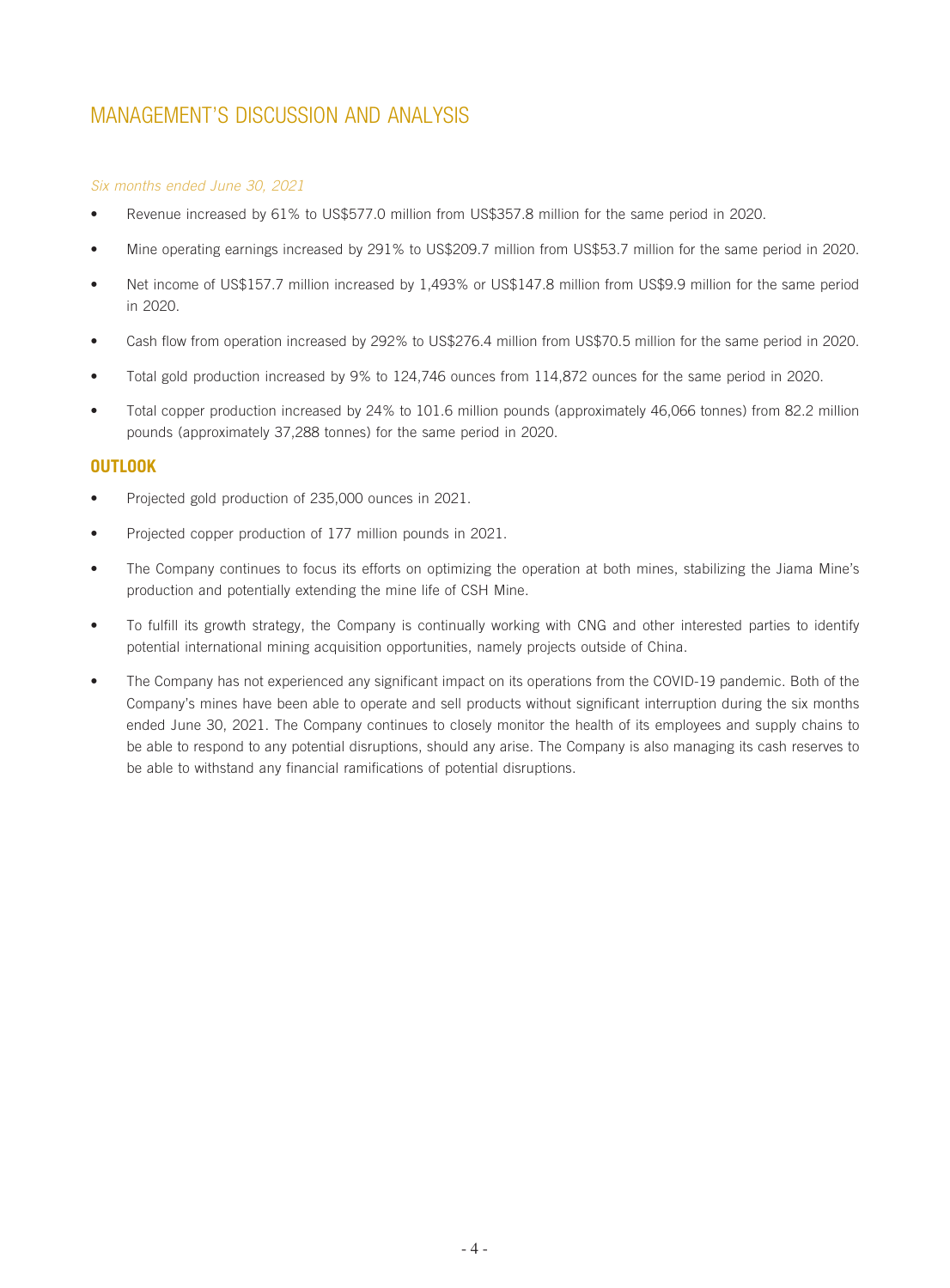### **RESULTS OF OPERATIONS**

### **Selected Quarterly Financial Data**

|                                           |            |         |         |         | <b>Quarter ended</b> |         |         |         |
|-------------------------------------------|------------|---------|---------|---------|----------------------|---------|---------|---------|
|                                           |            | 2021    |         |         | 2020                 |         | 2019    |         |
| (US\$ in thousands except per share)      | $30 - Jun$ | 31-Mar  | 31-Dec  | 30-Sep  | 30-Jun               | 31-Mar  | 31-Dec  | 30-Sep  |
| Revenue                                   | 304,944    | 272,070 | 265,810 | 240,451 | 209,188              | 148,583 | 162,326 | 186,375 |
| Cost of sales                             | 179,001    | 188,319 | 175,717 | 174,346 | 173,701              | 130,414 | 146,952 | 160,094 |
| Mine operating earnings                   | 125,943    | 83,751  | 90,093  | 66,105  | 35,487               | 18,169  | 15,374  | 26,281  |
| General and administrative expenses       | 10,294     | 8,099   | 13,656  | 8,026   | 5,793                | 9.186   | 15,280  | 11,762  |
| Exploration and evaluation expenses       | 59         | 41      | 174     | 77      | 165                  | 61      | (156)   | 368     |
| Research and development expenses         | 5,051      | 4,424   | 11,019  | 3,251   | 2,264                | 1,966   | 3,200   | 4,308   |
| Income (loss) from operations             | 110,539    | 71,187  | 65,244  | 54,751  | 27,265               | 6,956   | (2,950) | 9,843   |
| Gain on recognition of other assets       |            |         |         |         |                      |         | 14,067  | 11,245  |
| Foreign exchange gain (loss)              | 4,944      | 1,728   | 4,806   | 6,366   | (2,331)              | (5,438) | 4,074   | (9,616) |
| Finance costs                             | 9,604      | 9,743   | 9,732   | 10,241  | 11,525               | 10,516  | 10,398  | 10,560  |
| Profit (loss) before income tax           | 108,486    | 64,079  | 63,961  | 51,665  | 17,597               | (7,793) | 4,732   | 2,380   |
| Income tax expense (credit)               | 7,789      | 7,112   | 7,513   | 4,029   | (926)                | 876     | 9,037   | 2,701   |
| Net profit (loss)                         | 100,697    | 56,967  | 56,448  | 47,636  | 18,523               | (8,669) | (4,305) | (321)   |
| Basic earnings (loss) per share (cents)   | 25.27      | 14.30   | 14.10   | 11.87   | 4.52                 | (2.25)  | (1.19)  | (0.17)  |
| Diluted earnings (loss) per share (cents) | N/A        | N/A     | N/A     | N/A     | N/A                  | N/A     | N/A     | N/A     |

### **Selected Quarterly Production Data and Analysis**

| <b>CSH Mine</b>                                 | Three months ended June 30, |        | <b>Six months ended June 30</b> |        |
|-------------------------------------------------|-----------------------------|--------|---------------------------------|--------|
|                                                 | 2021                        | 2020   | 2021                            | 2020   |
| Gold sales (US\$ million)                       | 65.10                       | 65.06  | 121.76                          | 120.56 |
| Realized average price (US\$) of gold per ounce | 1,811                       | 1,673  | 1,807                           | 1,625  |
| Gold produced (ounces)                          | 37,170                      | 38,850 | 67,392                          | 74,147 |
| Gold sold (ounces)                              | 35,949                      | 38,887 | 67,368                          | 74,182 |
| Total production cost (US\$ per ounce)          | 1,537                       | 1,358  | 1,533                           | 1,359  |
| Cash production cost (1) (US\$ per ounce)       | 1,005                       | 889    | 1.017                           | 840    |

(1) Non-IFRS measure. See 'Non-IFRS measures' section of this MD&A

Gold production at the CSH Mine slightly decreased by 4% to 37,170 ounces for the three months ended June 30, 2021 compared to 38,850 ounces for the three months ended June 30, 2020. The total production cost of gold for the three months ended June 30, 2021 increased to US\$1,537 per ounce compared to US\$1,358 for the three months ended June 30, 2020. The cash production cost of gold for the three months ended June 30, 2021 increased to US\$1,005 per ounce from US\$889 for the same period in 2020. Changes in total production cost and cash cost are mainly due to lower average grades of ore mined, longer waste haulage distance and slightly lower recovery rates.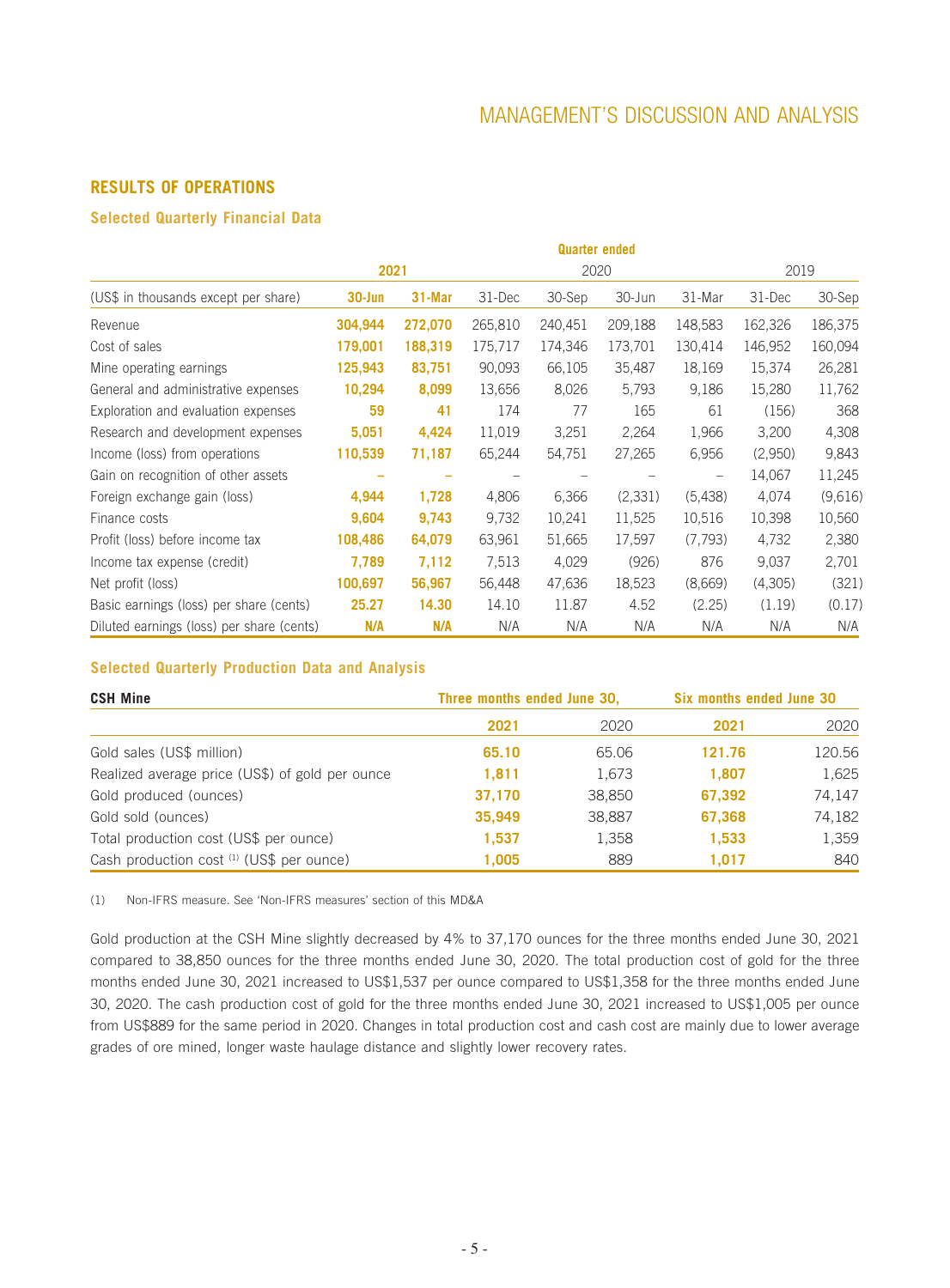| Jiama Mine                                                     | Three months ended June 30, |            | Six months ended June 30, |            |  |
|----------------------------------------------------------------|-----------------------------|------------|---------------------------|------------|--|
|                                                                | 2021                        | 2020       | 2021                      | 2020       |  |
| Copper sales (US\$ in millions)                                | 137.49                      | 63.99      | 254.06                    | 118.65     |  |
| Realized average price <sup>1</sup> (US\$) of copper per pound |                             |            |                           |            |  |
| after smelting fee discount                                    | 2.61                        | 1.35       | 2.41                      | 1.49       |  |
| Copper produced (tonnes)                                       | 23,875                      | 21,103     | 46,066                    | 37,288     |  |
| Copper produced (pounds)                                       | 52,633,987                  | 46,523,860 | 101,557,708               | 82,205,981 |  |
| Copper sold (tonnes)                                           | 23,841                      | 21,686     | 47,748                    | 36,098     |  |
| Copper sold (pounds)                                           | 52,560,835                  | 47,810,580 | 105,266,271               | 79,582,880 |  |
| Gold produced (ounces)                                         | 34,055                      | 24,193     | 57,354                    | 40,725     |  |
| Gold sold (ounces)                                             | 34,009                      | 24,872     | 58,950                    | 39,718     |  |
| Silver produced (ounces)                                       | 1,641,394                   | 1,824,767  | 3,374,047                 | 3,088,602  |  |
| Silver sold (ounces)                                           | 1,639,684                   | 1,895,570  | 3,539,551                 | 2,941,611  |  |
| Lead produced (tonnes)                                         | 17,350                      | 20,263     | 38,172                    | 29,538     |  |
| Lead produced (pounds)                                         | 38,249,797                  | 44,672,072 | 84, 155, 454              | 65,120,727 |  |
| Lead sold (tonnes)                                             | 17,383                      | 22,074     | 40,474                    | 28,073     |  |
| Lead sold (pounds)                                             | 38,323,101                  | 48,664,678 | 89,229,631                | 61,891,245 |  |
| Zinc produced (tonnes)                                         | 8,347                       | 9,885      | 17,999                    | 15,083     |  |
| Zinc produced (pounds)                                         | 18,401,332                  | 21,791,970 | 39,681,069                | 33,251,468 |  |
| Zinc sold (tonnes)                                             | 8,363                       | 10,733     | 19,101                    | 14,370     |  |
| Zinc sold (pounds)                                             | 18,436,664                  | 23,661,754 | 42,109,580                | 31,681,205 |  |
| Moly produced (tonnes)                                         | 103                         |            | 103                       |            |  |
| Moly produced (pounds)                                         | 226,809                     |            | 226,809                   |            |  |
| Moly sold (tonnes)                                             | 102                         |            | 102                       |            |  |
| Moly sold (pounds)                                             | 225,738                     |            | 225,738                   |            |  |
| Total production cost <sup>2</sup> (US\$) of copper per pound  | 2.62                        | 2.69       | 2.75                      | 2.76       |  |
| Total production cost <sup>2</sup> (US\$) of copper per pound  |                             |            |                           |            |  |
| after by-products credits <sup>4</sup>                         | 0.68                        | 1.00       | 0.85                      | 1.27       |  |
| Cash production cost <sup>4</sup> (US\$) per pound of copper   | 1.99                        | 2.08       | 2.12                      | 2.03       |  |
| Cash production cost <sup>3</sup> (US\$) of copper per pound   |                             |            |                           |            |  |
| after by-products credits <sup>4</sup>                         | 0.05                        | 0.41       | 0.21                      | 0.54       |  |

1 A discount factor of 15.8% to 29.1% is applied to the copper benchmark price to compensate the refinery costs incurred by the buyers, mixed copper concentrate containing lead and zinc have an average discount factor of 69% – 71%. The discount factor is higher if the grade of copper in copper concentrate is below 18%. The industry standard of copper in copper concentrate is between 18-20%.

2 Production costs include expenditures incurred at the mine sites for the activities related to production including mining, processing, mine site G&A and royalties etc.

3 Non-IFRS measure. See 'Non-IFRS measures' section of this MD&A.

4 By-products credit refers to the sales of gold and silver during the corresponding period.

During the three months ended June 30, 2021, the Jiama Mine produced 23,875 tonnes (approximately 52.6 million pounds) of copper, an increase of 13% compared with the three months ended June 30, 2020 (21,103 tonnes, or 46.5 million pounds).

Both total production cost of copper per pound after by-products and cash production cost of copper per pound after by-product decreased greatly as compared to the same period in 2020 due to higher mined tonnes, higher head grades, higher recovery rates, and more by-products recovered of lead, zinc and moly.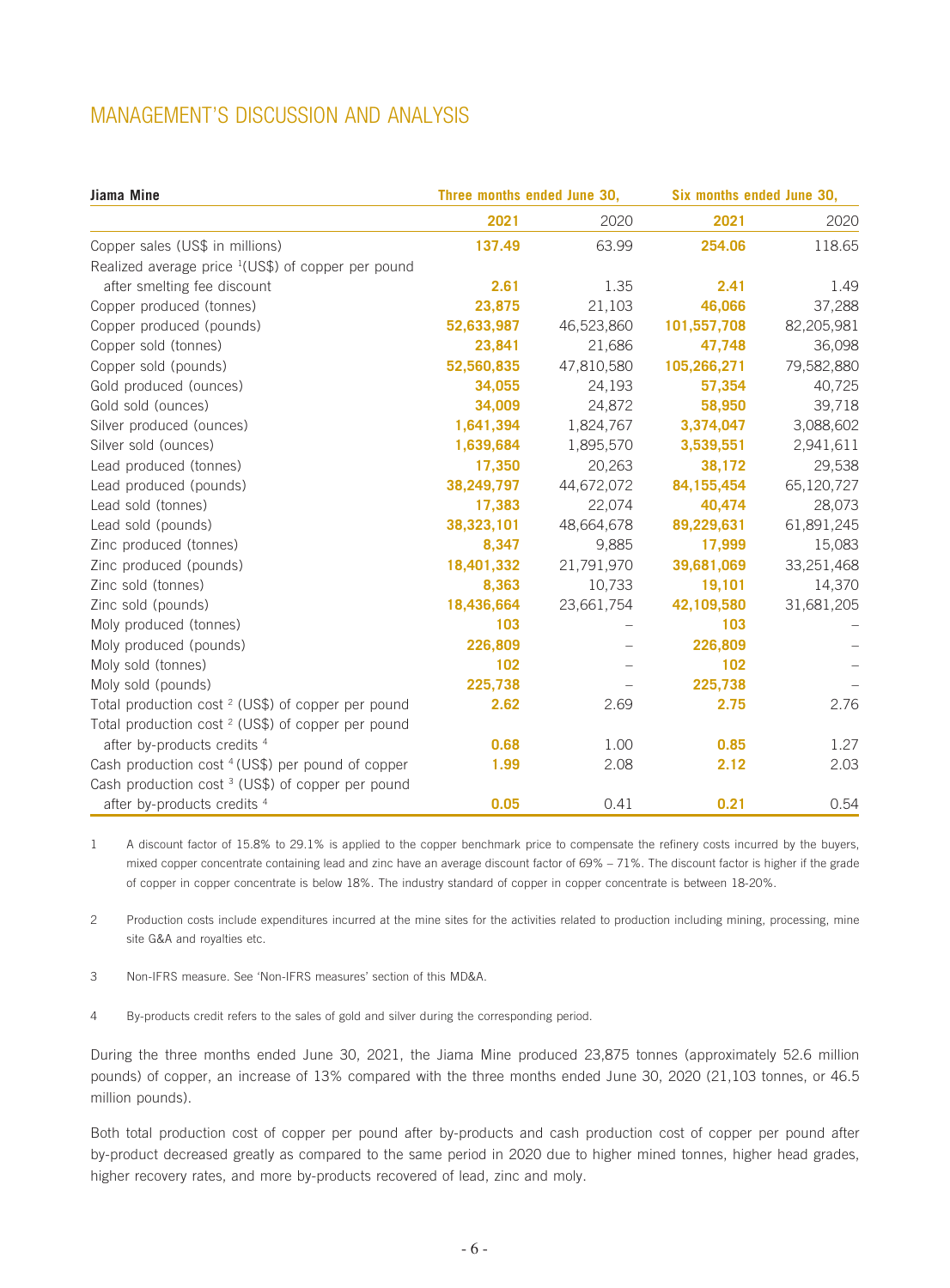### **Review of Quarterly Data**

#### *Three months ended June 30, 2021 compared to three months ended June 30, 2020*

**Revenue** of US\$304.9 million for the second quarter of 2021 increased by US\$95.7 million from US\$209.2 million for the same period in 2020.

Revenue from the CSH Mine was US\$65.1 million, unchanged from US\$65.1 million for the same period in 2020. Realized average gold price increased by 8% from US\$1,673/oz in Q2 2020 to US\$1,811/oz in Q2 2021. Gold sold by the CSH Mine was 35,949 ounces (gold produced: 37,170 ounces), compared to 38,887 ounces (gold produced: 38,850 ounces) for the same period in 2020.

Revenue from the Jiama Mine was US\$239.9 million, an increase of US\$95.8 million, compared to US\$144.1 million for the same period in 2020. Total copper sold was 23,841 tonnes (52.6 million pounds) for the three months ended June 30, 2021, an increase of 10% from 21,686 tonnes (47.8 million pounds) for the same period in 2020.

**Cost of sales** of US\$179.0 million for the quarter ended June 30, 2021, an increase of US\$5.3 million from US\$173.7 million for the same period in 2020. Cost of sales as a percentage of revenue for the Company decreased from 83% to 59% for the three months ended June 30, 2020 and 2021, respectively. Cost of sales was impacted by many operation factors such as grade of ore, recovery rates and stripping ratio. Refer to the sections below for details of production factors for each individual mine.

**Mine operating earnings** of US\$125.9 million for the three months ended June 30, 2021, an increase of 255%, or US\$90.4 million, from US\$35.5 million for the same period in 2020. Mine operating earnings as a percentage of revenue increased from 17% to 41% for the three months ended June 30, 2020 and 2021, respectively.

**General and administrative expenses** increased by US\$4.5 million, from US\$5.8 million for the quarter ended June 30, 2020 to US\$10.3 million for the quarter ended June 30, 2021. The increase was mainly due to the increase in taxes and surcharges as a result of the increase in sales at Jiama mine.

**Research and development expenses** of US\$5.1 million for the three months ended June 30, 2021, increased from US\$2.3 million for the comparative 2020 period. The increase in the second quarter of 2021 was mainly due to the Company's research and development activities in the areas of improvement of recovery rates and optimization of processing and mining processes.

**Income from operations** of US\$110.5 million for the second quarter of 2021, increased by US\$83.2 million, compared to US\$27.3 million for the same period in 2020.

**Finance costs** of US\$9.6 million for the three months ended June 30, 2021, decreased by US\$1.9 million compared to US\$11.5 million for the same period in 2020. The decrease was primarily due to the reduction in the total amount of loans outstanding.

**Foreign exchange gain** of US\$4.9 million for the three months ended June 30, 2021, increased from a loss of US\$2.3 million for the same period in 2020. The gain was attributed to changes in the RMB/USD exchange rates and the revaluation of monetary items held in Chinese RMB.

**Interest and other income** of US\$2.6 million for the three months ended June 30, 2021 decreased from US\$4.2 million for the same period in 2020. The decrease in the second quarter of 2021 was primarily attributed to the sales of lead-zinc ore at the Jiama Mine in 2020.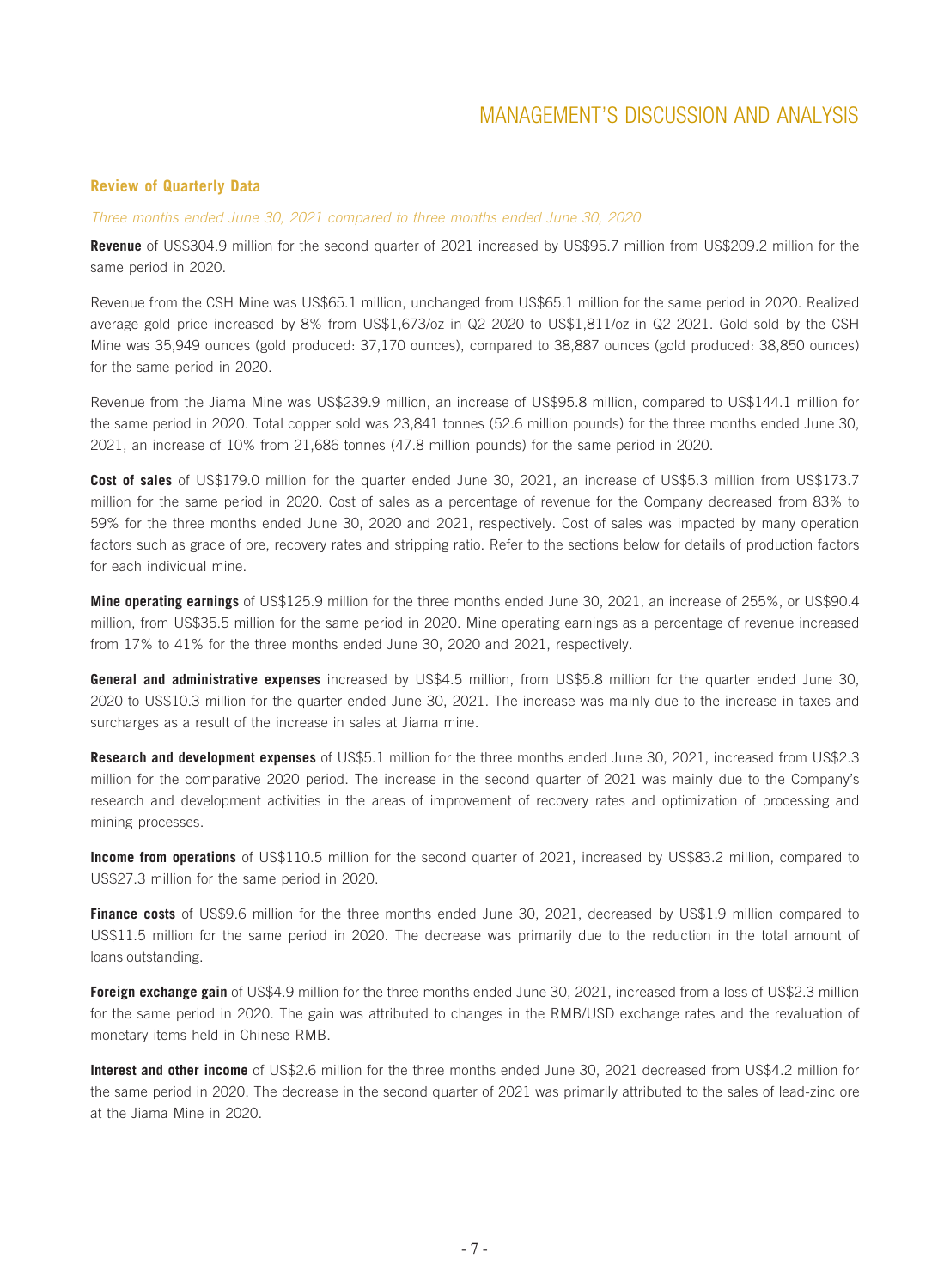**Income tax expense** of US\$7.8 million for the quarter ended June 30, 2021, increased by US\$8.7 million from a credit of US\$0.9 million for the comparative period in 2020. During the current quarter, the Company had US\$9.8 million of deferred tax credit compared to US\$1.9 million for the same period in 2020.

**Net income o**f US\$100.7 million for the three months ended June 30, 2021, increased by US\$82.2 million from US\$18.5 million for the three months ended June 30, 2020.

#### *Six months ended June 30, 2021 compared to six months ended June 30, 2020*

**Revenue** of US\$577.0 million for the first half of 2021 increased by US\$219.2 million from US\$357.8 million for the same period in 2020.

Revenue from the CSH Mine was US\$121.8 million, an increase of US\$1.2 million, compared to US\$120.6 million for the same period in 2020. Realized average gold price increased by 11% from US\$1,625/oz in the first six months of 2020 to US\$1,807/oz in 2021. Gold sold by the CSH Mine was 67,368 ounces (gold produced: 67,392 ounces), compared to 74,182 ounces (gold produced: 74,147 ounces) for the same period in 2020.

Revenue from the Jiama Mine was US\$455.3 million, an increase of US\$218.1 million, compared to US\$237.2 million for the same period in 2020. Total copper sold was 47,748 tonnes (105.3 million pounds) for the six months ended June 30, 2021, an increase of 32% from 36,098 tonnes (79.6 million pounds) for the same period in 2020.

**Cost of sales** of US\$367.3 million for the six months ended June 30, 2021, an increase of US\$63.2 million from US\$304.1 million for the same period in 2020. Cost of sales as a percentage of revenue for the Company decreased from 85% to 64% for the six months ended June 30, 2020 and 2021, respectively. Cost of sales was impacted by many operation factors such as grade of ore, recovery rates and stripping ratio. Refer to the sections below for details of production factors for each individual mine.

**Mine operating earnings** of US\$209.7 million for the six months ended June 30, 2021, an increase of 291%, or US\$156.0 million, from US\$53.7 million for the same period in 2020. Mine operating earnings as a percentage of revenue increased from 15% to 36% for the six months ended June 30, 2020 and 2021, respectively.

**General and administrative expenses** increased by US\$3.4 million, from US\$15.0 million for the six months ended June 30, 2020 to US\$18.4 million for the six months ended June 30, 2021. The increase was mainly due to the increase in taxes and surcharges as a result of the increase in sales at Jiama mine.

**Research and development expenses** of US\$9.5 million for the six months ended June 30, 2021, increased from US\$4.2 million for the comparative 2020 period. The increase in 2021 was mainly due to the Company's research and development activities in the areas of improvement of recovery rates and optimization of processing and mining processes.

**Income from operations** of US\$181.7 million for the six months ended June 30, 2021, increased by US\$147.5 million, compared to US\$34.2 million for the same period in 2020.

**Finance costs** of US\$19.3 million for the six months ended June 30, 2021, decreased by US\$2.7 million compared to US\$22.0 million for the same period in 2020. The decrease was primarily due to the reduction in the total amount of loans outstanding.

**Foreign exchange gain** of US\$6.7 million for the six months ended June 30, 2021, increased from a loss of US\$7.8 million for the same period in 2020. The gain was attributed to changes in the RMB/USD exchange rates and the revaluation of monetary items held in Chinese RMB.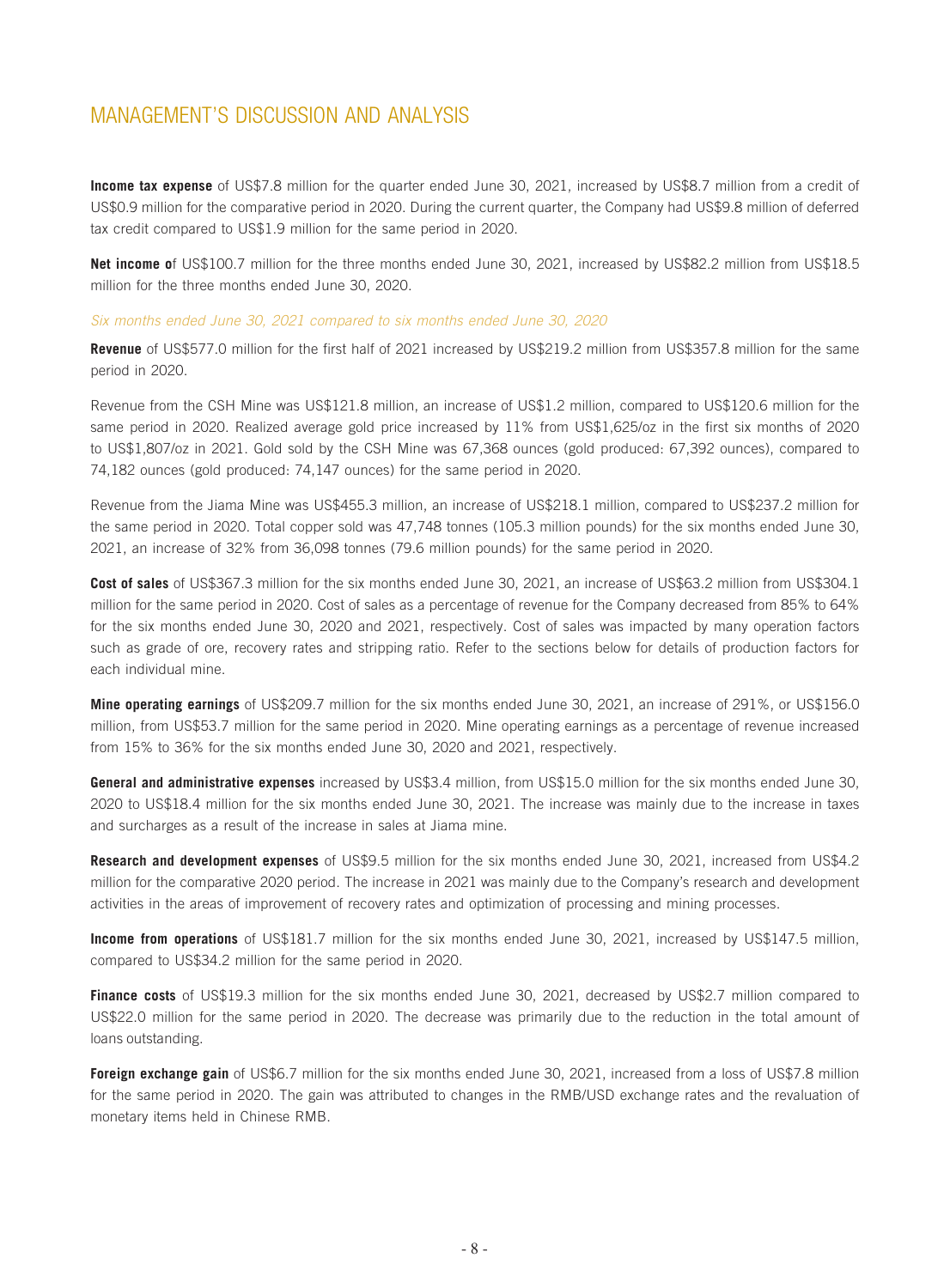**Interest and other income** of US\$3.5 million for the six months ended June 30, 2021 decreased from US\$5.4 million for the same period in 2020. The decrease in 2021 was primarily attributed to the sales of lead-zinc ore at the Jiama Mine in 2020.

**Income tax expense** of US\$14.9 million for the six months ended June 30, 2021, increased by US\$15.0 million from a credit of US\$0.1 million for the comparative period in 2020. During the current six months period, the Company had US\$9.4 million of deferred tax credit compared to US\$1.9 million for the same period in 2020.

**Net income o**f US\$157.7 million for the six months ended June 30, 2021, increased by US\$147.8 million from US\$9.9 million for the six months ended June 30, 2020.

### **NON-IFRS MEASURES**

### **The cash cost of production is a measure that is not in accordance with IFRS.**

The Company has included cash production cost per ounce gold data to supplement its consolidated financial statements, which are presented in accordance with IFRS. Non-IFRS measures do not have any standardized meaning prescribed under IFRS, and therefore they may not be comparable to similar measures employed by other companies. The data is intended to provide additional information and should not be considered in isolation or as a substitute for measures of performance, operating results or financial condition prepared in accordance with IFRS. The Company has included cash production cost per ounce data because it understands that certain investors use this information to determine the Company's ability to generate earnings and cash flow. The measure is not necessarily indicative of operating results, cash flow from operations, or financial condition as determined under IFRS. Cash production costs are determined in accordance with the Gold Institute's Production Cost Standard. Although the Gold Institute ceased operations in 2002, the Company believes that the Gold Institute's Production Cost Standard continues to represent the market accepted standard for reporting cash cost of production. However, different issuers may apply slight deviations to the standard so the cash production costs disclosed by the Company may not be directly comparable to other issuers.

The following tables provide a reconciliation of cost of sales to the cash costs of production in total dollars and in dollars per gold ounce for the CSH Mine or per copper pound for the Jiama Mine:

| <b>CSH Mine (Gold)</b>                         | Three months ended June 30, |            |                |           | Six months ended June 30. |            |                |           |
|------------------------------------------------|-----------------------------|------------|----------------|-----------|---------------------------|------------|----------------|-----------|
|                                                | 2021                        |            | 2020           |           | 2021                      |            | 2020           |           |
|                                                |                             | <b>USS</b> |                | US\$      |                           | <b>USS</b> |                | US\$      |
|                                                | US\$                        | Per ounce  | US\$           | Per ounce | US\$                      | Per ounce  | US\$           | Per ounce |
| Total Cost of sales                            | 55,254,701                  | 1.537      | 52.798.614     | 1.358     | 103,303,421               | 1.533      | 100.835.749    | 1,359     |
| Adjustment - Depreciation & depletion          | (18,618,823)                | (518)      | (17, 853, 204) |           | $(459)$ $(33,771,990)$    | (501)      | (37, 223, 738) | (502)     |
| Adjustment – Amortization of intangible assets | (509.069)                   | (14)       | (389.364)      | (10)      | (1,006,170)               | (15)       | (1,248,123)    | (17)      |
| Total cash production costs                    | 36,126,809                  | 1.005      | 34,556,046     | 889       | 68,525,261                | 1.017      | 62,363,888     | 840       |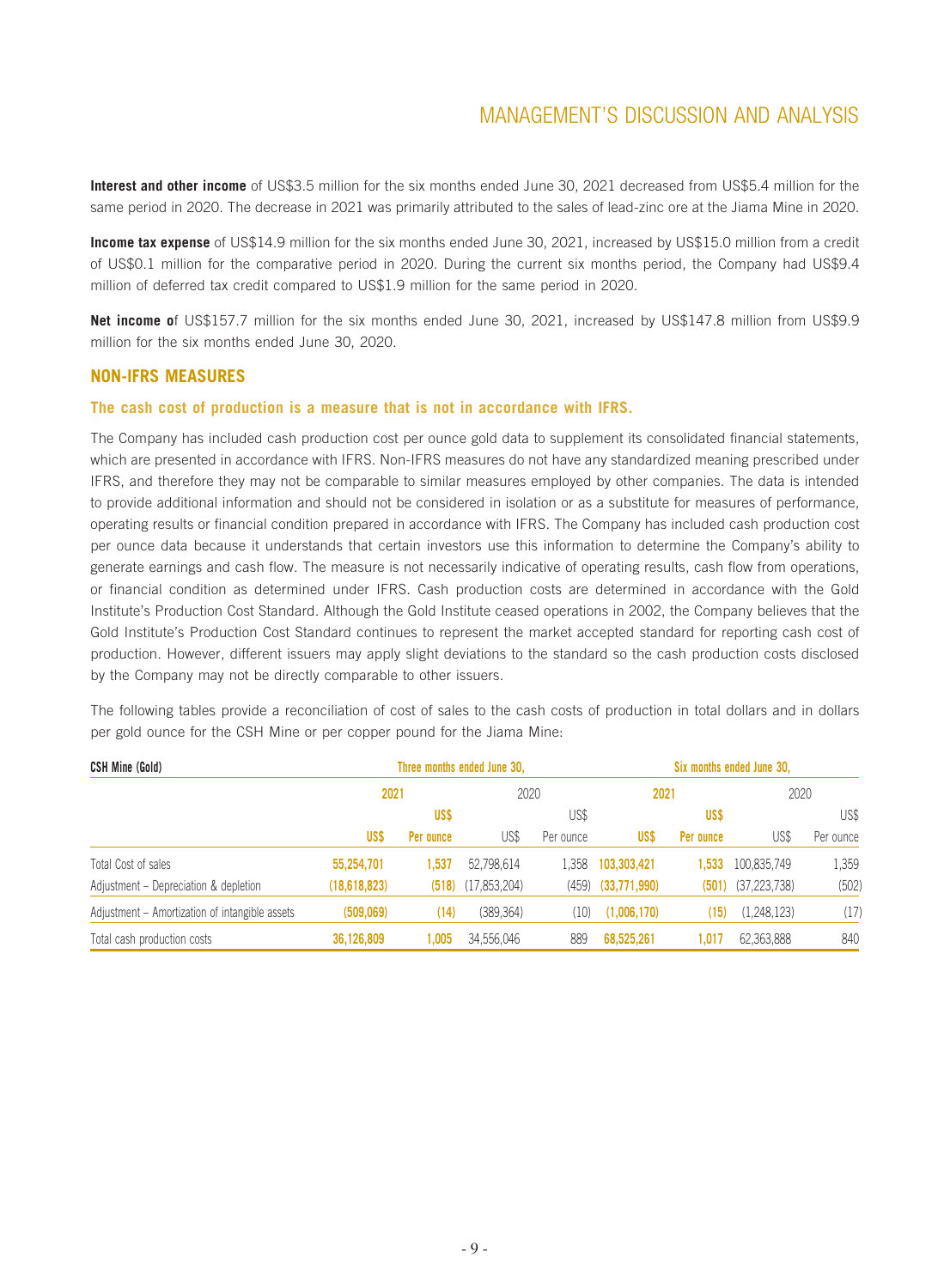| Jiama Mine (Copper with by-products credits)   | Three months ended June 30, |                  |              | Six months ended June 30, |                          |                   |                          |           |
|------------------------------------------------|-----------------------------|------------------|--------------|---------------------------|--------------------------|-------------------|--------------------------|-----------|
|                                                | 2021                        |                  | 2020         |                           | 2021                     |                   | 2020                     |           |
|                                                |                             | US\$             |              | US\$                      |                          | US\$              |                          | US\$      |
|                                                | US\$                        | <b>Per Pound</b> | US\$         | Per Pound                 | US\$                     | <b>Per Pound</b>  | US\$                     | Per Pound |
| Total Cost of sales                            | 123,746,221                 | 2.35             | 120,902,333  | 2.53                      | 264,016,813              | 2.51              | 203,279,379              | 2.55      |
| General and administrative expenses            | 9,116,776                   | 0.17             | 5,219,804    | 0.11                      | 16,244,745               | 0.15              | 12,099,942               | 0.15      |
| Research and development expenses              | 5,050,819                   | 0.10             | 2,263,506    | 0.05                      | 9,474,869                | 0.09              | 4,229,777                | 0.06      |
| Total production cost                          | 137,913,816                 | 2.62             | 128,385,643  | 2.69                      | 289,736,427              | 2.75              | 219,609,098              | 2.76      |
| Adjustment - Depreciation & depletion          | (23,597,588)                | (0.45)           | (19,853,021) | (0.42)                    | (48, 354, 165)           | (0.46)            | (40, 192, 446)           | (0.50)    |
| Adjustment – Amortization of intangible assets | (9,681,258)                 | (0.18)           | (8,855,858)  | (0.19)                    | (17,506,023)             | (0.17)            | (17.978.957)             | (0.23)    |
| Total cash production costs                    | 104,634,970                 | 1.99             | 99,676,764   | 2.08                      | 223,876,239              | 2.12 <sub>2</sub> | 161,437,695              | 2.03      |
| By-products credits                            | (102, 041, 437)             | (1.94)           | (80,067,168) |                           | $(1.67)$ $(200,586,799)$ |                   | $(1.91)$ $(118,452,832)$ | (1.49)    |
| Total cash production costs after by-products  |                             |                  |              |                           |                          |                   |                          |           |
| credits                                        | 2,593,533                   | 0.05             | 19,609,596   | 0.41                      | 23.289.440               | 0.21              | 42,984,863               | 0.54      |

The adjustments above include depreciation and depletion, amortization of intangible assets, and selling expenses included in total production costs.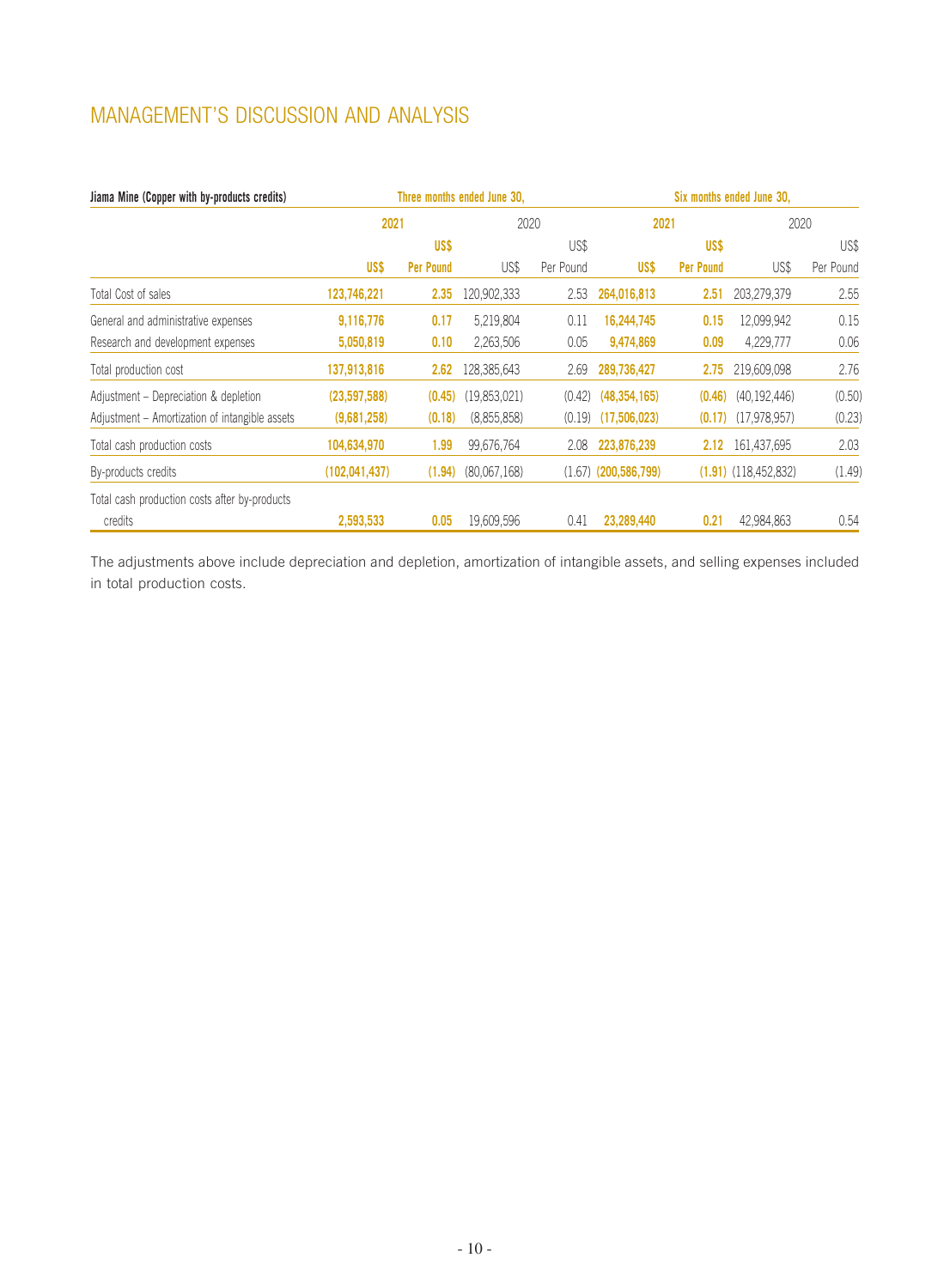### **MINERAL PROPERTIES**

### **The CSH Mine**

The CSH Mine is located in Inner Mongolia Autonomous Region of China (Inner Mongolia). The property hosts two lowgrade, near surface gold deposits, along with other mineralized prospects. The main deposit is called the Northeast Zone (the "Northeast Zone"), while the second, smaller deposit is called the Southwest Zone (the "Southwest Zone").

The CSH Mine is owned and operated by Inner Mongolia Pacific Mining Co. Limited, a Chinese Joint Venture in which the Company holds a 96.5% interest and Ningxia Nuclear Industry Geological Exploration Institution holds the remaining 3.5%.

The CSH Mine has two open-pit mining operations with a combined mining and processing capacity of 60,000 tpd. The run-of-mine ore is heap leached with cyanide solution to extract gold and electro-winned to produce a gold doré which is sold to refiners.

In July 2019, CSH updated its mine plan based on a result of latest ultimate limit optimization, in which the production rate was reduced to 40,000 t/d with a life of mine ("LoM") of seven years as of 2019.

In June 2020, the operation of southwest pit ended.

The major new contracts entered into during the six months ended June 30, 2021:

|                |                                                         |                                                                                         | Subject amount |                                             |                  |
|----------------|---------------------------------------------------------|-----------------------------------------------------------------------------------------|----------------|---------------------------------------------|------------------|
|                |                                                         |                                                                                         |                | (US \$ millions) Contract period (effective |                  |
| Item No.       | <b>Contract Name</b>                                    | <b>Counterpart</b>                                                                      |                | day and expiration date)                    | Date of Contract |
|                | Purchase and sale contract of gold bearing<br>materials | Hunan Zhongxing Environmental Protection<br>Technology Co., Ltd                         |                | Estimated: 12.7 2021.6.16 - 2021.7.16       | 2021.6.16        |
| $\overline{2}$ |                                                         | Purchase and sale contract of civil explosive Bayannur Sheng'an Chemical Co., Ltd. Urad | Estimated: 3.4 | $2021.1.1 - 2022.1.1$                       | 2021.1.1         |
|                | equipment                                               | Middle Banner Branch                                                                    |                |                                             |                  |

### *Production Update*

| <b>CSH Mine</b>                 | Three months ended June 30, |            |            | Six months ended June 30, |  |
|---------------------------------|-----------------------------|------------|------------|---------------------------|--|
|                                 | 2021                        | 2020       | 2021       | 2020                      |  |
| Ore mined and placed on pad     |                             |            |            |                           |  |
| (tonnes)                        | 3,929,608                   | 3,773,262  | 7,362,472  | 5,499,662                 |  |
| Average ore grade (g/t)         | 0.56                        | 0.59       | 0.50       | 0.59                      |  |
| Recoverable gold (ounces)       | 42,314                      | 42.623     | 70,313     | 63.270                    |  |
| Ending gold in process (ounces) | 166,831                     | 170,695    | 166,831    | 170,695                   |  |
| Waste rock mined (tonnes)       | 17,652,811                  | 21,460,794 | 28,232,389 | 26,577,866                |  |

For the three months ended June 30, 2021, the total amount of ore placed on the leach pad was 3.9 million tonnes, with total contained gold of 42,314 ounces (1,316 kilograms). The overall accumulative project-to-date gold recovery rate has remained at approximately 54.90% at the end of June 2021 from 55.12% at the end of March 2021. Of which, gold recovery from the phase I heap was 59.77% and; gold recovery from the Phase II heap was 50.77% at June 30, 2021.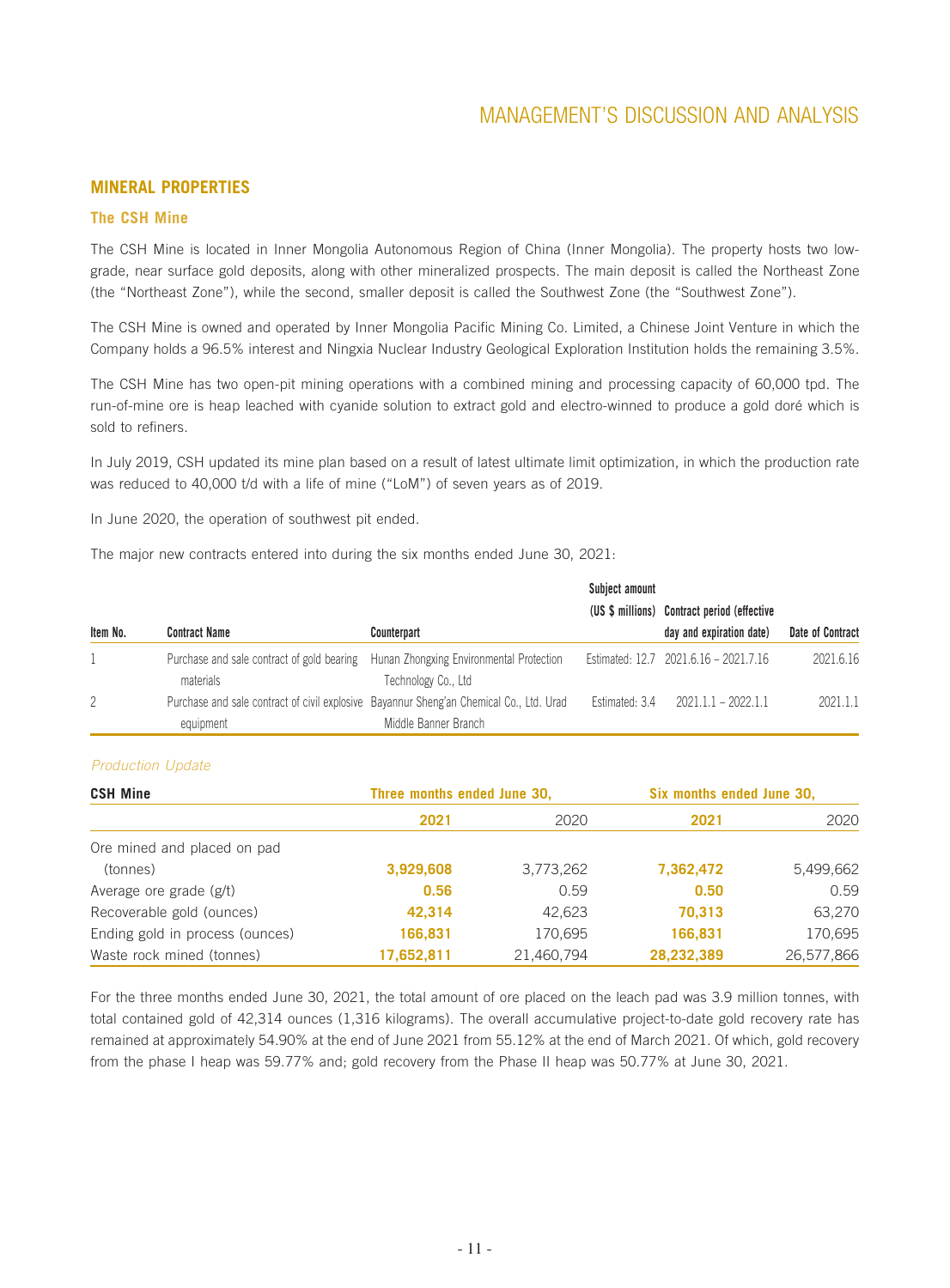### *Exploration*

Two geological exploration programs were conducted at CSH in 2020 to increase mineral resources to upgrade categories. In the first quarter of 2021, the drilling was completed. A total of 7 drill holes with 4,654.35m were completed at the southwest zone, and a total of 26 drill holes with 17,167.50m, including one hydro-geological hole with 755.50m, were executed at the northeast zone. In the second quarter of 2021, the company focused on the data processing, interpretation and modeling work based on the 33 drill holes amounting to 21,821.85m completed at the southwest and northeast zones in the first quarter of 2021.

### **Mineral Resource Update**

CSH Mine Mineral Resources by category, at December 31, 2020 under NI 43-101 are listed below:

|             |                    |        | Metal |        |  |
|-------------|--------------------|--------|-------|--------|--|
| <b>Type</b> | <b>Quantity Mt</b> | Au g/t | Au t  | Au Moz |  |
| Measured    | 3.13               | 0.54   | 1.69  | 0.05   |  |
| Indicated   | 105.10             | 0.64   | 65.31 | 2.10   |  |
| $M+1$       | 108.23             | 0.63   | 67.00 | 2.15   |  |
| Inferred    | 83.80              | 0.51   | 43.07 | 1.38   |  |

Note: The gold price (in USD) used to estimate the cut-off grade for the mineral resources is AU = \$1,800/oz. The estimated cut-off grade is 0.28 g/t.

### **Mineral Reserves Update**

CSH Mine Mineral Reserves by category at December 31, 2020 under NI 43-101 are summarized below:

|          |                    |        | <b>Metal</b> |        |
|----------|--------------------|--------|--------------|--------|
| Type     | <b>Quantity Mt</b> | Au g/t | Au t         | Au Moz |
| Proven   | 2.56               | 0.57   | 1.45         | 0.05   |
| Probable | 52.80              | 0.66   | 35.08        | 1.13   |
| Total    | 55.35              | 0.66   | 36.53        | 1.17   |

Note: The gold price (in USD) used to estimate the cut-off grade for the mineral reserves is AU = \$1,380/oz. The estimated cut-off grade is 0.28 g/t.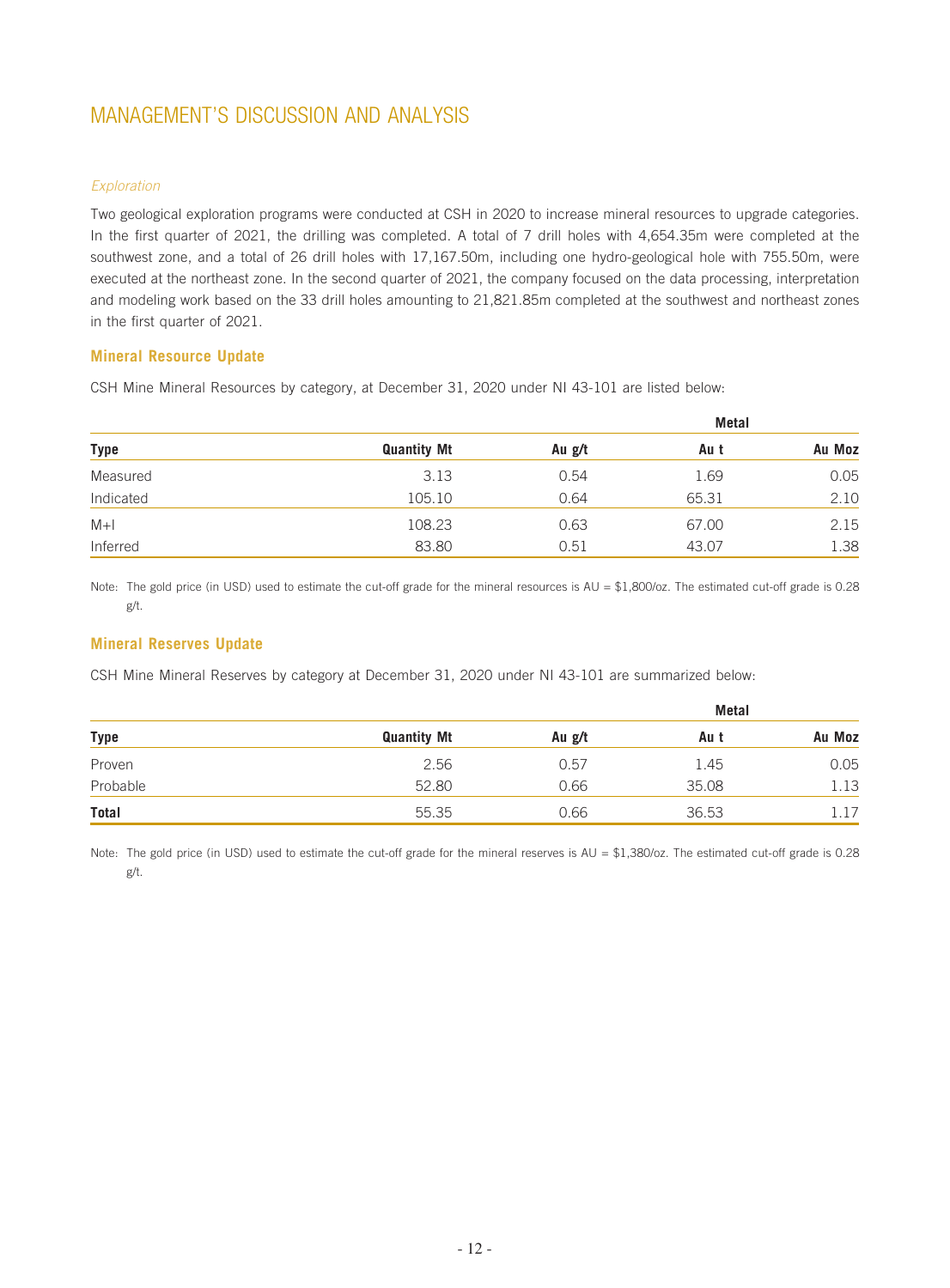### **The Jiama Mine**

Jiama is a large copper-gold polymetallic deposit containing copper, gold, silver, molybdenum, lead and zinc, located in the Gandise metallogenic belt in Tibet Autonomous Region of China.

The Jiama Mine has both underground mining and open-pit mining operations. Phase I of the Jiama Mine commenced operation in the latter half of 2010 and reached its design capacity of 6,000 tpd in early 2011. Phase II of the Jiama Mine commenced mining operations in 2018 with 44,000 tpd design capacity. The combined mining and processing capacity at the Jiama Mine is 50,000 tpd.

The major new contracts entered into during the six months ended June 30, 2021:

|          |                                                                                                                                                                                                                        |                                                              | Subject amount   | Contract period<br>(effective day and |                  |
|----------|------------------------------------------------------------------------------------------------------------------------------------------------------------------------------------------------------------------------|--------------------------------------------------------------|------------------|---------------------------------------|------------------|
| Item No. | <b>Contract Name</b>                                                                                                                                                                                                   | Counterpart                                                  | (US \$ millions) | expiration date)                      | Date of Contract |
| 1        | Production and operation project of<br>pressure filter workshop of the first plant<br>of Mineral Processing                                                                                                            | Mozhugongka Tai Hua Mine Machinery<br>Repair Co. Ltd         | Estimated: 3.7   | 2021.2.1-2022.1.31                    | 2021.2.1         |
| 2        | The operation and maintenance project of<br>the second phase breakaway system                                                                                                                                          | Zhejiang Bao shu Construction Co., Ltd.                      | Estimated: 6.0   | 2021.2.1-2024.1.31                    | 2021.2.1         |
| 3        | The first dressing plant, The second<br>dressing plant, phase I tailings pond,<br>phase II tailings pond, Open air rotary<br>crushing station, flood control and<br>sporadic machinery and equipment<br>lease contract | Sichuan haotianyu Construction Machinery<br>Leasing Co., Ltd | Estimated: 13.0  | 2021.2.1-2023.1.31                    | 2021.2.1         |
| 4        | Steel ball purchase contract                                                                                                                                                                                           | Chinalco Industrial Services Co., Ltd                        | Estimated: 3.1   | 2021.4.20-2022.4.20                   | 2021.4.20        |
| 5        | Contract for purchase of Cement                                                                                                                                                                                        | Tibet Wanshun Industrial Co., Ltd                            | Estimated: 16.1  | 2021.4.28-2022.4.28                   | 2021.4.28        |
| 6        | Supplementary Agreement 2 of EPC<br>General Contracting Project Contract for<br>Phase II Guolanggou Tailing reservoir<br>Subdam (4265-4315m)                                                                           | Beijing General Research Institute of<br>Mining & Metallurgy | Estimated: 14.0  | 2021.4.6-2021.12.31                   | 2021.4.6         |
| 7        | Supplementary Contract 6 to the EPC<br>General Contracting Contract of Lhasa<br>Base and Surface Mining and Selecting<br>Engineering of Tibet Jiama Project<br>Phase II                                                | China National Gold Engineering<br>Corporation               | Estimated: 27.8  | 2012.12.31-2021.4.9                   | 2021.4.9         |
| 8        | Supplemental agreement (sodium<br>hydrosulfide purchase contract signed<br>a supplementary agreement for Party<br>A to provide free warehouse matters to<br>Party B)                                                   | Fengshi Chemical (Shanghai) Co., Ltd.                        | Estimated: 5.3   | 2021.1.31-2022.1.30                   | 2021.1.31        |
| 9        | Copper concentrate powder purchase and<br>sale contract                                                                                                                                                                | China National Gold Group International<br>Trading Co., Ltd. | Estimated: 557.3 | 2021.1.1-2021.12.31                   | 2021.1.1         |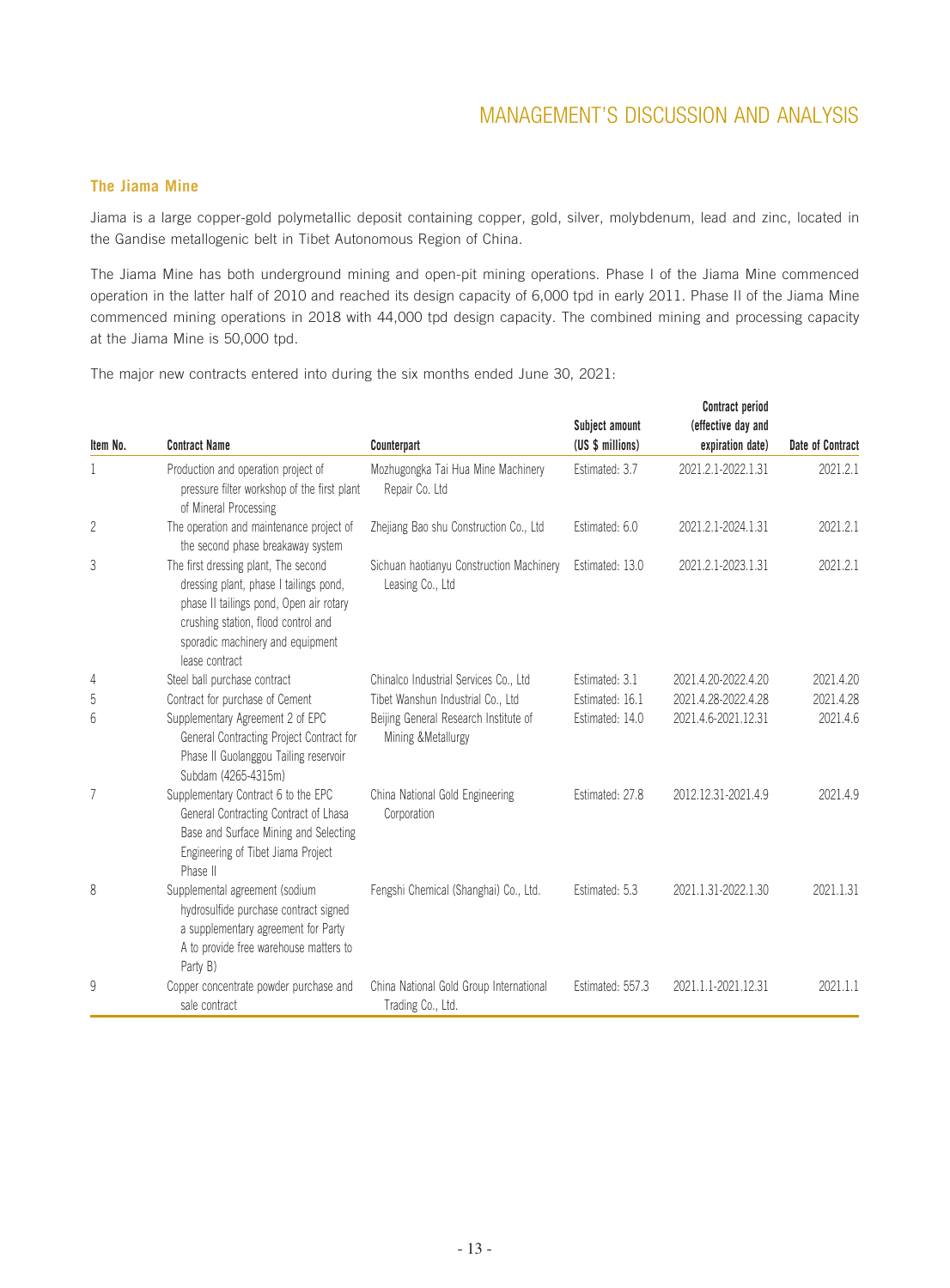During the year ended December 31, 2020, there was a construction contract dispute between independent third parties including the constructor, Huaxin Construction Group Co., Ltd. (formerly named as "Nantong Huaxin Construction Group Co., Ltd.") ("Huaxin") and the developer, Zhongxinfang, and the Group's subsidiary, Tibet Huatailong Mining Development Co. Ltd. ("Huatailong"). The land use right was transferred to Zhongxinfang in 2019 pursuant to the cooperation agreement signed between Zhongxinfang and Huatailong in 2019 in relation to the transferring of land use right in return of a block of the buildings and twenty car parks (the "Land Exchange").

Based on the cooperation agreement, Zhongxinfang is obligated to deliver a block of the buildings and twenty car parks (the "New Premises") to the Group no later than 2021. As at June 30, 2021 and up to the date these condensed consolidated financial statements are authorised for issue, the composite project is still suspended due to litigations against Zhongxinfang and the New Premises is not delivered to Huatailong on May 31, 2021, the original contractual delivery date. The construction of the New Premises is substantially completed pending for installation of plumbing, electrical wiring, interior walls and decoration. On June 21, 2021, Huatailong applied for pre-litigation preservation of the New Premises from Zhongxinfang, the Intermediate People's Court of Lhasa City, Tibet, adjudicated that the value of New Premises limited to RMB137 million (equivalent to US\$21 million) from Zhongxinfang was frozen for two to three years (the "New Premises Prelitigation Preservation"). On July 21, 2021, pursuant to the New Premises Pre-litigation Preservation, Huatailong proceeded a lawsuit against Zhongxinfang for the delivery of New Premises and penalty amounting to RMB5 million (equivalent to US\$773K). Based on Group's assessment on the completion status of the New Premises, the Group has first priority of claim over the New Premises under New Premises Pre-litigation Preservation, the construction of the New Premises has been substantially completed and there has been no significant market value decline of comparable properties during the current period. Accordingly, no impairment loss (2020: nil) has been made on the other non-current assets as the management of the Company are of the opinion that the recoverable amount of the non-current assets is above its carrying amount of US\$19,389,000 (equivalent to RMB125,252,000) as at June 30, 2021.

In addition, during the year ended December 31, 2020, Huatailong has been subject to tax and other surcharges in relation to Land Exchange amounting to RMB60,104,000 (equivalent to US\$8,714,000) which Huatailong expects to recover such payments from Zhongxinfang in accordance with the cooperation agreement between Huatailong and Zhongxinfang signed in 2019. On July 8, 2020, Huatailong applied for pre-litigation preservation of assets from Zhongxinfang, the Intermediate People's Court of Lhasa City, Tibet, adjudicated that the value of properties limited to RMB46 million (equivalent to US\$6,609,000) from Zhongxinfang was frozen for one year (the "Pre-litigation Preservation"). Based on the first instance adjudication dated November 20, 2020 in relation to the lawsuit against Zhongxinfang for the recoverability of the tax and other surcharges (the "Tax and Other Surcharge") paid by Huatailong, which became final adjudication upon expiry of appeal application in December 2020, the litigation ruling adjudicated that Zhongxinfang shall repay the Tax and Other Surcharge of RMB46 million (equivalent to US\$6,997,000) to Huatailong (the "November Adjudication") within 30 days from the effective date of the November Adjudication (the "Due Date"). As Zhongxinfang has not settled such amount within the Due Date, Huatailong applied for an enforcement of the November Adjudication in January 2021 (the "Enforcement"). On June 24 2021, the Intermediate People's Court of Lhasa City, Tibet, adjudicated the Enforcement is suspended as there are no executable properties from Zhongxinfang. Based on legal advice, the Enforcement is currently suspended and the Group's first priority of claim one of the assets under pre-litigation preservation has been extended for three years until May 24 2024. Furthermore, in order to recover Tax and Other Surcharge from Zhongxinfang, Huatailong has applied for participation of enforcement procedures over assets sealed up together with the other plaintiffs, which the Higher People's Court of Lhasa City is going to start the auctions of the assets. The Group will also reapply for enforcement when there is executable properties of Zhongxinfang being made available.

In the opinion of the management of the Company, expected credit loss on other receivables is insignificant based on the credit risk assessment for the three and six months ended June 30, 2021. Based on the best available information to the Group as of June 30, 2021, the Group estimated that the fair value of total assets owned by Zhongxinfang exceeded the outstanding liabilities that the courts adjudicated to Zhongxinfang's plaintiffs. In addition, the Group has first priority of claim over one of the assets under pre-litigation preservation, which has estimated fair value exceeding the carry amount of the other receivable related to the Tax and Other Surcharge.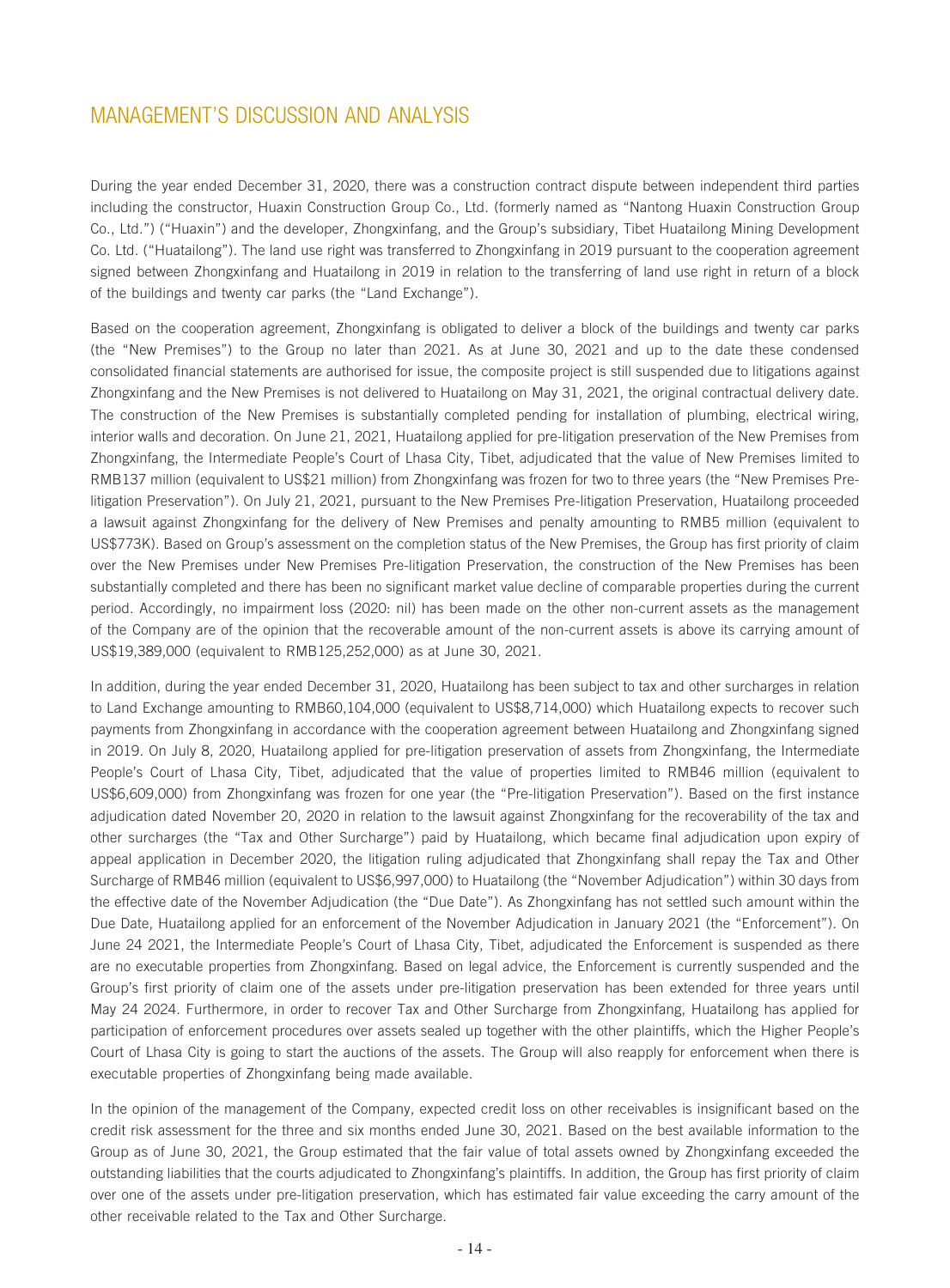### **Production Update**

| Jiama Mine                   | Three months ended June 30, |           | Six months ended June 30, |           |
|------------------------------|-----------------------------|-----------|---------------------------|-----------|
|                              | 2021                        | 2020      | 2021                      | 2020      |
| Ore processed (tonnes)       | 4,146,952                   | 3,775,553 | 8,115,282                 | 7,184,761 |
| Average copper ore grade (%) | 0.69                        | 0.68      | 0.68                      | 0.65      |
| Copper recovery rate (%)     | 83                          | 82        | 83                        | 80        |
| Average gold grade (g/t)     | 0.36                        | 0.29      | 0.31                      | 0.26      |
| Gold recovery rate (%)       | 72                          | 70        | 70                        | 67        |
| Average silver grade (g/t)   | 19.10                       | 24.77     | 20.17                     | 22.95     |
| Silver recovery rate (%)     | 64                          | 61        | 64                        | 58        |
| Average lead grade (%)       | 0.52                        | 0.71      | 0.59                      | 0.63      |
| Lead recovery rate (%)       | 80                          | 76        | 80                        | 66        |
| Average zinc grade (%)       | 0.29                        | 0.38      | 0.32                      | 0.34      |
| Zinc recovery rate (%)       | 70                          | 68        | 70                        | 61        |

During the three months ended June 30, 2021, the metals recovery rates increased by 1% for copper, 2% for gold, 3% for silver, 4% for lead and 2% for zinc, based on the continued optimization of operating parameters regime of reagents, and the amelioration of steady flowsheet, as well as recovery of molybdenum.

#### *Exploration*

The 2021 exploration program for Jiama Mine plans for 12 drill holes totaling 17,418m, focused on extremities of Jiama deposit. In the second quarter of 2021, most drilling preparation work was close to end.

#### *Mineral Resources Estimate*

Jiama Mine resources by category at December 31, 2020 under NI 43-101:

### **Jiama Project - Cu, Mo, Pb, Zn ,Au, and Ag Mineral Resources under NI 43-101 Reported at a 0.3% Cu Equivalent Cut off grade\*, as of December 31, 2020**

|           | Quantity |      |        |      |      |        | Ag g/t | Cu Metal<br>(kt) | Mo Metal<br>(kt) | <b>Pb Metal</b><br>(kt) | Zn Metal<br>(kt) |        |        |
|-----------|----------|------|--------|------|------|--------|--------|------------------|------------------|-------------------------|------------------|--------|--------|
| Class     | Mt       | Cu % | Mo $%$ | Pb%  | 2n%  | Au g/t |        |                  |                  |                         |                  | Au Moz | Ag Moz |
| Measured  | 93.97    | 0.38 | 0.04   | 0.04 | 0.02 | 0.08   | 5.16   | 363.4            | 34.2             | 35.8                    | 18.4             | 0.236  | 15.77  |
| Indicated | .344.54  | 0.40 | 0.03   | 0.05 | 0.03 | 0.10   | 5.66   | 5.420.8          | 459.0            | 724.3                   | 456.1            | 4.510  | 247.43 |
| $M+1$     | .438.51  | 0.40 | 0.03   | 0.05 | 0.03 | 0.10   | 5.63   | 5,784.2          | 493.2            | 760.1                   | 474.5            | 4.746  | 263.20 |
| Inferred  | 406.1    | 0.31 | 0.03   | 0.08 | 0.04 | 0.10   | 5.13   | . 247            | 123.0            | 311                     | 175              | 1.317  | 66.93  |

Note: Figures reported are rounded which may result in small tabulation errors.

The Copper price is US\$2.9/lbs

The Copper Equivalent basis for the reporting of resources has been compiled on the following basis:

CuEq Grade: = (Ag Grade \* Ag Price + Au Grade \* Au Price + Cu Grade \* Cu Price + Pb Grade \* Pb Price + Zn Grade \* Zn Price + Mo Grade \* Mo Price)/Copper Price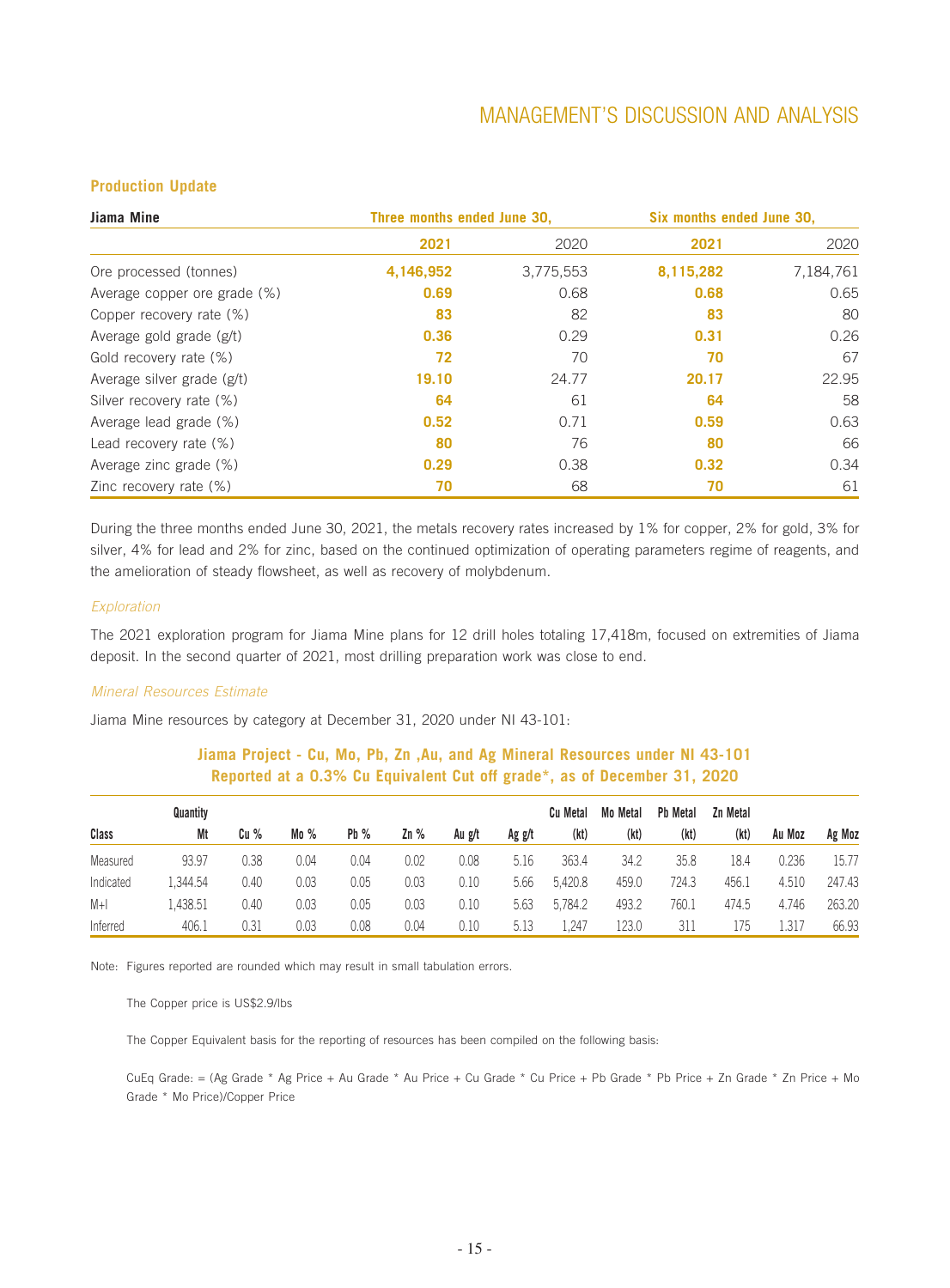### **Mineral Reserves Estimate**

Jiama Mine reserves by category at December 31, 2020 under NI 43-101:

### **Jiama Project Statement of NI 43-101 Mineral Reserve Estimate as of December 31, 2020**

|          | Quantity |      |      |      |      |        |        | <b>Cu Metal</b> | Mo Metal | <b>Pb Metal</b> | Zn Metal |        |        |
|----------|----------|------|------|------|------|--------|--------|-----------------|----------|-----------------|----------|--------|--------|
| Class    | Mt       | Cu % | Mo%  | Pb%  | 2n%  | Au g/t | Ag g/t | (kt)            | (kt)     | (kt)            | (kt)     | Au Moz | Ag Moz |
| Proven   | 19.21    | 0.60 | 0.05 | 0.03 | 0.02 | 0.20   | 8.03   | 115.4           | 9.3      | 5.8             | 3.9      | 0.123  | 4.96   |
| Probable | 370.53   | 0.60 | 0.03 | 0.12 | 0.07 | 0.17   | 10.51  | 2,221.7         | 124.2    | 461.5           | 258.7    | 2.016  | 125.22 |
| $P + P$  | 389.74   | 0.60 | 0.03 | 0.12 | 0.07 | 0.17   | 10.39  | 2,337.1         | 133.5    | 467.3           | 262.6    | 2.139  | 130.18 |

Notes:

- 1. All Mineral Reserves have been estimated in accordance with the JORC code and have been reconciled to CIM standards as prescribed by the NI 43-101.
- 2. Mineral Reserves were estimated using the following mining and economic factors:

#### Open Pits:

- a) 5% dilution factor and 95% recovery were applied to the mining method;
- b) an overall slope angles of 43 degrees;
- c) a copper price of US\$2.9/lbs;
- d) an overall processing recovery of 88 90% for copper

#### Underground:

- a) 10% dilution added to all Sub-Level Open Stoping;
- b) Stope recovery is 87% for Sub-Level Open Stoping;
- c) An overall processing recovery of 88 90% for copper.
- 3. The cut-off grade for Mineral Reserves has been estimated at copper equivalent grades of 0.3% Cu (NSR) for the open pits and 0.45% Cu (NSR) for the underground mine.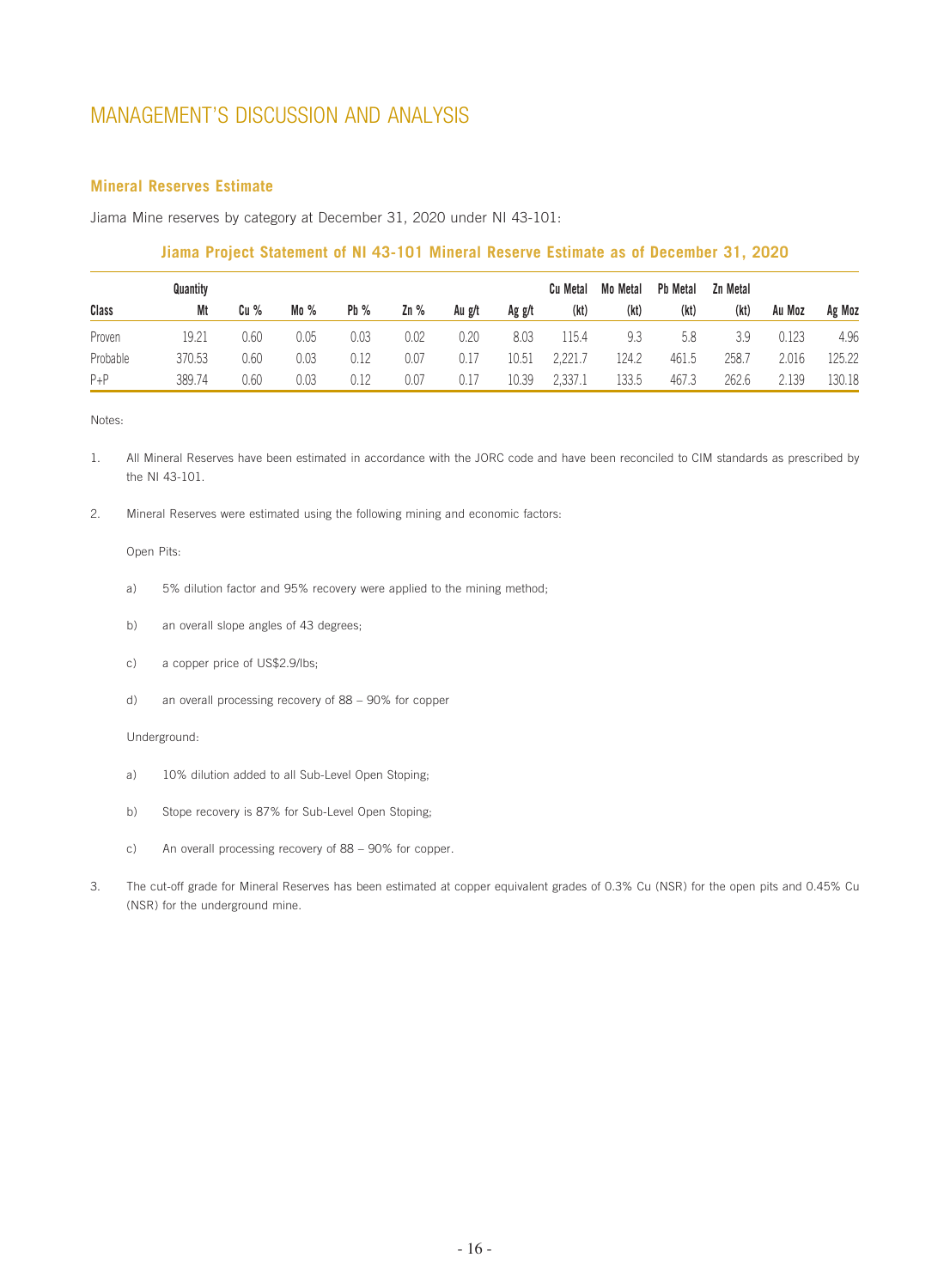### **LIQUIDITY AND CAPITAL RESOURCES**

The Company operates in a capital intensive industry. The Company's liquidity requirements arise principally from the need for financing its mining and mineral processing operations, exploration activities and acquisition of exploration and mining rights. The Company's principal sources of funds have been proceeds from borrowing from commercial banks in China, corporate bond financing, equity financings, and cash generated from operations. The Company's liquidity primarily depends on its ability to generate cash flow from its operations and to obtain external financing to meet its debt obligations as they become due, as well as the Company's future operating and capital expenditure requirements.

At June 30, 2021, the Company had an accumulated surplus of US\$402.3 million, working capital of US\$204.5 million and borrowings of US\$1,133 million. The Company's cash balance at June 30, 2021 was US\$283.8 million.

Management believes that its forecast operating cash flows are sufficient to cover the next twelve months of the Company's operations including its planned capital expenditures and current debt repayments. The Company's borrowings are comprised of US\$297.3 million of 2.8% coupon rate unsecured bonds maturing on June 23, 2023, and US\$110.9 million of short term debt facilities with interest rates ranging from 1.20% to 4.51% per annum arranged through various banks in China. In addition, on November 3, 2015, the Company entered into a Loan Facility agreement with a syndicate of banks, led by Bank of China. The lenders agreed to lend an aggregate principle amount of RMB3.98 billion, approximately US\$613 million with the interest rate of 2.83% per annum. The People's Bank of China Lhasa Center Branch's interest rate serves as a local benchmark for the interest on the drawdowns. The bank's interest rate is then discounted by 7 basis points (or 0.07%) to calculate the interest on the drawdowns. The loan interest rate was adjusted from benchmark interest rate minus 7 basis points to 5 year loan prime rate ("LPR") less 2% (LPR-2%) in second quarter of 2020. The interest rate of 2.65% shall be applied for the current year after converting. The proceeds from the Loan Facility are to be used for the development of the Jiama Mine. The loan is secured by the mining rights for the Jiama Mine. As of June 30, 2021 the outstanding balance of the Company is RMB3,110 million, approximately US\$481.4 million under the Loan Facility. On April 29, 2020, the Company entered into a Loan Facility agreement with a syndicate of banks. The lenders agreed to lend an aggregate principal amount of RMB1.4 billion, approximately US\$197.8 million with the interest rate of 2.65% per annum currently, maturing on April 28, 2034. The company obtained a loan in the aggregate principal amount of RMB400 million with China Development Bank bearing interest at the People's Bank of China Loan Market Quote Rate (1 year) minus 2.65% on April 30, 2020. The current interest rate of the loan is 1.2% per annum. The Company believes that the availability of debt financing in China at favorable rates will continue for the foreseeable future. The Company continues to review and assess its assets for impairment as part of its financial reporting processes. To date, the assessment carried out by the Company support the carrying values of the Company's assets and no impairment has been required. However, the management of the Company continues to evaluate key assumptions on estimates and management judgements in order to determine the recoverable amount of the CSH Mine and the Jiama Mine.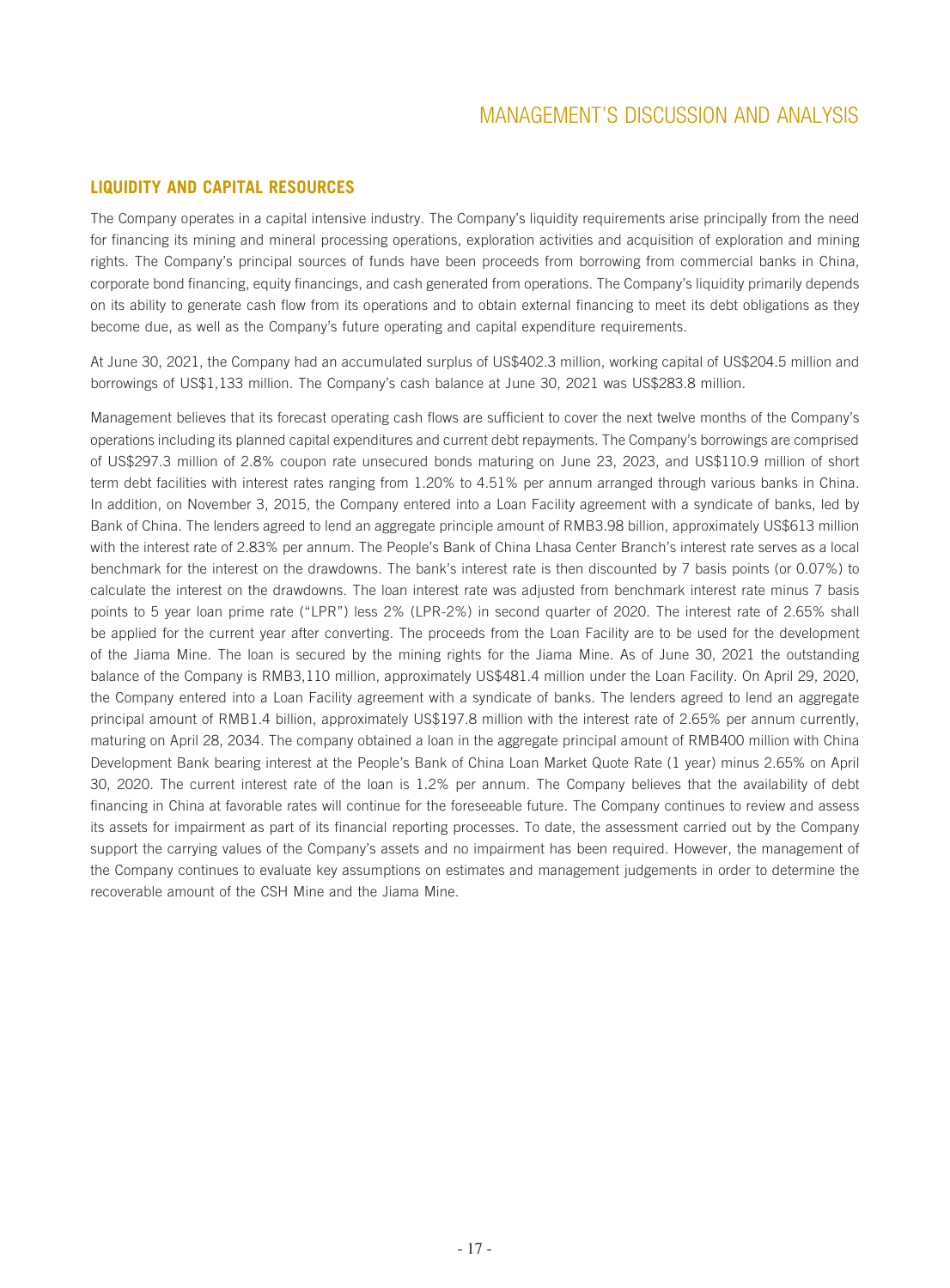### **CASH FLOWS**

The following table sets out selected cash flow data from the Company's consolidated cash flow statements for the three and six months ended June 30, 2021 and June 30, 2020.

|                                                 | Three months ended June 30, |           | Six months ended June 30, |           |
|-------------------------------------------------|-----------------------------|-----------|---------------------------|-----------|
|                                                 | 2021                        | 2020      | 2021                      | 2020      |
|                                                 | <b>US\$'000</b>             | US\$'000  | <b>US\$'000</b>           | US\$'000  |
| Net cash from operating activities              | 106.234                     | 54.467    | 276.432                   | 70.487    |
| Net cash used in investing activities           | (43, 327)                   | (26, 254) | (101, 178)                | (57, 785) |
| Net cash (used in) from financing activities    | (105, 900)                  | 530,122   | (136, 934)                | 529,744   |
| Net (decrease) increase in cash and cash        |                             |           |                           |           |
| equivalents                                     | (42, 993)                   | 558,335   | 38,320                    | 542,446   |
| Effect of foreign exchange rate changes on cash |                             |           |                           |           |
| and cash equivalents                            | 3.048                       | 1.180     | 2,180                     | (1,528)   |
| Cash and cash equivalents, beginning of period  | 323,733                     | 163,693   | 243,288                   | 182,290   |
| Cash and cash equivalents, end of period        | 283,788                     | 723,208   | 283,788                   | 723,208   |

### **Operating cash flow**

For the three months ended June 30, 2021, net cash inflow from operating activities was US\$106.2 million which is primarily attributable to (i) profit before income tax of US\$108.5 million (ii) depreciation of property, plant and equipment of US\$45.8 million (iii) Amortization of mining rights of US\$10.3 million and (iv) finance cost of US\$9.6 million, partially offset by (i) income taxes paid of US\$16.0 million (ii) decrease in accounts and other payables and accrued expenses of US\$15.3 million (iii) increase in inventory of US\$11.7 million and (iv) increase in contract liability of US\$11.5 million.

For the six months ended June 30, 2021, net cash inflow from operating activities was US\$276.4 million which is primarily attributable to (i) profit before income tax of US\$172.6 million (ii) depreciation of property, plant and equipment of US\$87.1 million (iii) finance cost of US\$19.3 million and (iv) amortization of mining rights of US\$18.7 million, partially offset by (i) income taxes paid of US\$22.0 million (ii) interest paid of US\$16.1 million (iii) increase in accounts and other payables and accrued expenses of US\$8.1 million, and (iv) increase in inventory of US\$2.4 million.

### **Investing cash flow**

For the three months ended June 30, 2021, the net cash outflow from investing activities was US\$43.3 million which is primarily attributable to (i) payment for acquisition of property, plant and equipment of US\$42.8 million, and (ii) payment of restricted bank balance of US\$10.4 million for bank notes and partially offset by release of restricted bank balance of US\$9.2 million for bank notes.

For the six months ended June 30, 2021, the net cash outflow from investing activities was US\$101.2 million which is primarily attributable to (i) payment for acquisition of property, plant and equipment of US\$99.9 million and (ii) payment of restricted bank balance of US\$13.5 million for bank notes, partially offset by release of restricted bank balance of US\$11.2 million for bank notes.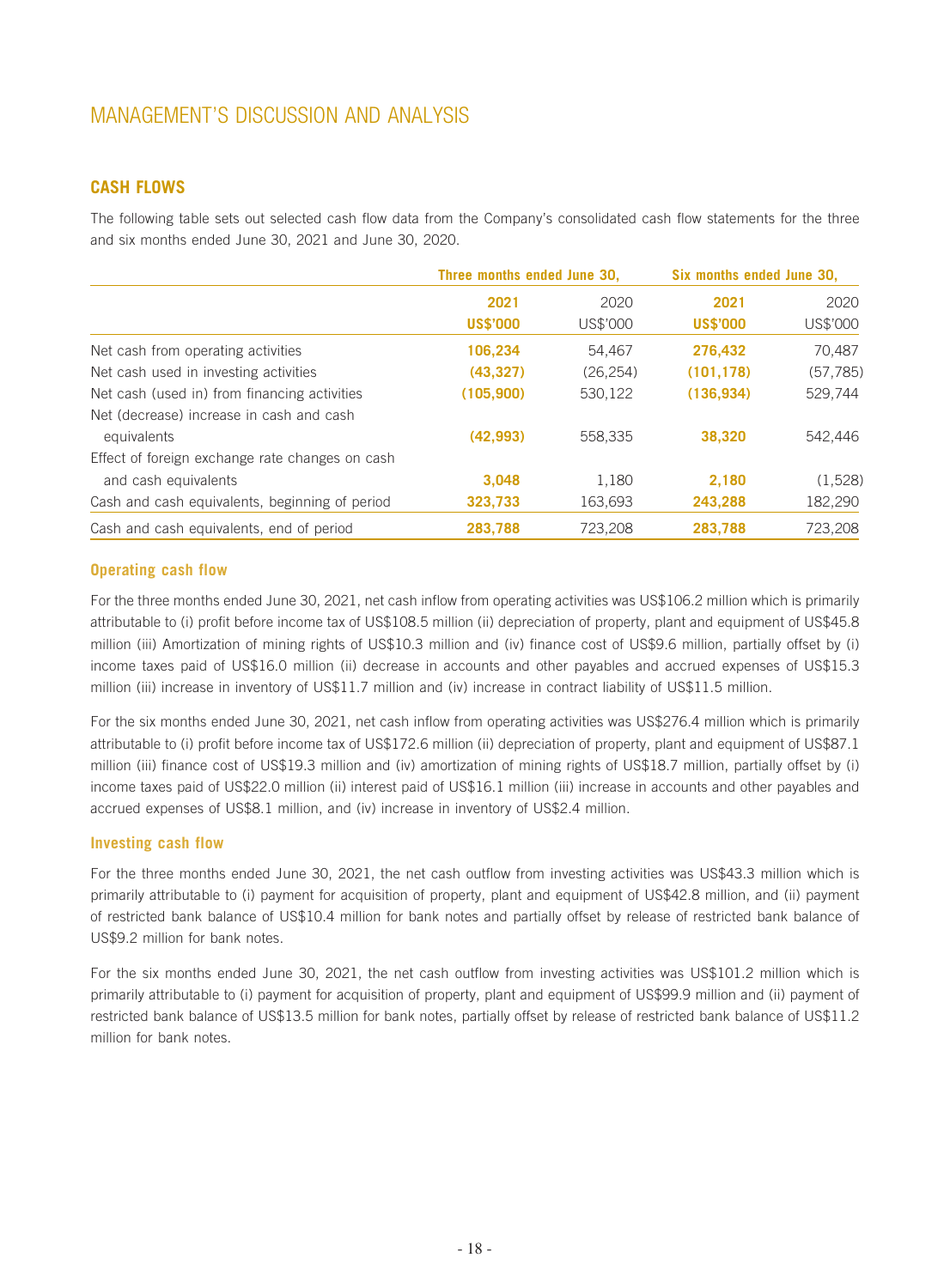### **Financing cash flow**

For the three months ended June 30, 2021, the net cash outflow mainly from financing activities was US\$105.9 million which is primarily attributable to the repayment of borrowings of US\$57.5 million and dividend paid to shareholders of US\$48.4 million.

For the six months ended June 30, 2021, the net cash outflow mainly from financing activities was US\$136.9 million which is primarily attributable to the repayment of borrowings of US\$57.5 million, dividend paid to shareholders of US\$48.4 million and repayments of entrusted loan of US\$30.6 million.

### *Expenditures Incurred*

For the six months ended June 30, 2021, the Company incurred mining costs of US\$70.7 million, mineral processing costs of US\$44.2 million and transportation costs of US\$3.4 million.

#### *Gearing ratio*

Gearing ratio is defined as the ratio of consolidated total debt to consolidated total equity. As at June 30, 2021, the Company's total debt was US\$1,133 million and the total equity was US\$1,720 million. The Company's gearing ratio was therefore 0.66 as at June 30, 2021 and 1.21 as at June 30, 2020.

### **SIGNIFICANT INVESTMENTS, ACQUISITIONS AND DISPOSAL OF SUBSIDIARIES. ASSOCIATES AND JOINT VENTURES, AND FUTURE PLAN FOR MATERIAL INVESTMENTS OF CAPITAL ASSETS**

Other than as disclosed elsewhere in this MD&A or in the condensed consolidated financial statements for six months ended June 30, 2021, there were no significant investments held by the Company, nor were there any material acquisitions or disposals of subsidiaries, associates and joint ventures during the three months ended June 30, 2021. Other than as disclosed in this MD&A, there was no plan authorized by the Board for other material investments or additions of capital assets at the date of this MD&A.

### **CHARGE ON ASSETS**

Other than as disclosed elsewhere in this MD&A and annual consolidated financial statements, none of the Company's assets were pledged as at June 30, 2021.

### **EXPOSURE TO FLUCTUATIONS IN EXCHANGE RATES AND RELATED HEDGES**

The Company is exposed to the financial risk related to the fluctuation of foreign exchange rates for the monetary assets and liabilities denominated in the currencies other than the functional currencies to which they relate. The Company has not hedged its exposure to currency fluctuation. However, the Management monitors foreign exchange exposure and will consider hedging significant foreign currency exposure should the need arise. Refer to Note 35, Financial Instruments, in the annual consolidated financial statements for the year ended December 31, 2020.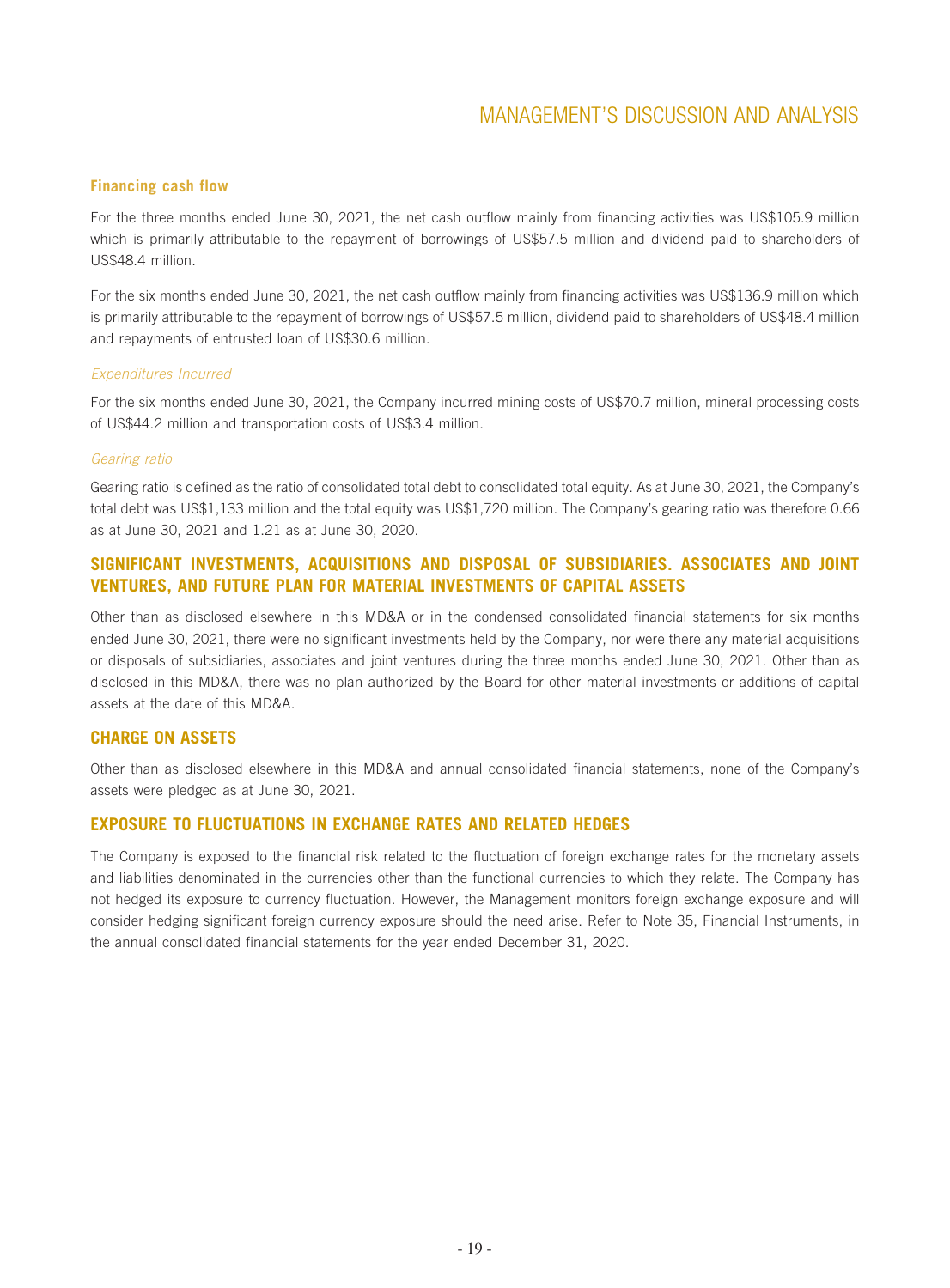### **COMMITMENTS**

Commitments include principal payments on the Company's bank loans and syndicated loan facility, corporate bond, and capital commitments in respect of the future acquisition of property, plant and equipment and construction for both the CSH Mine and the Jiama Mine.

The Company's capital commitments relate primarily to the payments for purchase of equipment and machinery for both mines and payments to third-party contractors for the provision of mining and exploration engineering work and mine construction work for both mines. The Company has entered into contracts that prescribe such capital commitments; however, liabilities relating to them have not yet been incurred. Refer to Note 36, Commitments, in the annual consolidated financial statements for the year ended December 31, 2020.

On June 24, 2020, the Company, through its wholly owned subsidiary Skyland Mining (BVI) Limited, issued bonds denominated in U.S. dollar, with an aggregate principal amount of US\$300 million. The Bonds were issued at a price of 99.886%, bearing a coupon of 2.8% per annum with a maturity date of June 23, 2023. Interest is payable in semi-annual installments on December 23 and June 23 of each year. The bonds are listed on HKSE and Chongwa (Macao) Financial Asset Exchange ("MOX"). The following table outlines payments for commitments for the periods indicated:

|                                   |           | Within   | Within            |                 |
|-----------------------------------|-----------|----------|-------------------|-----------------|
|                                   | Total     | One year | Two to five years | Over five years |
|                                   | US\$'000  | US\$'000 | US\$'000          | US\$'000        |
| Principal repayment of bank loans | 810,669   | 86,222   | 324.299           | 400,148         |
| Repayment of bonds including      |           |          |                   |                 |
| interest                          | 297,258   | 8,203    | 289,055           |                 |
| Repayment of loans payable to a   |           |          |                   |                 |
| CNG subsidiary                    | 24,662    | 24,662   |                   |                 |
| Total                             | 1,132,589 | 119,087  | 613,354           | 400,148         |

In addition to the table set forth above, the Company has entered into service agreements with third-party contractors such as China Railway for the provision of mining and exploration engineering work and mine construction work for the CSH Mine. The fees for such work performed and to be performed each year varies depending on the amount of work performed. The Company has similar agreements with third party contractors for the Jiama Mine.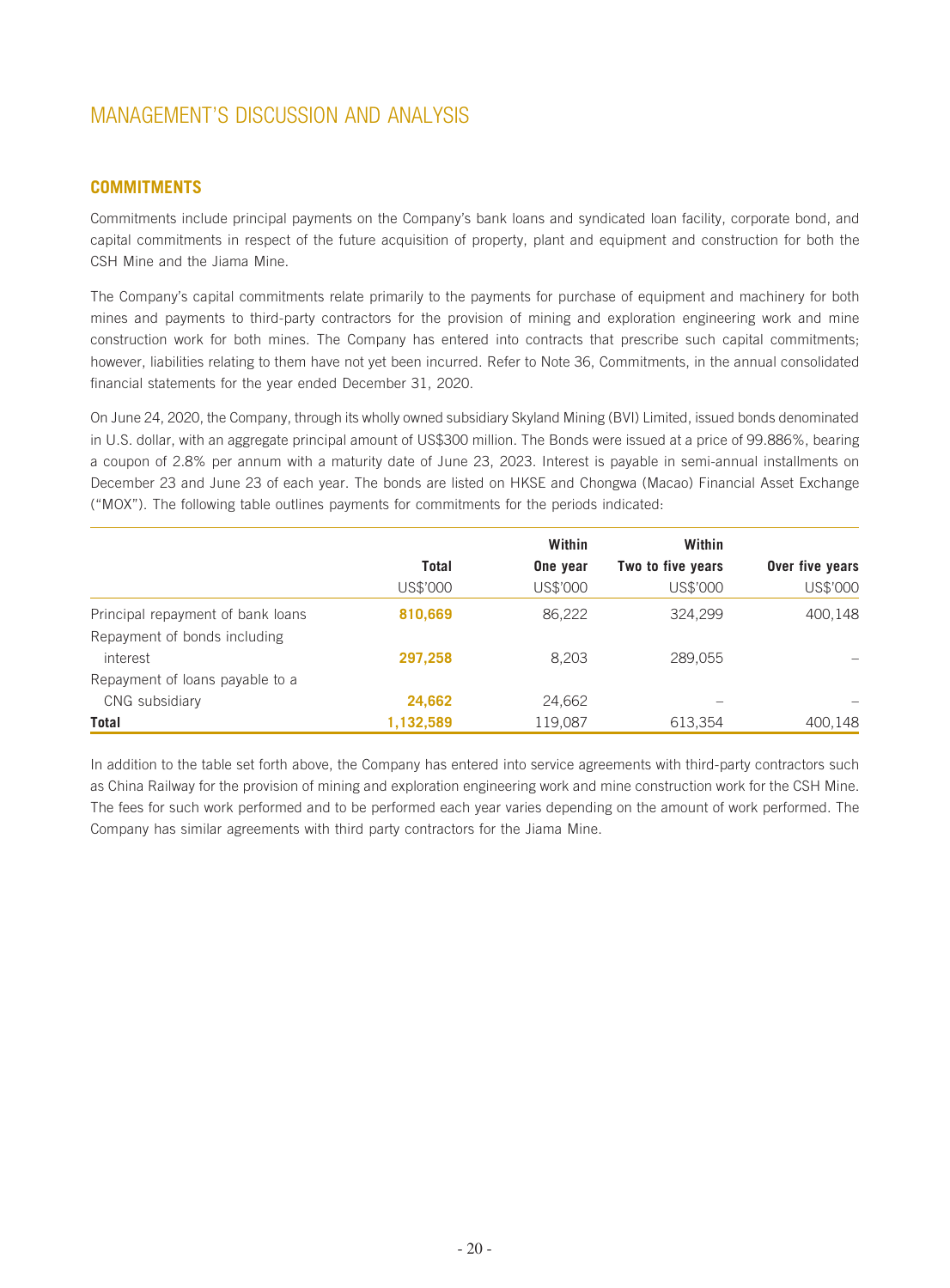### **RELATED PARTY TRANSACTIONS**

China National Gold Group Co., Ltd. (formerly known as China National Gold Group Corporation) ("CNG") owned 40.01 percent of the outstanding common shares of the Company as at March 31, 2021 and June 30, 2021.

The Company had major related party transactions with the following companies related by way of shareholders or shareholder in common:

The Company's subsidiary, Inner Mongolia Pacific is a party to a non-exclusive contract for the purchase and sale of doré with CNG (the "Doré Sales Contract") pursuant to which Inner Mongolia Pacific sells gold doré bars to CNG. The pricing is based on the monthly average price of gold ingot as quoted on the Shanghai Gold Exchange and the daily average price of silver as quoted on the Shanghai Huatong Platinum & Silver Exchange prevailing at the time of each relevant purchase order during the contract period. The Doré Sales Contract has been in effect since October 24, 2008 and was renewed for a new term that commenced on January 1, 2018 and expired on December 31, 2020, which renewal was approved by the Company's shareholders on June 28, 2017. On June 16, 2020, the third Supplemental Contract for Purchase and Sale of Doré was approved by the Company's Shareholders, commencing on January 1, 2021 and expiring on December 31, 2023.

Revenue from sales of gold doré bars to CNG was US\$121.8 million for the six months ended June 30, 2021 which increased from US\$120.6 million for the six months ended June 30, 2020.

The Company is also a party to a Product and Service Framework Agreement with CNG, pursuant to which CNG provides construction, procurement and equipment financing services to the Company and also purchases the copper concentrates produced at the Jiama Mine. The quantity of copper concentrates, pricing terms and payment terms may be established from time to time by the parties with reference to the pricing principles for connected transactions set out under the Product and Service Framework Agreement. On June 28, 2017, the Supplemental Product and Service Framework Agreement was approved and extended to expire on December 31, 2020. On June 16, 2020, the third Supplemental Product and Service Framework Agreement was approved by the Company's Shareholders, commencing on January 1, 2021 and expiring on December 31, 2023. For the six months ended June 30, 2021, revenue from sales of copper concentrate and other products to CNG was US\$266.8 million compared to US\$13.9 million for the same period in 2020.

For the six months ended June 30, 2021, construction services of US\$2.8 million were provided to the Company by subsidiaries of CNG (US\$4.1 million for the six months ended June 30, 2020).

In addition to the aforementioned major related party transactions, the Company also obtains additional services from related parties in its normal course of business, including a Loan Agreement and a Deposit Services Agreement entered into on March 25, 2019, December 31, 2019, and December 22, 2020 among the Company and China Gold Finance.

Refer to Note 15 of the condensed consolidated financial statements for the six months ended June 30, 2021.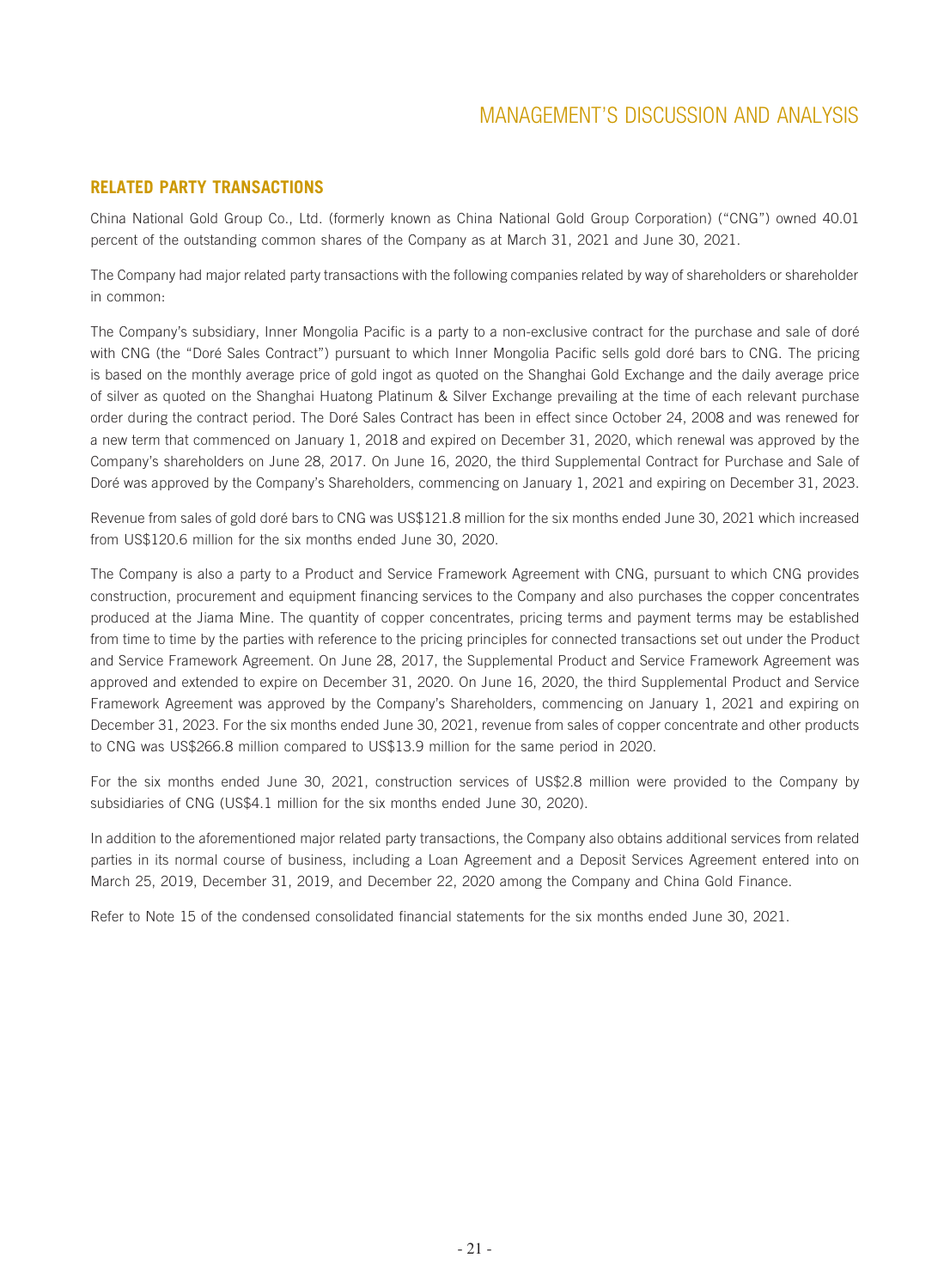### **PROPOSED TRANSACTIONS**

The Board of Directors has given the Company approval to conduct reviews of a number of projects that may qualify as acquisition targets through joint venture, merger and/or outright acquisitions. The Company did not have any material acquisition and disposal of subsidiaries and associated companies for the six months ended June 30, 2021. The Company continues to review possible acquisition targets.

### **CRITICAL ACCOUNTING ESTIMATES**

In the process of applying the Company's accounting policies, the Directors of the Company have identified accounting judgments and key sources of estimation uncertainty that have a significant effect on the amounts recognized in the audited annual consolidated financial statements.

Key assumptions concerning the future and other key sources of estimation uncertainty at the end of each reporting period that have a risk of causing a material adjustment to the carrying amounts of assets and liabilities within the next twelve months are described in Note 4 of the audited annual consolidated financial statements for the year ended December 31, 2020.

### **CHANGE IN ACCOUNTING POLICIES**

A summary of new and revised IFRS standards and interpretations are outlined in Note 2 of the audited annual consolidated financial statements as at December 31, 2020.

### **FINANCIAL INSTRUMENTS AND OTHER INSTRUMENTS**

The Company holds a number of financial instruments, the most significant of which are equity securities, accounts receivables, accounts payables, cash and loans. The financial instruments are recorded at either fair values or amortized amount on the balance sheet.

The Company did not have any financial derivatives or outstanding hedging contracts as at June 30, 2021.

### **OFF-BALANCE SHEET ARRANGEMENTS**

As at June 30, 2021, the Company had not entered into any off-balance sheet arrangements.

### **DIVIDEND AND DIVIDEND POLICY**

The Company does not currently have a fixed dividend policy. The Board of Directors will determine any future dividend policy on the basis of, among other things, the results of operations, cash flows and financial conditions, operating and capital requirements, the rules promulgated by the regulators affecting dividends in both Canada and Hong Kong, China and at both the TSX and HKSE, and the amount of distributable profits and other relevant factors.

Subject to the British Columbia Business Corporations Act, the Directors may from time to time declare and authorize payment of such dividends as they may deem advisable, including the amount thereof and the time and method of payment provided that the record date for the purpose of determining shareholders entitled to receive payment of the dividend must not precede the date on which the dividend is to be paid by more than two months.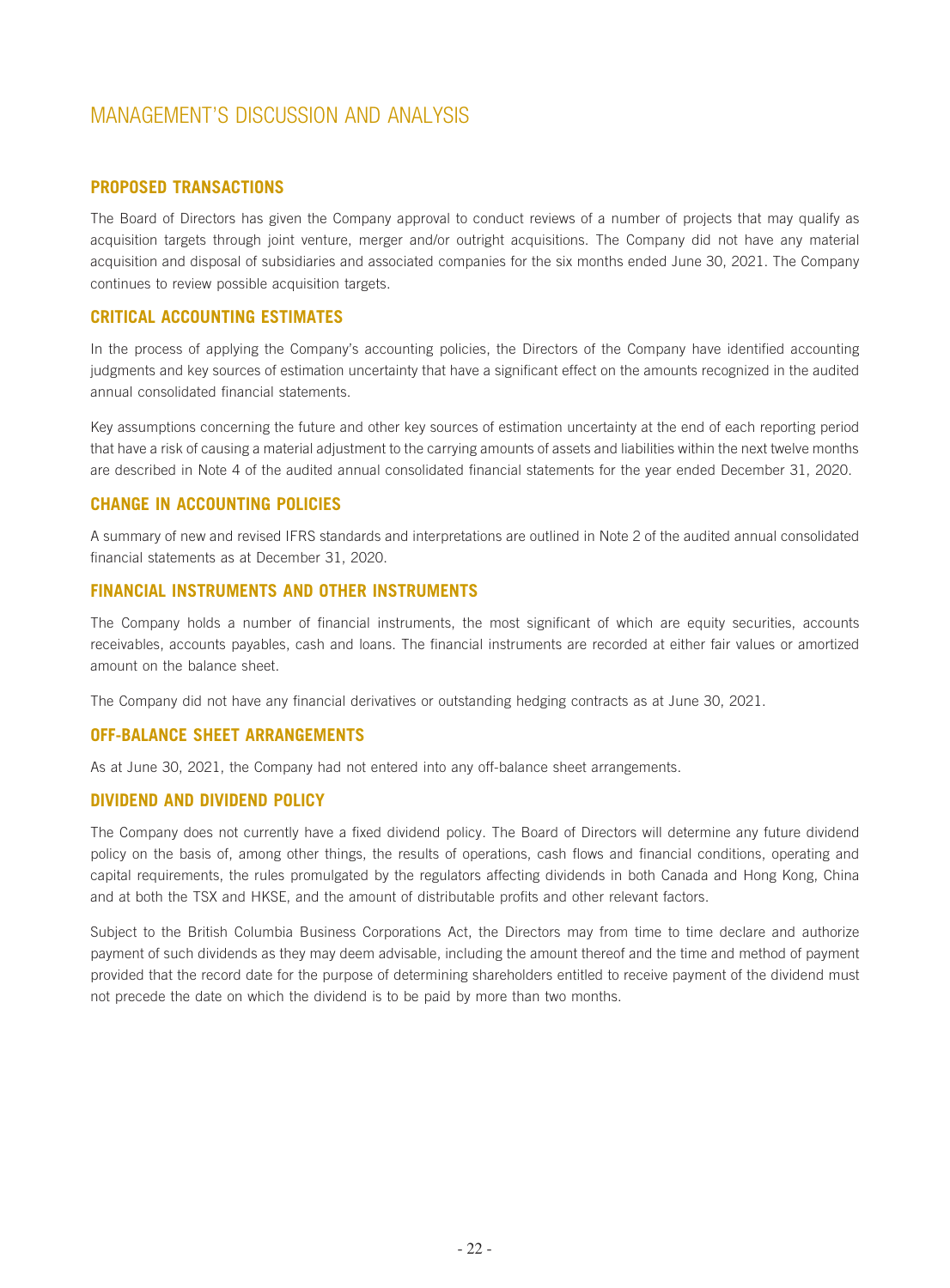A dividend may be paid wholly or partly by the distribution of cash, specific assets or of fully paid shares or of bonds, debentures or other securities of the Company, or in any one or more of those ways. No dividend may be declared or paid in money or assets if there are reasonable grounds for believing that the Company is insolvent or the payment of the dividend would render the Company insolvent.

In Connection with the financial results for the year ended December 31, 2020, the Company declared a special dividend in respect of the year ended 31 December 2020 of US\$0.12 per common share, in an aggregate amount of US\$47,570,000, which was paid on May 30, 2021 to shareholders of record as of April 20, 2021.

### **OUTSTANDING SHARES**

As of June 30, 2021 the Company had 396,413,753 common shares issued and outstanding.

### **DISCLOSURE CONTROLS AND PROCEDURES AND INTERNAL CONTROL OVER FINANCIAL REPORTING**

Management is responsible for the design of disclosure controls and procedures ("DC&P") and the design of internal control over financial reporting ("ICFR") to provide reasonable assurance that material information relating to the Company, including its consolidated subsidiaries, is made known to the Company's certifying officers. The Company's Chief Executive Officer and Chief Financial Officer have each evaluated the Company's DC&P and ICFR as of June 30, 2021 and, in accordance with the requirements established under Canadian National Instrument 52-109 – Certification of Disclosure in Issuer's Annual and Interim Filings, the Chief Executive Officer and Chief Financial Officer have concluded that these controls and procedures were effective as of June 30, 2021, and provide reasonable assurance that material information relating to the Company is made known to them by others within the Company and that the information required to be disclosed in reports that are filed or submitted under Canadian securities legislation are recorded, processed, summarized and reported within the time period specified in those rules.

The Company's Chief Executive Officer and Chief Financial Officer have used the Committee of Sponsoring Organizations of the Treadway Commission (COSO) 2013 framework to evaluate the Company's ICFR as of June 30, 2021 and have concluded that these controls and procedures were effective as of June 30, 2021 and provide reasonable assurance that financial information is recorded, processed, summarized and reported in a timely manner. Management is required to apply its judgment in evaluating the cost-benefit relationship of possible controls and procedures. The result of the inherent limitations in all control systems means design of controls cannot provide absolute assurance that all control issues and instances of fraud will be detected. During the six months ended June 30, 2021, there were no changes in the Company's DC&P or ICFR that materially affected, or are reasonably likely to materially affect, the Company's internal control over financial reporting.

### **RISK FACTORS**

There are certain risks involved in the Company's operations, some of which are beyond the Company's control. Aside from risks relating to business and industry, the Company's principal operations are located within the People's Republic of China and are governed by a legal and regulatory environment that in some respects differs from that which prevails in other countries. Readers of this MD&A should give careful consideration to the information included in this document and the Company's audited annual consolidated financial statements and related notes. Significant risk factors for the Company are metal prices, government regulations, foreign operations, environmental compliance, the ability to obtain additional financing, risk relating to recent acquisitions, dependence on management, title to the Company's mineral properties, natural disasters, pandemics such as COVID-19 and litigation. China Gold International's business, financial condition or results of operations could be materially and adversely affected by any of these risks. For details of risk factors, please refer to the Company's annual audited consolidated financial statements, and Annual Information Form filed from time to time on SEDAR at www.sedar.com and www.hkex.com.hk.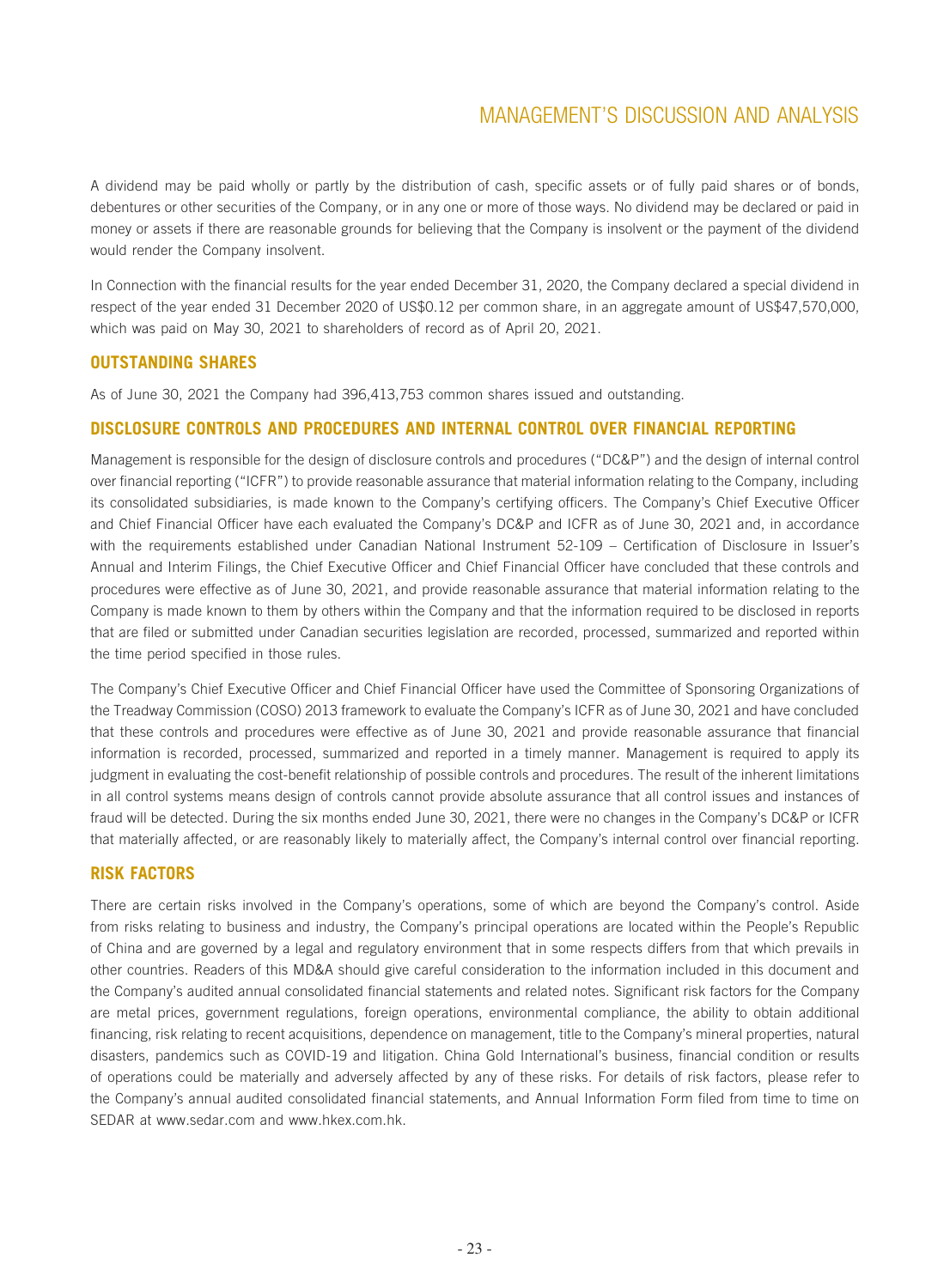### **QUALIFIED PERSON**

Disclosure of scientific or technical information in this MD&A was reviewed and approved by Mr. Zhongxin Guo, P.Eng., the Company's Chief Engineer and a Qualified Person ("QP") for the purposes of NI 43-101.

### **ADDITIONAL INFORMATION**

Additional information as required by the Hong Kong Stock Exchange in the half-year interim report and not shown elsewhere in this report is as follows:

### **A1. Purchase, Sale Or Redemption Of The Company's Listed Securities**

Neither the Company nor any of its subsidiaries had purchased, sold or redeemed any of the Company's listed securities during the six months ended June 30, 2021.

#### **A2. Substantial Shareholders**

Save as disclosed below, as of June 30, 2021, the Company's directors were not aware of any other person (other than a director or chief executive of the Company who had an interest or short position in the shares or underlying shares of the Company as recorded in the register kept pursuant to Section 336 of the Securities and Futures Ordinance (Cap 571 of the Laws of Hong Kong) ("SFO"):

|                                             |                    |                    | Approximate        |  |
|---------------------------------------------|--------------------|--------------------|--------------------|--|
|                                             |                    | Number of          | percentage of      |  |
| <b>Name</b>                                 | Nature of interest | <b>Shares held</b> | outstanding shares |  |
| China National Gold Group Co., Ltd. (1)     | Indirect           | 158,588,330 (2)    | 40.01%             |  |
| China National Gold Group Hong Kong Limited | Registered Owner   | 158,588,330        | 40.01%             |  |

Notes:

- 1. China National Gold Group Co., Ltd. directly and wholly owns the entire issued share capital of China National Gold Group Hong Kong Limited. Therefore, the interest attributable to China National Gold Group Co., Ltd. represents its indirect interest in the Company's shares through its equity interest in China National Gold Group Hong Kong Limited
- 2. Information relating to registered and indirect ownership of the Company's shares is provided by China National Gold Group Co., Ltd.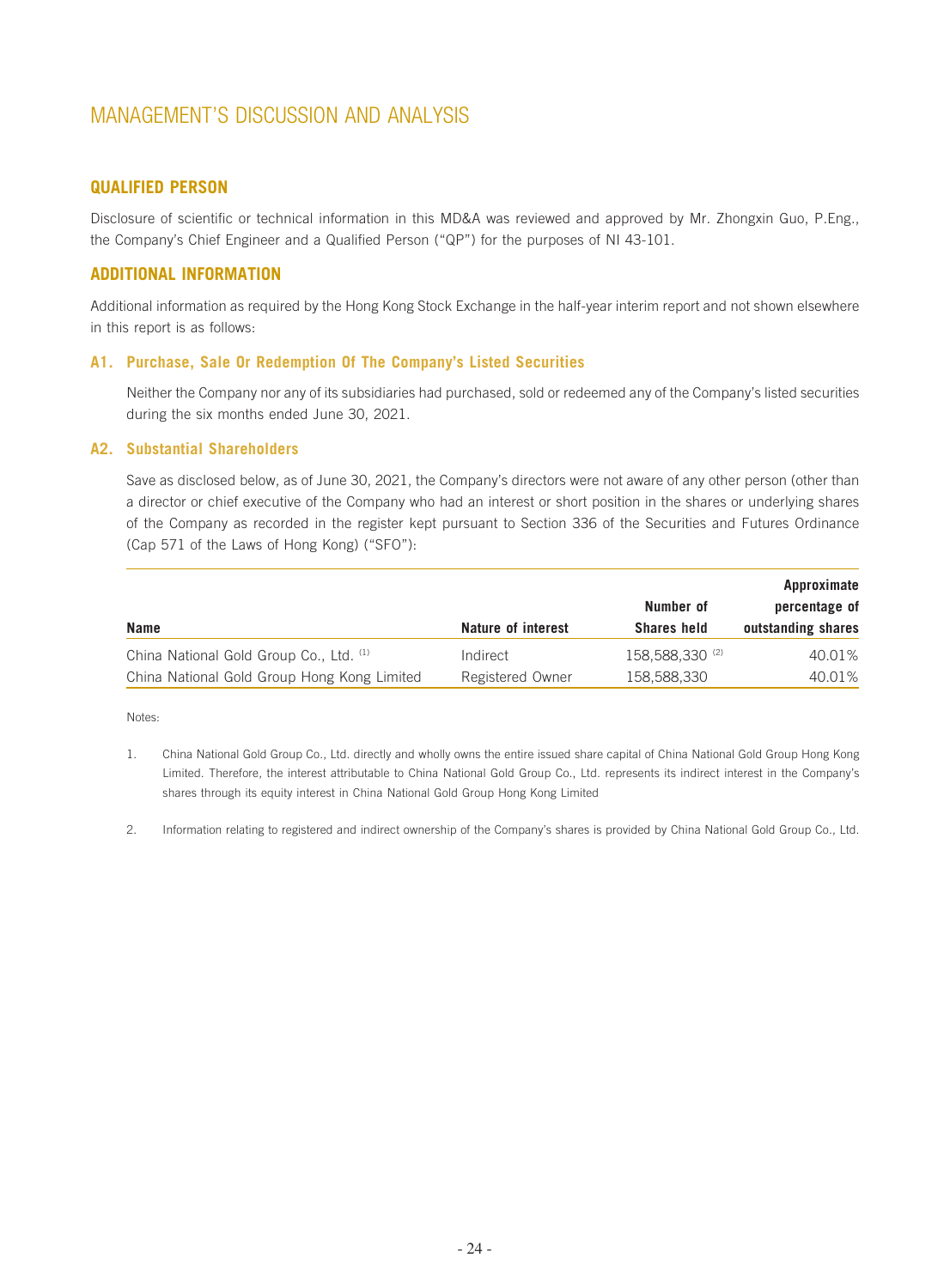### **A3. Directors' And Chief Executives' Interests In Shares And Stock Options**

As of June 30, 2021, the interests of the directors and chief executive of the Company in the share capital, underlying shares and debentures of the Company or its associated corporations (within the meaning of Part XV of the SFO), as recorded in the register required to be kept by the Company pursuant to Section 352 of the SFO, or as otherwise notified to the Company and the Hong Kong Stock Exchange pursuant to the Model Code for Securities Transactions by Directors of Listed Issuer, were as follows:

### **SHARES**

|                |                 |                          | Number of |                                | Approximate<br>percentage of<br>interest in the |
|----------------|-----------------|--------------------------|-----------|--------------------------------|-------------------------------------------------|
| <b>Name</b>    | <b>Position</b> | Company                  |           | shares held Nature of interest | Company                                         |
| Yingbin Ian He | Director        | China Gold International |           | 150,000 Personal               | 0.0378%                                         |
|                |                 | Resources Corp. Ltd.     |           |                                |                                                 |

Other than as disclosed above, none of the directors, chief executive or their associates had any interests or short positions in any shares, underlying shares or debentures of the Company or its associated corporations as of June 30, 2021.

### **A4. Stock Option Plan**

The Company adopted an incentive stock option plan with approval from its shareholders and pursuant to the policies of the Toronto Stock Exchange dated May 9, 2007. All options expired on June 1, 2015 and the 2007 Stock Option Plan has ceased to be in effect.

### **A5. Emolument Policy**

The Company's executive emolument policy and compensation program is administered by the Compensation and Benefits Committee which consists solely of independent directors. The Compensation and Benefits Committee reviews levels of cash compensation as needed and at least annually, and makes recommendations to the Board to adjust cash compensation in light of merit, qualifications and competence. The Compensation and Benefits Committee also reviews the corporate goals and objectives relevant to the compensation of the senior executive officers as needed and at least annually and based on recommendations from the Chief Executive Officer and other members of the management team. The Compensation and Benefits Committee makes its determinations as to overall compensation levels on the basis of both available third party data regarding comparable compensation at similar size companies as well as their own industry experience and the Company's hiring and retention needs. Decisions relating to executive compensation are reported by the Compensation and Benefits Committee to the Board for approval.

The Company's director emolument policy is administered by the Compensation and Benefits Committee with regard to comparable market statistics. Decisions relating to the compensation of directors are reported by the Compensation and Benefits Committee to the Board for approval.

As of June 30, 2021, the Company had 2,080 employees working at various locations. The emolument policy for the Company's employees is determined on a department by department basis with the Chief Executive Officer determining the emoluments for employees and managers based on merit, qualifications and the Company's hiring and retention needs.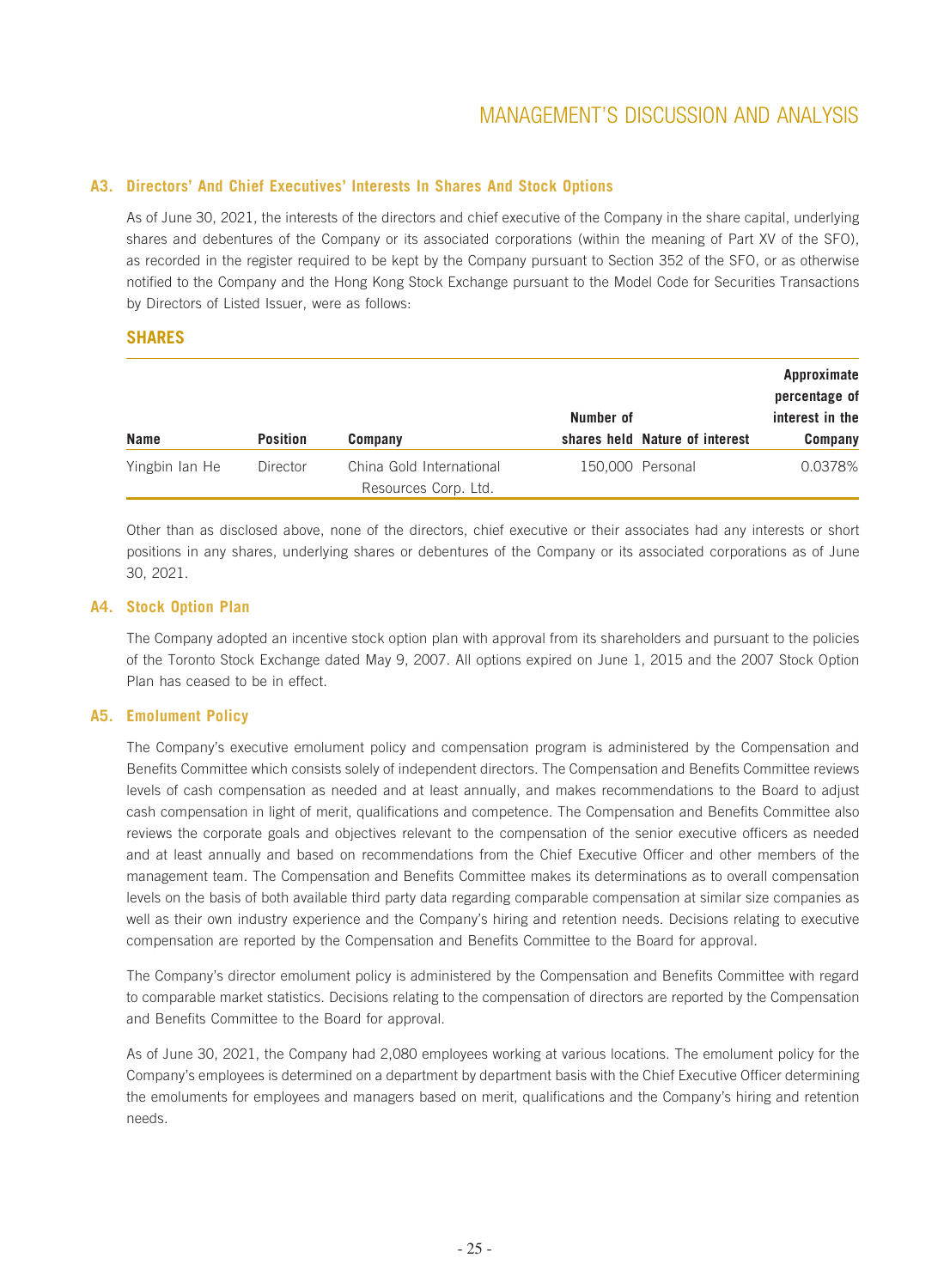### **A6. Compliance With Corporate Governance Code**

The Company has, throughout the six months ended June 30, 2021, applied the principles and complied with the requirements of its corporate governance practices as defined by the Board and all applicable statutory, regulatory and stock exchange listings standards, in particular, the code provisions set out in the Corporate Governance Code contained in Appendix 14 of the Rules Governing the Listing Securities of The Stock Exchange of Hong Kong Limited (the "Hong Kong Listing Rules").

### **A7. Compliance With Model Code On Directors' Securities Transactions**

The Company has adopted policies regarding directors' securities transactions in its Corporate Disclosure, Confidentiality and Securities Trading Policy that has terms which are no less exacting than those set out in the Model Code for Securities Transactions by Directors of Listed Issuers contained in Appendix 10 to the Hong Kong Listing Rules.

After specific enquiry with all members of the Board, the Board confirms that all of the directors of the Company have complied with the required policies in the Company's Corporate Disclosure, Confidentiality and Securities Trading Policy throughout the six months ended June 30, 2021.

### **A8. Interim Dividend**

The Board did not recommend the payment of interim dividends in respect of the six months ended June 30, 2021.

### **A9. Audit Committee**

Pursuant to the requirements under the Hong Kong Listing Rules, the Company has established an audit committee (the "Audit Committee") comprising all the existing Independent Non-executive Directors, namely Ian He (chairman of the Audit Committee), Wei Shao, Bielin Shi and Ruixia Han. The Audit Committee has reviewed and discussed with the Company's auditors the unaudited interim results of the Group for the three and six months ended June 30, 2021.

August 12, 2021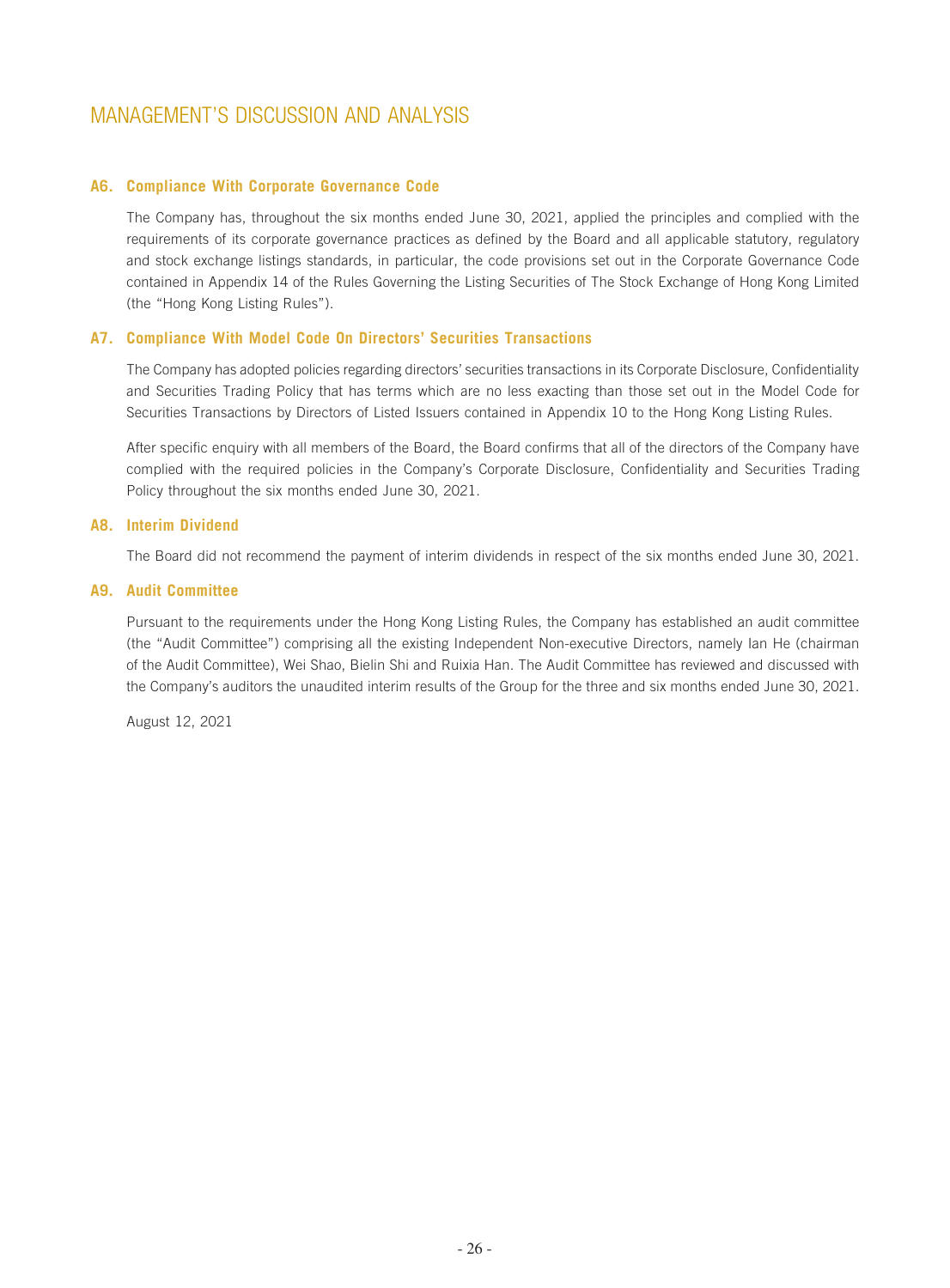# CONDENSED CONSOLIDATED STATEMENT OF PROFIT OR LOSS AND OTHER COMPREHENSIVE INCOME

*For The Three And Six Months Ended June 30, 2021 (Unaudited)*

|                                                 |                |                 | Three months ended June 30, |                 | Six months ended June 30, |  |
|-------------------------------------------------|----------------|-----------------|-----------------------------|-----------------|---------------------------|--|
|                                                 | <b>NOTES</b>   | 2021            | 2020                        | 2021            | 2020                      |  |
|                                                 |                | <b>US\$'000</b> | US\$'000                    | <b>US\$'000</b> | US\$'000                  |  |
|                                                 |                | (unaudited)     | (unaudited)                 | (unaudited)     | (unaudited)               |  |
|                                                 |                |                 |                             |                 |                           |  |
| Revenue                                         | 3              | 304,944         | 209,188                     | 577,014         | 357,771                   |  |
| Cost of sales                                   |                | (179,001)       | (173, 701)                  | (367, 320)      | (304, 115)                |  |
| Mine operating earnings                         |                | 125,943         | 35,487                      | 209,694         | 53,656                    |  |
|                                                 |                |                 |                             |                 |                           |  |
| Expenses<br>General and administrative expenses | $\overline{4}$ | (10, 294)       | (5,793)                     | (18, 393)       | (14, 979)                 |  |
| Exploration and evaluation expenditure          |                | (59)            | (165)                       | (100)           | (226)                     |  |
| Research and development expenses               |                | (5,051)         | (2, 264)                    | (9, 475)        | (4,230)                   |  |
|                                                 |                |                 |                             |                 |                           |  |
|                                                 |                | (15, 404)       | (8, 222)                    | (27, 968)       | (19, 435)                 |  |
|                                                 |                |                 |                             |                 |                           |  |
| Income from operations                          |                | 110,539         | 27,265                      | 181,726         | 34,221                    |  |
| Other income (expenses)                         |                |                 |                             |                 |                           |  |
| Foreign exchange gain (loss), net               |                | 4,944           | (2, 331)                    | 6,672           | (7,769)                   |  |
| Interest and other income                       |                | 2,607           | 4,188                       | 3,514           | 5,393                     |  |
| Finance costs                                   | 5              | (9,604)         | (11, 525)                   | (19, 347)       | (22, 041)                 |  |
|                                                 |                |                 |                             |                 |                           |  |
|                                                 |                | (2,053)         | (9,668)                     | (9, 161)        | (24, 417)                 |  |
|                                                 |                |                 |                             |                 |                           |  |
| Profit before income tax                        |                | 108,486         | 17,597                      | 172,565         | 9,804                     |  |
| Income tax (expenses) credit                    | 6              | (7, 789)        | 926                         | (14, 901)       | 50                        |  |
| Profit for the period                           |                | 100,697         | 18,523                      | 157,664         | 9,854                     |  |
|                                                 |                |                 |                             |                 |                           |  |
| Other comprehensive income (expenses)           |                |                 |                             |                 |                           |  |
| for the period                                  |                |                 |                             |                 |                           |  |
| Item that will not be reclassified to           |                |                 |                             |                 |                           |  |
| profit or loss:                                 |                |                 |                             |                 |                           |  |
| Fair value gain (loss) on investment            |                |                 |                             |                 |                           |  |
| in an equity security                           |                | 15,190          | 275                         | 14,956          | (2, 196)                  |  |
| Item that may be reclassified                   |                |                 |                             |                 |                           |  |
| subsequently to profit or loss:                 |                |                 |                             |                 |                           |  |
| Exchange difference arising on                  |                |                 |                             |                 |                           |  |
| translation                                     |                | 4,654           | 137                         | 742             | (4, 732)                  |  |
|                                                 |                | 19,844          | 412                         | 15,698          | (6,928)                   |  |
|                                                 |                |                 |                             |                 |                           |  |
| Total comprehensive income for the              |                |                 |                             |                 |                           |  |
| period                                          |                | 120,541         | 18,935                      | 173,362         | 2,926                     |  |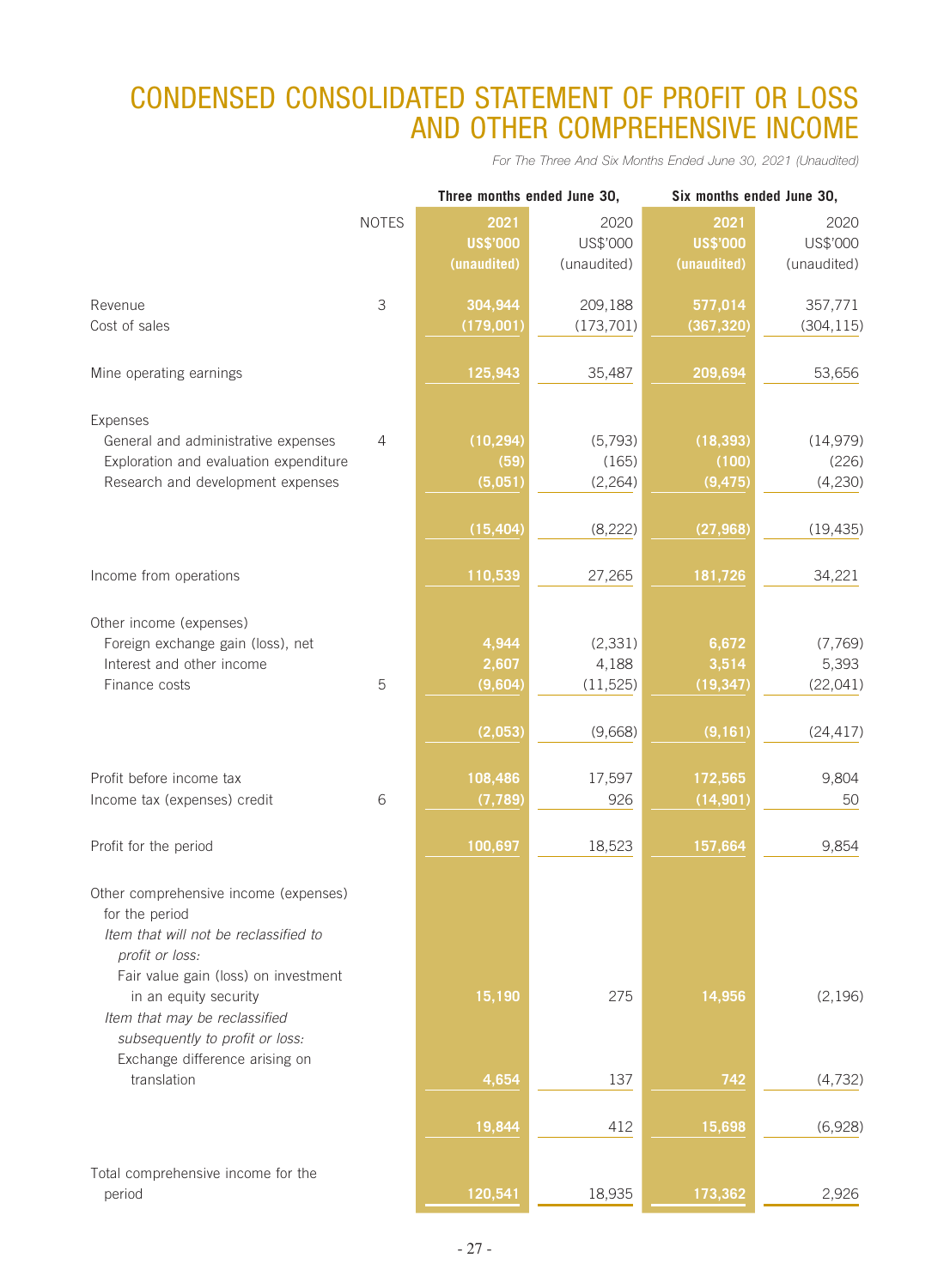# CONDENSED CONSOLIDATED STATEMENT OF PROFIT OR LOSS AND OTHER COMPREHENSIVE INCOME

*For The Three And Six Months Ended June 30, 2021 (Unaudited)*

|                                       |              |                 | Three months ended June 30, | Six months ended June 30, |             |
|---------------------------------------|--------------|-----------------|-----------------------------|---------------------------|-------------|
|                                       | <b>NOTES</b> | 2021            | 2020                        | 2021                      | 2020        |
|                                       |              | <b>US\$'000</b> | US\$'000                    | <b>US\$'000</b>           | US\$'000    |
|                                       |              | (unaudited)     | (unaudited)                 | (unaudited)               | (unaudited) |
|                                       |              |                 |                             |                           |             |
| Profit for the period attributable to |              |                 |                             |                           |             |
| Non-controlling interests             |              | 540             | 614                         | 812                       | 869         |
| Owners of the Company                 |              | 100,157         | 17,909                      | 156,852                   | 8,985       |
|                                       |              |                 |                             |                           |             |
|                                       |              | 100,697         | 18,523                      | 157,664                   | 9,854       |
|                                       |              |                 |                             |                           |             |
| Total comprehensive income for the    |              |                 |                             |                           |             |
| period attributable to                |              |                 |                             |                           |             |
| Non-controlling interests             |              | 538             | 617                         | 814                       | 872         |
| Owners of the Company                 |              | 120,003         | 18,318                      | 172,548                   | 2,054       |
|                                       |              |                 |                             |                           |             |
|                                       |              | 120,541         | 18,935                      | 173,362                   | 2,926       |
|                                       |              |                 |                             |                           |             |
| Earnings per share - Basic (US cents) | 8            | 25.27           | 4.52                        | 39.57                     | 2.27        |
|                                       |              |                 |                             |                           |             |
| Weighted average number of common     |              |                 |                             |                           |             |
| shares - Basic                        | 8            | 396,413,753     |                             | 396,413,753               |             |
|                                       |              |                 | 396,413,753                 |                           | 396,413,753 |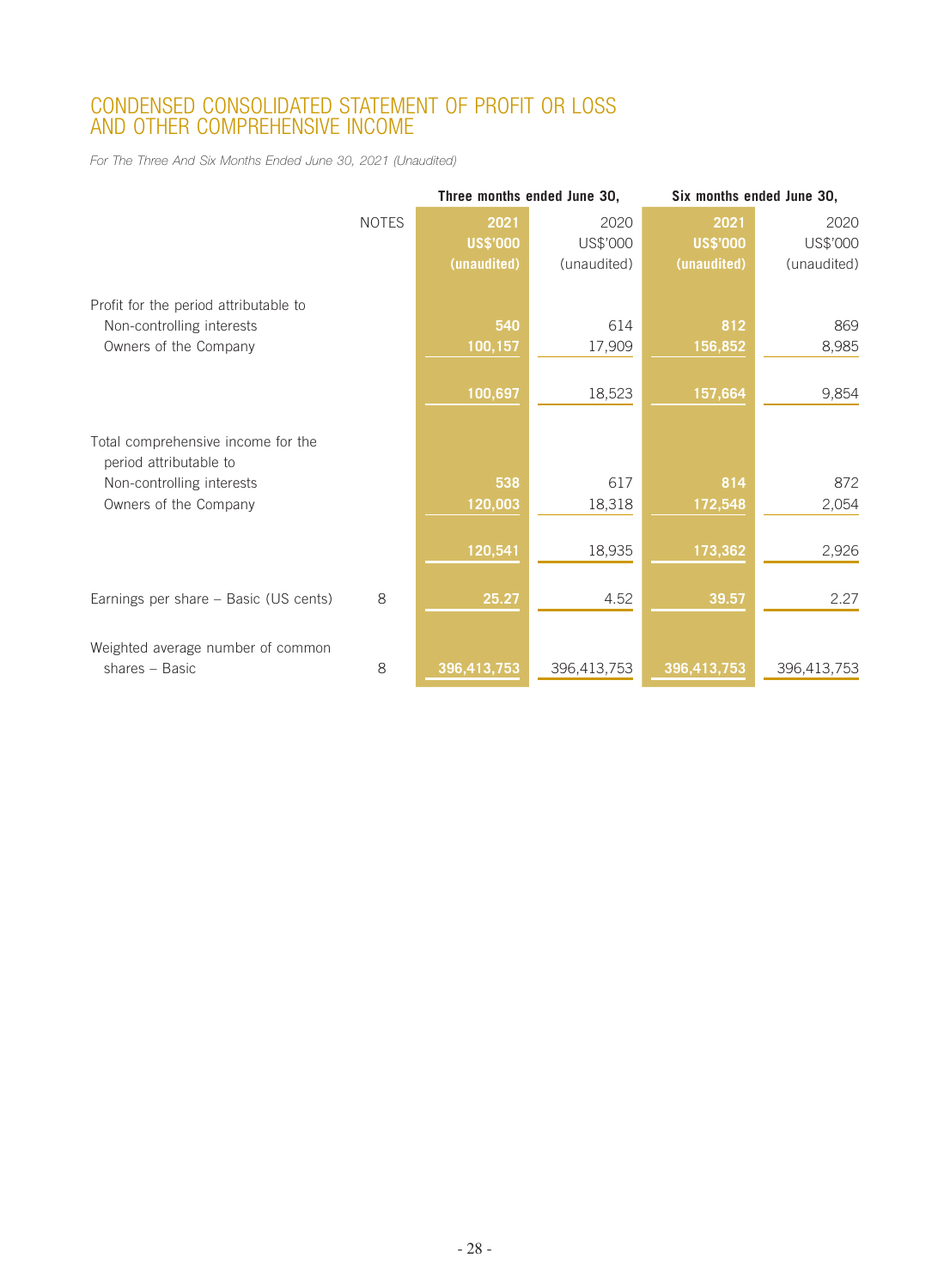# CONDENSED CONSOLIDATED STATEMENT OF FINANCIAL POSITION

*At June 30, 2021 (Unaudited)*

|                                                  |              | <b>June 30,</b> | December 31, |
|--------------------------------------------------|--------------|-----------------|--------------|
|                                                  | <b>NOTES</b> | 2021            | 2020         |
|                                                  |              | <b>US\$'000</b> | US\$'000     |
|                                                  |              | (unaudited)     | (audited)    |
|                                                  |              |                 |              |
| <b>Current assets</b>                            |              |                 |              |
| Cash and cash equivalents                        |              | 283,788         | 243,288      |
| Restricted bank balance                          |              | 7,461           | 5,069        |
| Trade, bills and other receivables               | 9            | 16,484          | 35,760       |
| Dividends receivables                            |              | 1,010           |              |
| Prepaid expenses and deposits                    |              | 1,827           | 3,309        |
| Inventories                                      | 10           | 300,636         | 297,694      |
|                                                  |              |                 |              |
|                                                  |              | 611,206         | 585,120      |
|                                                  |              |                 |              |
| <b>Non-current assets</b>                        |              |                 |              |
| Prepaid expenses and deposits                    |              | 3,700           | 2,575        |
| Right-of-use assets                              |              | 14,114          | 14,244       |
| Equity instruments at fair value through         |              |                 |              |
| other comprehensive income                       | 16           | 35,788          | 20,824       |
| Property, plant and equipment                    | 11           | 1,795,629       | 1,808,961    |
| Mining rights                                    | 11           | 849,341         | 867,259      |
| Deferred tax assets                              |              | 7,475           | 4,463        |
| Other non-current assets                         | 17           | 19,389          | 19,196       |
|                                                  |              |                 |              |
|                                                  |              |                 |              |
|                                                  |              | 2,725,436       | 2,737,522    |
|                                                  |              |                 |              |
| <b>Total assets</b>                              |              | 3,336,642       | 3,322,642    |
|                                                  |              |                 |              |
| <b>Current liabilities</b>                       |              |                 |              |
| Accounts and other payables and accrued expenses | 12           | 250,490         | 280,592      |
| Contract liabilities                             |              | 15,628          | 2,878        |
| Borrowings                                       | 13           | 119,087         | 140,303      |
| Lease liabilities                                |              | 102             | 95           |
| Tax liabilities                                  |              | 21,400          | 18,905       |
|                                                  |              |                 |              |
|                                                  |              | 406,707         | 442,773      |
|                                                  |              |                 |              |
| Net current assets                               |              | 204,499         | 142,347      |
|                                                  |              |                 |              |
| Total assets less current liabilities            |              | 2,929,935       | 2,879,869    |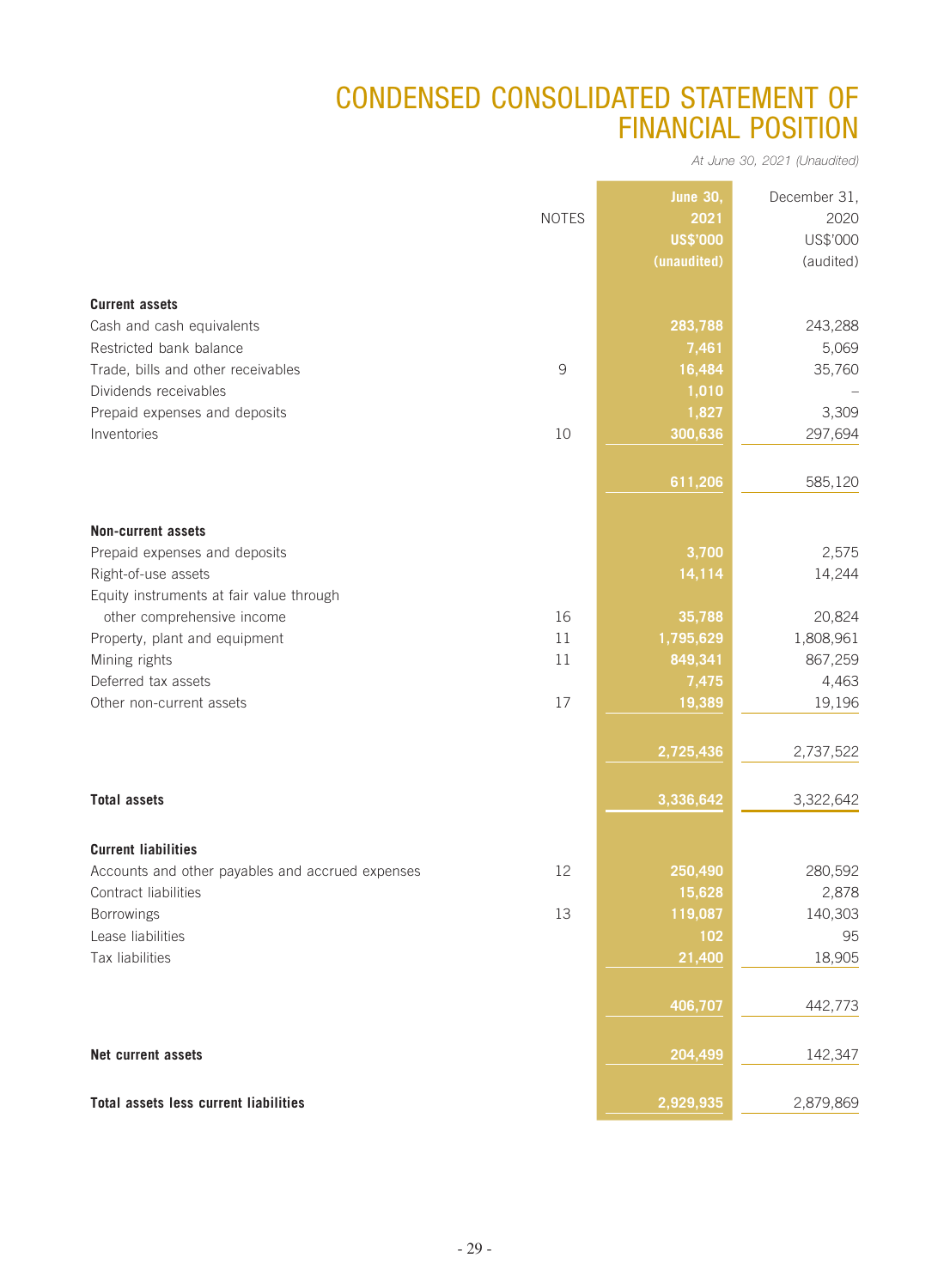## CONDENSED CONSOLIDATED STATEMENT OF FINANCIAL POSITION

*At June 30, 2021 (Unaudited)*

|                                      | <b>NOTES</b> | <b>June 30,</b><br>2021<br><b>US\$'000</b><br>(unaudited) | December 31,<br>2020<br>US\$'000<br>(audited) |
|--------------------------------------|--------------|-----------------------------------------------------------|-----------------------------------------------|
| <b>Non-current liabilities</b>       |              |                                                           |                                               |
| Borrowings                           | 13           | 1,013,502                                                 | 1,054,094                                     |
| Lease liabilities                    |              | 297                                                       | 352                                           |
| Deferred tax liabilities             |              | 104,804                                                   | 111,306                                       |
| Deferred income                      |              | 1,499                                                     | 2,333                                         |
| Entrusted loan payable               |              |                                                           | 30,652                                        |
| Environmental rehabilitation         |              | 89,363                                                    | 85,663                                        |
|                                      |              |                                                           |                                               |
|                                      |              | 1,209,465                                                 | 1,284,400                                     |
|                                      |              |                                                           |                                               |
| <b>Total liabilities</b>             |              | 1,616,172                                                 | 1,727,173                                     |
| <b>Owners' equity</b>                |              |                                                           |                                               |
| Share capital                        | 14           | 1,229,061                                                 | 1,229,061                                     |
| Reserves                             |              | 72,101                                                    | 53,918                                        |
| Retained profits                     |              | 402,338                                                   | 295,543                                       |
|                                      |              |                                                           |                                               |
|                                      |              | 1,703,500                                                 | 1,578,522                                     |
| Non-controlling interests            |              | 16,970                                                    | 16,947                                        |
|                                      |              |                                                           |                                               |
| Total owners' equity                 |              | 1,720,470                                                 | 1,595,469                                     |
| Total liabilities and owners' equity |              | 3,336,642                                                 | 3,322,642                                     |

The condensed consolidated financial statements were approved and authorised for issue by the Board of Directors on August 12, 2021 and are signed on its behalf by:

**Liangyou Jiang Yingbin Ian He** *Director Director*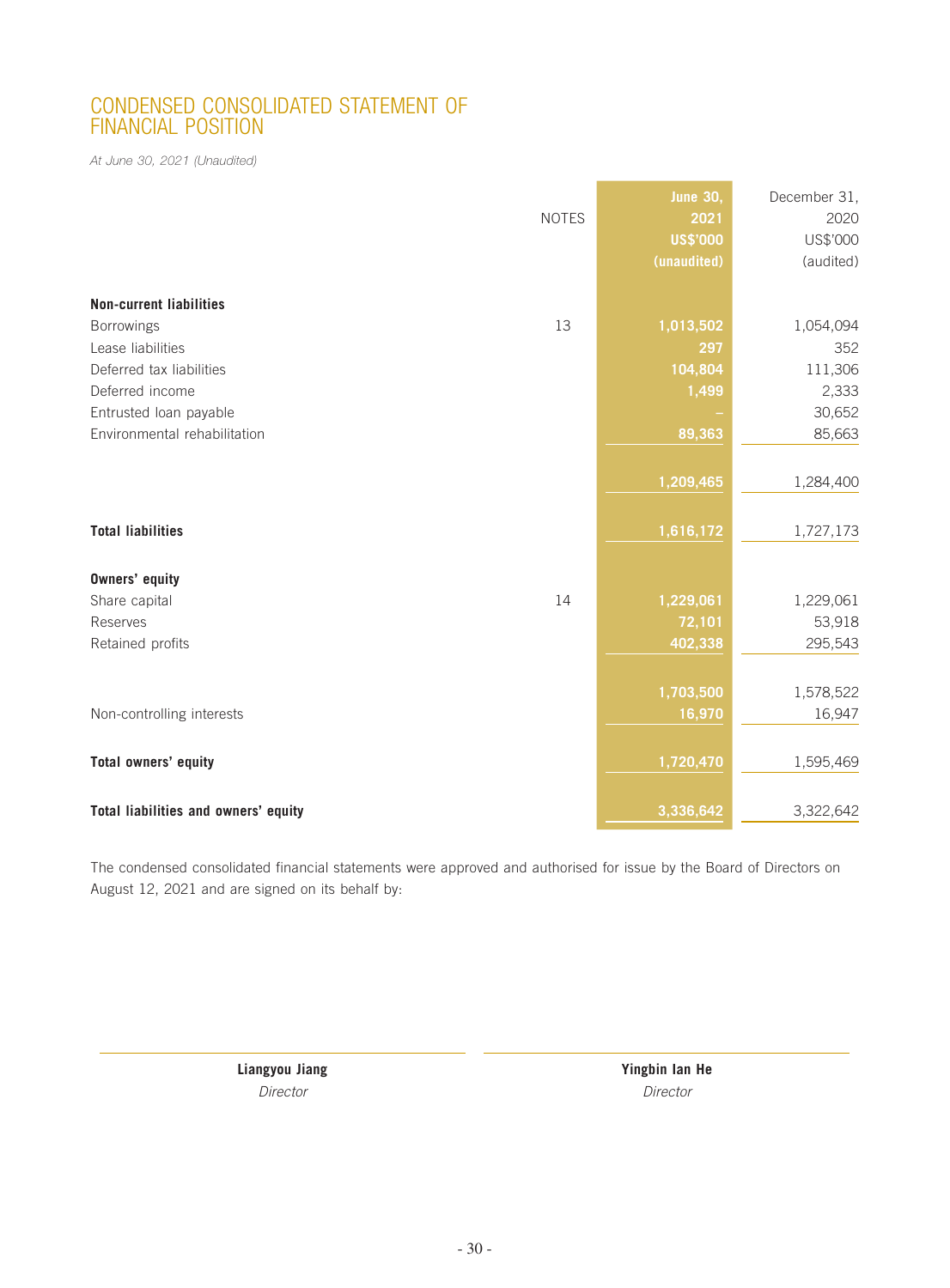# CONDENSED CONSOLIDATED STATEMENT OF CHANGES IN EQUITY

*For The Three And Six Months Ended June 30, 2021 (Unaudited)*

|                                                                                          |             |               |                       | Attributable to owners of the Company |                   |                  |          |           |                          |               |
|------------------------------------------------------------------------------------------|-------------|---------------|-----------------------|---------------------------------------|-------------------|------------------|----------|-----------|--------------------------|---------------|
|                                                                                          |             |               |                       | Investment                            |                   |                  |          |           | Non-                     |               |
|                                                                                          | Number of   |               |                       | revaluation                           | <b>Exchange</b>   | <b>Statutory</b> | Retained |           | controlling              | Total owners' |
|                                                                                          | shares      | Share capital | <b>Equity reserve</b> | reserve                               | reserve           | reserve          | profits  | Subtotal  | interests                | equity        |
|                                                                                          |             | US\$'000      | US\$'000              | US\$'000                              | US\$'000          | US\$'000         | US\$'000 | US\$'000  | US\$'000                 | US\$'000      |
| At January 1, 2020                                                                       | 396,413,753 | 1,229,061     | 11,179                | (3,525)                               | (20, 333)         | 19,470           | 199,485  | 1,435,337 | 15,330                   | 1,450,667     |
| Profit for the period<br>Fair value loss on investment                                   |             |               |                       |                                       |                   |                  | 8,985    | 8,985     | 869                      | 9,854         |
| in an equity security<br>Exchange difference arising                                     |             |               |                       | (2, 196)                              |                   |                  |          | (2, 196)  |                          | (2, 196)      |
| on translation                                                                           |             |               |                       |                                       | (4,735)           |                  |          | (4,735)   | 3                        | (4, 732)      |
| Total comprehensive (expenses)<br>income for the period<br>Transfer to statutory reserve |             |               |                       | (2, 196)                              | (4,735)           |                  | 8,985    | 2,054     | 872                      | 2,926         |
| - safety production fund<br>Dividends paid to a non-controlling                          |             |               |                       |                                       |                   | 2,192            | (2, 192) |           |                          |               |
| shareholder                                                                              |             |               |                       |                                       |                   |                  |          |           | (356)                    | (356)         |
| At June 30, 2020 (unaudited)                                                             | 396,413,753 | 1,229,061     | 11,179                | (5, 721)                              | (25,068)          | 21,662           | 206,278  | 1,437,391 | 15,846                   | 1,453,237     |
| At January 1, 2021                                                                       | 396,413,753 | 1,229,061     | 11,179                | 5                                     | 7,360             | 35,374           | 295,543  | 1,578,522 | 16,947                   | 1,595,469     |
| Profit for the period<br>Fair value gain on investment                                   |             |               |                       |                                       |                   |                  | 156,852  | 156,852   | 812                      | 157,664       |
| in an equity security<br>Exchange difference arising                                     |             |               |                       | 14,956                                |                   |                  |          | 14,956    | L,                       | 14,956        |
| on translation                                                                           |             |               |                       |                                       | 740               |                  |          | 740       | $\overline{c}$           | 742           |
| Total comprehensive income<br>for the period<br>Transfer to statutory reserve            |             |               |                       | 14,956                                | 740               | ÷,               | 156,852  | 172,548   | 814                      | 173,362       |
| - safety production fund                                                                 |             |               |                       |                                       | $\qquad \qquad -$ | 2,487            | (2,487)  |           |                          |               |
| Dividend distribution (note 7)<br>Dividends paid to a non-controlling                    |             |               |                       |                                       |                   | $\frac{1}{2}$    | (47,570) | (47, 570) | $\overline{\phantom{0}}$ | (47,570)      |
| shareholder                                                                              |             |               |                       |                                       |                   |                  |          |           | (791)                    | (791)         |
| At June 30, 2021 (unaudited)                                                             | 396,413,753 | 1,229,061     | 11,179                | 14,961                                | 8,100             | 37,861           | 402,338  | 1,703,500 | 16,970                   | 1,720,470     |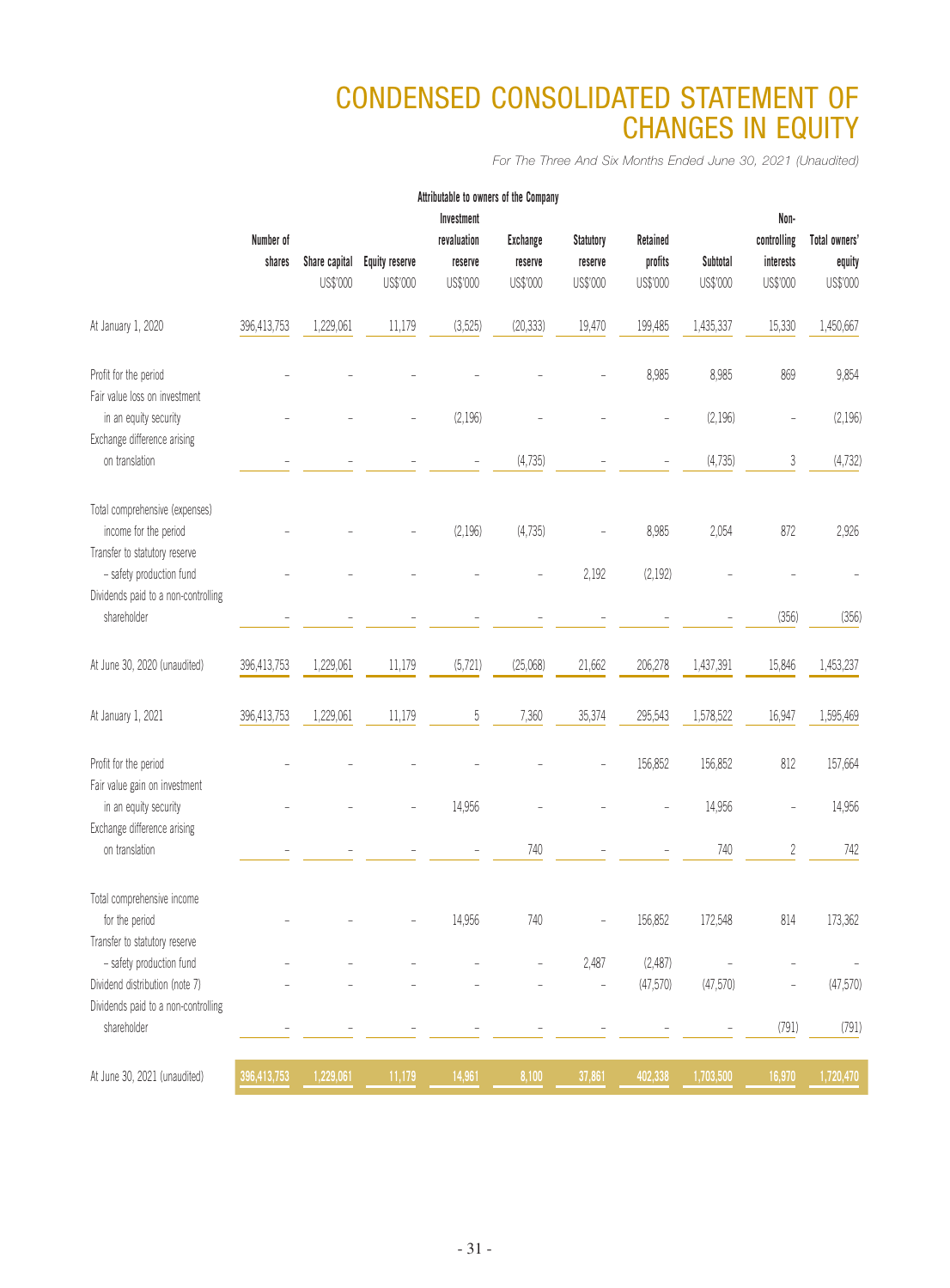# CONDENSED CONSOLIDATED STATEMENT OF CASH FLOWS

*For The Three And Six Months Ended June 30, 2021 (Unaudited)*

|                                                                                              | Three months ended June 30, |                          |                 | Six months ended June 30, |  |
|----------------------------------------------------------------------------------------------|-----------------------------|--------------------------|-----------------|---------------------------|--|
|                                                                                              | 2021                        | 2020                     | 2021            | 2020                      |  |
|                                                                                              | <b>US\$'000</b>             | US\$'000                 | <b>US\$'000</b> | US\$'000                  |  |
|                                                                                              | (unaudited)                 | (unaudited)              | (unaudited)     | (unaudited)               |  |
| Net cash from operating activities                                                           | 106, 234                    | 54,467                   | 276,432         | 70,487                    |  |
| <b>Investing activities</b>                                                                  |                             |                          |                 |                           |  |
| Interest income received                                                                     | 708                         | 529                      | 1,018           | 1,455                     |  |
| Payment for acquisition of property, plant                                                   |                             |                          |                 |                           |  |
| and equipment                                                                                | (42, 838)                   | (26, 744)                | (99, 858)       | (61, 733)                 |  |
| Placement of restricted bank deposits                                                        | (10, 437)                   | (35,780)                 | (13,521)        | (74, 328)                 |  |
| Release of restricted bank deposits                                                          | 9,240                       | 35,741                   | 11,183          | 76,821                    |  |
| Net cash used in investing activities                                                        | (43, 327)                   | (26, 254)                | (101, 178)      | (57, 785)                 |  |
| <b>Financing activities</b>                                                                  |                             |                          |                 |                           |  |
| Proceeds from borrowings                                                                     |                             | 583,617                  |                 | 583,617                   |  |
| Repayment of borrowings                                                                      | (57, 454)                   | (53, 469)                | (57, 454)       | (53, 469)                 |  |
| Repayment of entrusted loan                                                                  |                             |                          | (30, 592)       |                           |  |
| Dividends paid to a non-controlling shareholder                                              |                             | $\overline{\phantom{0}}$ | (413)           | (356)                     |  |
| Dividends paid to shareholders                                                               | (48, 416)                   |                          | (48, 416)       |                           |  |
| Payment for lease                                                                            | (30)                        | (26)                     | (59)            | (48)                      |  |
| Net cash (used in) from financing activities                                                 | (105, 900)                  | 530,122                  | (136, 934)      | 529,744                   |  |
| Net (decrease) increase in cash                                                              |                             |                          |                 |                           |  |
| and cash equivalents                                                                         | (42, 993)                   | 558,335                  | 38,320          | 542,446                   |  |
| Cash and cash equivalents, beginning of period<br>Effect of foreign exchange rate changes on | 323,733                     | 163,693                  | 243,288         | 182,290                   |  |
| cash and cash equivalents                                                                    | 3,048                       | 1,180                    | 2,180           | (1,528)                   |  |
| Cash and cash equivalents, end of period                                                     | 283,788                     | 723,208                  | 283,788         | 723,208                   |  |
| Cash and cash equivalents are comprised of<br>Cash and bank deposits                         | 283,788                     | 723,208                  | 283,788         |                           |  |
|                                                                                              |                             |                          |                 | 723,208                   |  |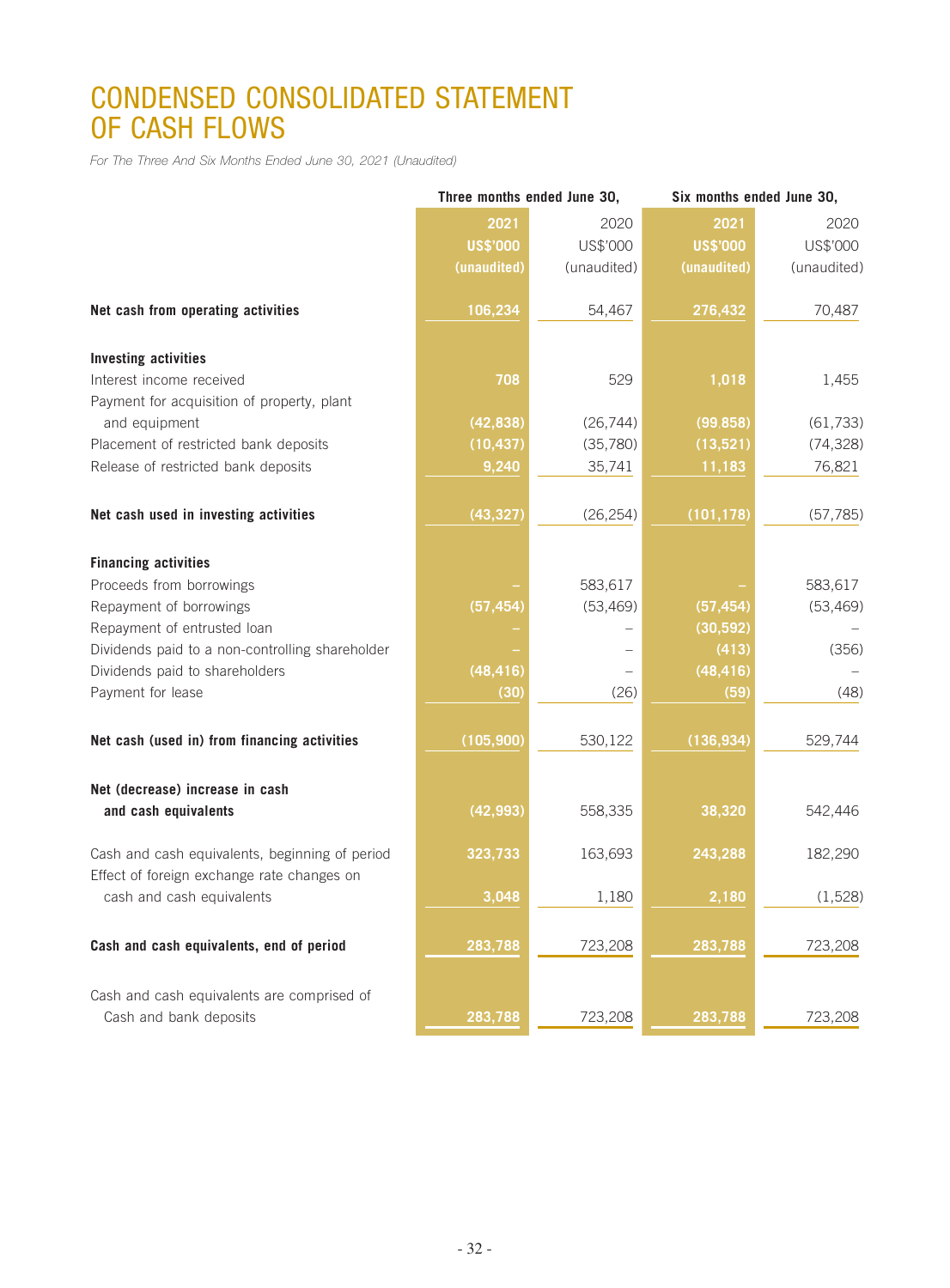*For The Three and Six Months Ended June 30, 2021 (unaudited)*

### **1. GENERAL AND BASIC OF PREPARATION**

China Gold International Resources Corp. Ltd., (the "Company") is a publicly listed company incorporated in British Columbia, Canada on May 31, 2000 with limited liability under the legislation of the Province of British Columbia and its shares are listed on the Toronto Stock Exchange and The Stock Exchange of Hong Kong Limited (the "Stock Exchange"). The Company together with its subsidiaries (collectively referred to as the "Group") is principally engaged in the acquisition, exploration, development and mining of mineral resources in the People's Republic of China (the "PRC"). The Group considers that China National Gold Group Co., Ltd. ("CNG"), a state owned company registered in Beijing, PRC, which is controlled by State-owned Assets Supervision and Administration Commission of the State Council of the PRC, is able to exercise significant influence over the Company.

The head office, principal address and registered and records office of the Company are located at Suite 660, One Bentall Centre, 505 Burrard Street, Vancouver, British Columbia, Canada, V7X 1M4.

The condensed consolidated financial statements have been prepared in accordance with the applicable disclosure requirements of Appendix 16 to the Rules Governing the Listing of Securities on the Stock Exchange as well as International Accounting Standard 34 *Interim Financial Reporting* issued by the International Accounting Standards Board, which should read in conjunction with the consolidated financial statements for the year ended December 31, 2020.

The condensed consolidated financial statements are presented in United States Dollars ("US\$"), which is the functional currency of the Company.

### **2. PRINCIPAL ACCOUNTING POLICIES**

The condensed consolidated financial statements have been prepared on the historical cost basis except for certain financial instruments, which are measured at fair values.

The accounting policies and methods of computation used in the condensed consolidated financial statements for the six months ended June 30, 2021 are the same as those followed in the preparation of the Group's annual consolidated financial statements for the year ended December 31, 2020.

In the current interim period, the Group has applied the following amendments to International Financial Reporting Standards ("IFRSs") which are mandatorily effective for the current interim period:

Amendment to IFRS 16 Covid-19-Related Rent Concessions Amendments to IFRS 9, IAS 39, IFRS 7, IFRS 4 and IFRS 16

Interest Rate Benchmark Reform – Phase 2

The application of the amendments to IFRSs in the current interim period has had no material effect on the amounts reported and/or disclosures in these condensed consolidated financial statements.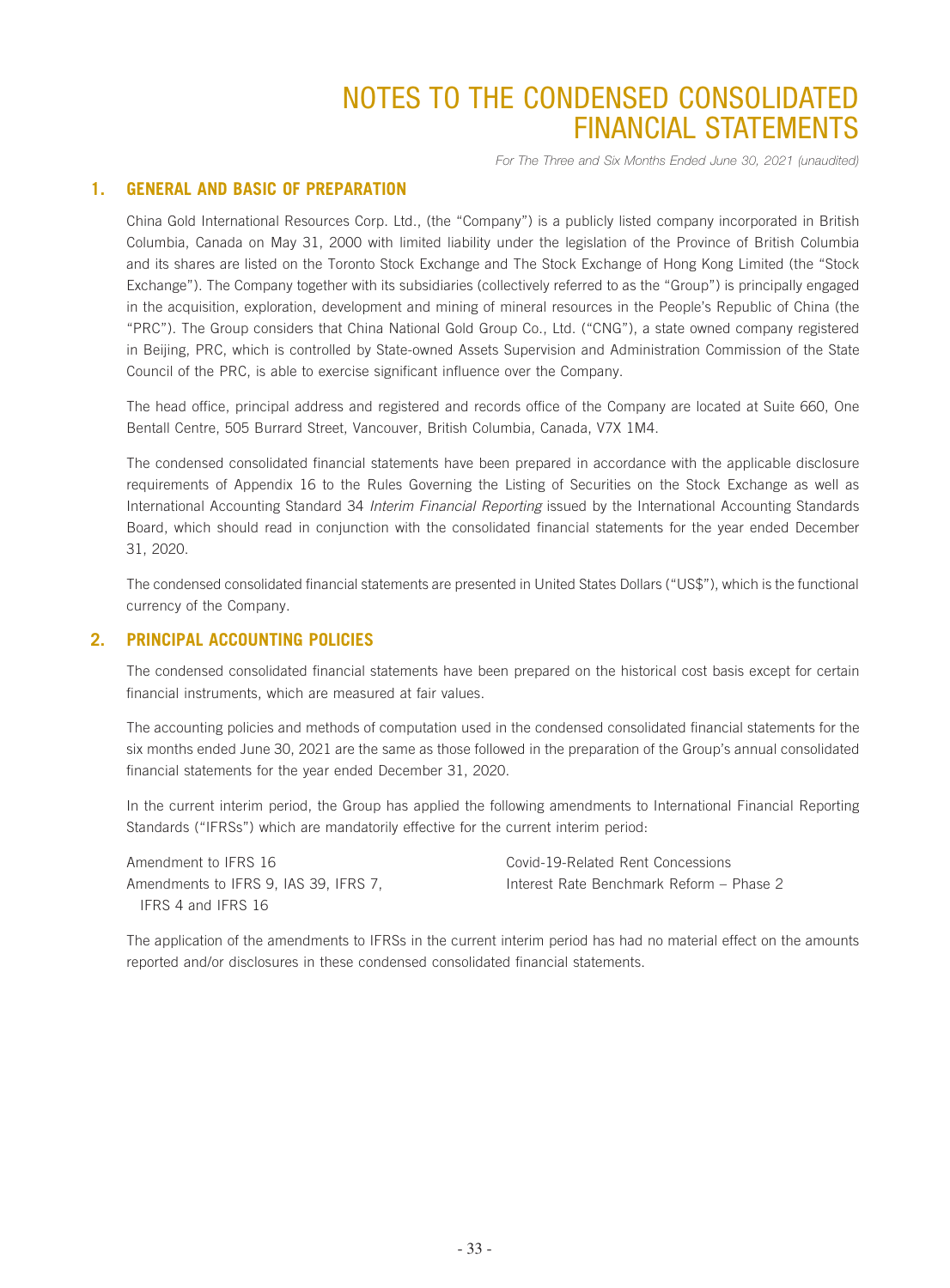*For The Three and Six Months Ended June 30, 2021 (unaudited)*

### **3. REVENUE AND SEGMENT INFORMATION**

#### **Revenue**

#### *(i) Disaggregation of revenue from contracts with customers*

The following is an analysis of the Group's revenue from its major products and services:

|                    | Three months ended June 30, |          | Six months ended June 30, |          |
|--------------------|-----------------------------|----------|---------------------------|----------|
|                    | 2021                        | 2020     | 2021                      | 2020     |
|                    | <b>US\$'000</b>             | US\$'000 | <b>US\$'000</b>           | US\$'000 |
| At a point in time |                             |          |                           |          |
| Gold doré bars     | 65,102                      | 65,057   | 121,758                   | 120,555  |
| Copper             | 137,490                     | 63,989   | 254,062                   | 118,646  |
| Other by-products  | 102,352                     | 80,142   | 201,194                   | 118,570  |
| Total revenue      | 304,944                     | 209,188  | 577,014                   | 357,771  |

#### *(ii) Performance obligations for contracts with customers*

The Group sells gold doré bars, copper and other by-products directly to customers. Revenue is recognised at a point in time when control of the gold doré bars, copper and other by-products is passed to customers, i.e. when the products are delivered and titles have passed to customers. A contract liability represents the Group's obligation to transfer goods or services to a customer for which the Group has received consideration (or an amount of consideration is due) from the customer.

During the three and six months ended June 30, 2020, the Group had entered into barter transactions of RMB81 million (equivalent to US\$13 million) with independent third parties regarding exchange of gold bearing materials. The directors estimated the fair values of the inventories given up and received approximated the same and no gain or loss was recognised.

### **Segment information**

IFRS 8 requires operating segments to be identified on the basis of internal reports that are regularly reviewed by the chief operating decision-maker ("CODM") to allocate resources to the segments and to assess their performance.

The CODM, who is responsible for allocating resources and assessing performance of the operating segments, has been defined as the executive directors of the Company. The CODM has identified two operating and reportable segments as follows:

- (i) The mine-produced gold segment the production of gold doré bars through the Group's integrated processes, i.e., mining, metallurgical processing, production and selling of gold doré bars to external clients.
- (ii) The mine-produced copper concentrate segment the production of copper concentrate including other byproducts through the Group's integrated processes, i.e., mining, metallurgical processing, production and selling copper concentrate including other by-products to external clients.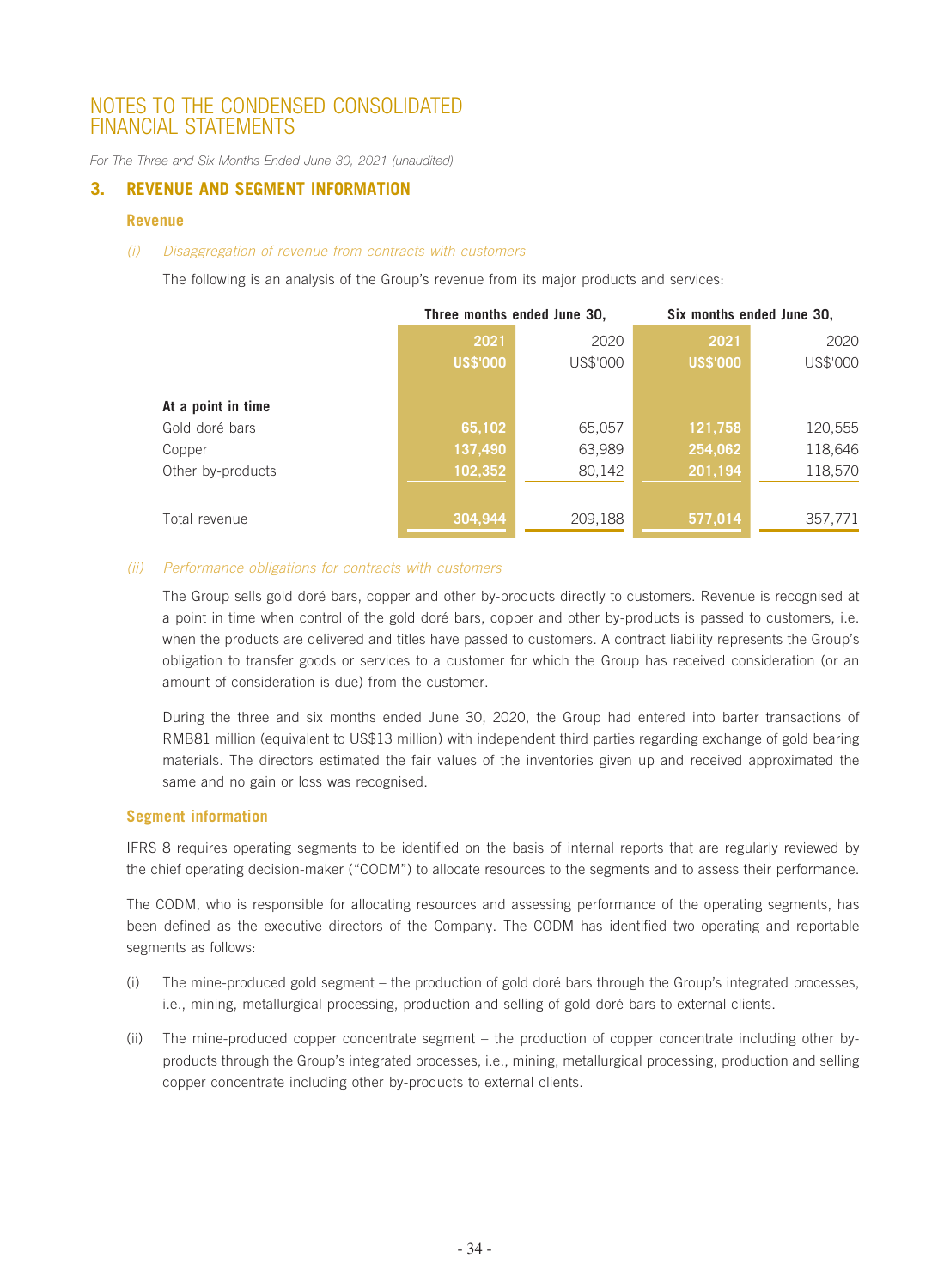*For The Three and Six Months Ended June 30, 2021 (unaudited)*

### **3. REVENUE AND SEGMENT INFORMATION (Cont'd)**

### **Segment information (Cont'd)**

Information regarding the above segments is reported below:

### *(a) Segment revenue and results*

The following is an analysis of the Group's revenue and results by operating and reportable segment.

For the six months ended June 30, 2021

|                                                                                                                  | Mine-<br>produced<br>gold<br><b>US\$'000</b> | Mine-<br>produced<br>copper<br>concentrate<br><b>US\$'000</b> | <b>Segment</b><br>total<br><b>US\$'000</b> | <b>Unallocated</b><br><b>US\$'000</b>  | <b>Consolidated</b><br><b>US\$'000</b> |
|------------------------------------------------------------------------------------------------------------------|----------------------------------------------|---------------------------------------------------------------|--------------------------------------------|----------------------------------------|----------------------------------------|
| Revenue – external and segment revenue<br>Cost of sales                                                          | 121,758<br>(103, 303)                        | 455,256<br>(264, 017)                                         | 577,014<br>(367, 320)                      |                                        | 577,014<br>(367, 320)                  |
| Mining operating earnings                                                                                        | 18,455                                       | 191,239                                                       | 209,694                                    |                                        | 209,694                                |
| Income (loss) from operations<br>Foreign exchange gain (loss), net<br>Interest and other income<br>Finance costs | 18,355<br>(1, 391)<br>398<br>(1, 994)        | 165,520<br>8,991<br>2,092<br>(12,500)                         | 183,875<br>7,600<br>2,490<br>(14, 494)     | (2, 149)<br>(928)<br>1,024<br>(4, 853) | 181,726<br>6,672<br>3,514<br>(19, 347) |
| Profit (loss) before income tax                                                                                  | 15,368                                       | 164,103                                                       | 179,471                                    | (6, 906)                               | 172,565                                |

For the six months ended June 30, 2020

| Mine-      | produced    |            |             |              |
|------------|-------------|------------|-------------|--------------|
| produced   | copper      | Segment    |             |              |
| gold       | concentrate | total      | Unallocated | Consolidated |
| US\$'000   | US\$'000    | US\$'000   | US\$'000    | US\$'000     |
|            |             |            |             |              |
| 120,555    | 237,216     | 357,771    |             | 357,771      |
| (100, 836) | (203, 279)  | (304, 115) |             | (304, 115)   |
| 19,719     | 33,937      | 53,656     |             | 53,656       |
| 19,494     | 17,607      | 37,101     | (2,880)     | 34,221       |
| 645        | (8,510)     | (7,865)    | 96          | (7,769)      |
| 354        | 4,950       | 5,304      | 89          | 5,393        |
| (2,264)    | (10,860)    | (13, 124)  | (8,917)     | (22,041)     |
| 18,229     | 3,187       | 21,416     | (11,612)    | 9,804        |
|            |             | Mine-      |             |              |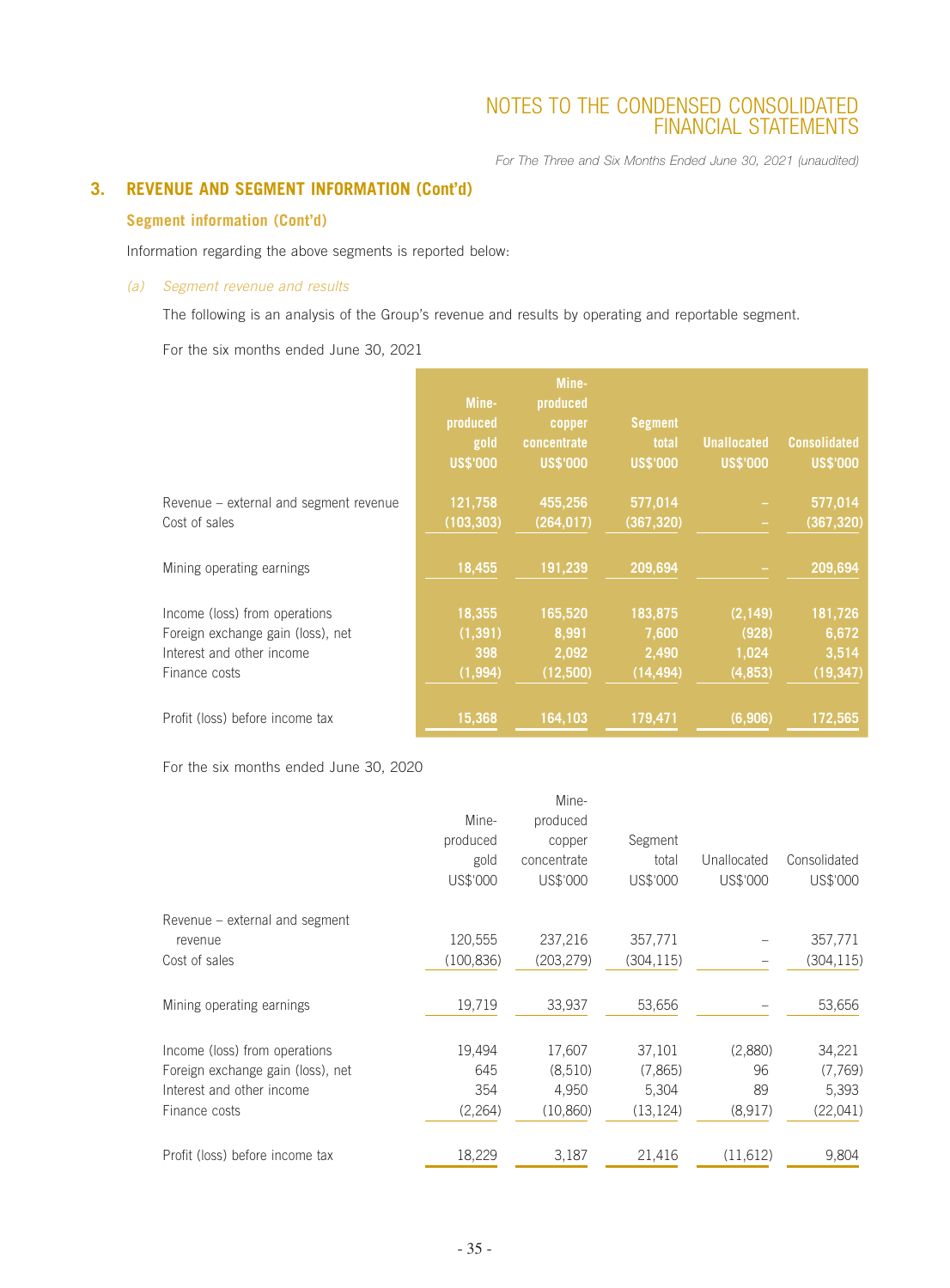*For The Three and Six Months Ended June 30, 2021 (unaudited)*

### **3. REVENUE AND SEGMENT INFORMATION (Cont'd)**

### **Segment information (Cont'd)**

### *(a) Segment revenue and results (Cont'd)*

The accounting policies of the operating segments are the same as the Group's accounting policies. Segment results represent the profit (loss) before income tax, without allocation of certain general and administrative expenses, foreign exchange gain (loss), interest and other income and finance costs, attributable to the respective segment. This is the measure reported to the CODM for the purposes of resource allocation and performance assessment.

There are no inter-segment sales for the six months ended June 30, 2021 and 2020.

### *(b) Segment assets and liabilities*

The following is an analysis of the Group's assets and liabilities by segment representing assets/liabilities directly attributable to respective segment:

|                         | Mine-<br>produced<br>gold<br>US\$'000 | Mine-<br>produced<br>copper<br>concentrate<br>US\$'000 | <b>Segment</b><br>total<br>US\$'000 | Unallocated<br>US\$'000 | <b>Consolidated</b><br>US\$'000 |
|-------------------------|---------------------------------------|--------------------------------------------------------|-------------------------------------|-------------------------|---------------------------------|
| As of June 30, 2021     |                                       |                                                        |                                     |                         |                                 |
| Total assets            | 701,152                               | 2,592,730                                              | 3,293,882                           | 42,760                  | 3,336,642                       |
| Total liabilities       | 157,627                               | 1,157,492                                              | 1,315,119                           | 301,053                 | 1,616,172                       |
| As of December 31, 2020 |                                       |                                                        |                                     |                         |                                 |
| Total assets            | 678,630                               | 2,612,039                                              | 3,290,669                           | 31,973                  | 3,322,642                       |
| Total liabilities       | 130.613                               | 1,296,112                                              | 1,426,725                           | 300.448                 | 1,727,173                       |

For the purposes of monitoring segment performance and allocating resources between segments:

- all assets are allocated to operating segments other than certain of cash and cash equivalents, other receivables, prepaid expenses and deposits, right-of-use assets, property, plant and equipment and equity instrument; and
- all liabilities are allocated to operating segments other than other payables and accrued expenses, lease liabilities, deferred income and certain borrowings.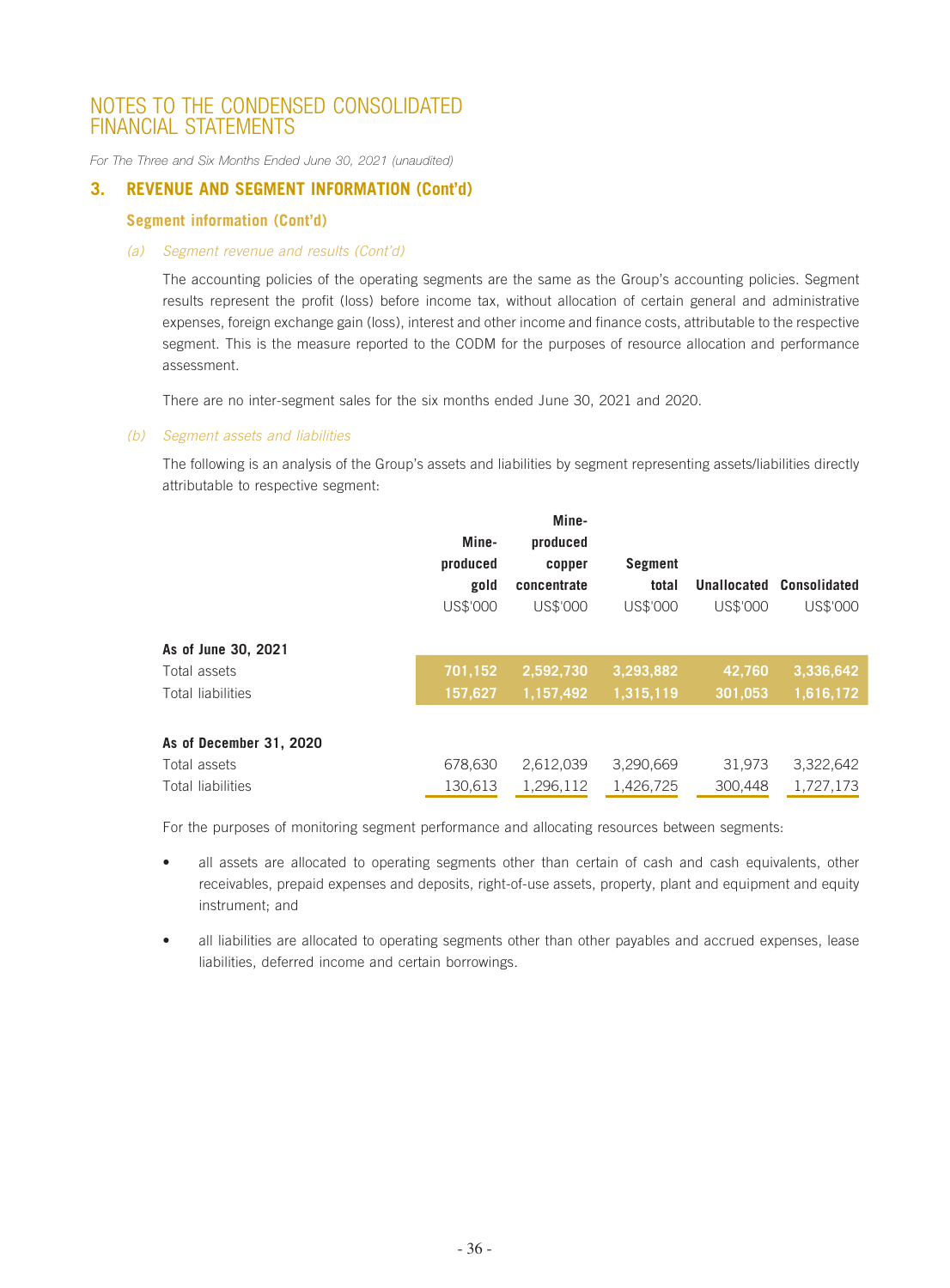*For The Three and Six Months Ended June 30, 2021 (unaudited)*

### **4. GENERAL AND ADMINISTRATIVE EXPENSES**

|                                     | Three months ended June 30, |          | Six months ended June 30, |          |  |
|-------------------------------------|-----------------------------|----------|---------------------------|----------|--|
|                                     | 2021                        | 2020     | 2021                      | 2020     |  |
|                                     | <b>US\$'000</b>             | US\$'000 | <b>US\$'000</b>           | US\$'000 |  |
| Administration and office           | 1,664                       | 606      | 2,796                     | 3,267    |  |
| Depreciation of property, plant and |                             |          |                           |          |  |
| equipment                           | 1,247                       | 823      | 2,397                     | 1,757    |  |
| Depreciation of right-of-use assets | 27                          | 24       | 54                        | 44       |  |
| Professional fees                   | 602                         | 929      | 917                       | 1,353    |  |
| Salaries and benefits               | 3,543                       | 2,143    | 6,351                     | 7,289    |  |
| Others                              | 3,211                       | 1,268    | 5,878                     | 1,269    |  |
|                                     |                             |          |                           |          |  |
| Total general and administrative    |                             |          |                           |          |  |
| expenses                            | 10,294                      | 5,793    | 18,393                    | 14,979   |  |

### **5. FINANCE COSTS**

| 2020     |
|----------|
| US\$'000 |
|          |
| 21,151   |
| 5        |
| 1,182    |
|          |
| 22,338   |
|          |
| (297)    |
|          |
| 22,041   |
|          |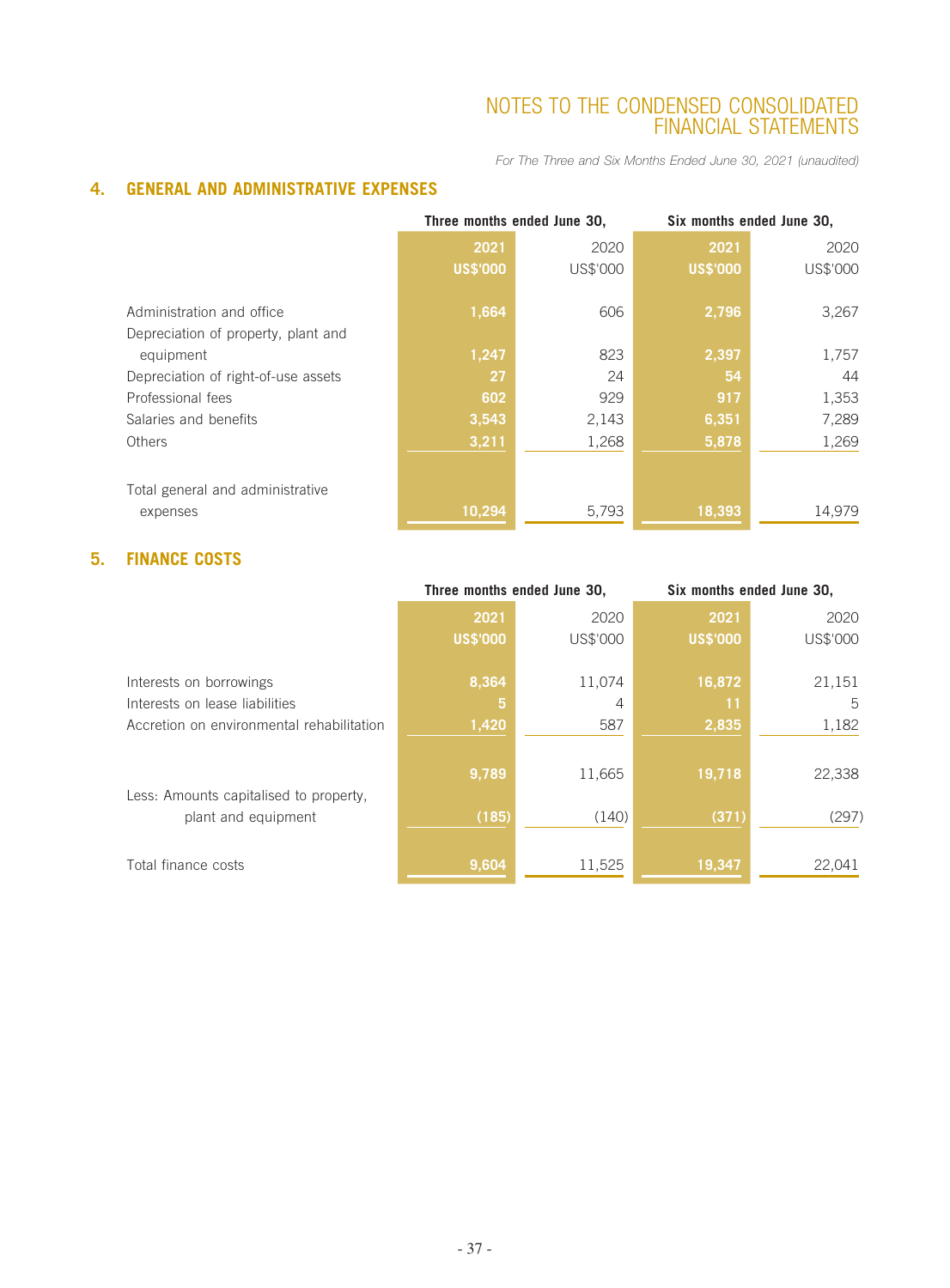*For The Three and Six Months Ended June 30, 2021 (unaudited)*

### **6. INCOME TAX EXPENSES (CREDIT)**

|                                    | Three months ended June 30, |          | Six months ended June 30, |          |
|------------------------------------|-----------------------------|----------|---------------------------|----------|
|                                    | 2021                        | 2020     | 2021                      | 2020     |
|                                    | <b>US\$'000</b>             | US\$'000 | <b>US\$'000</b>           | US\$'000 |
|                                    |                             |          |                           |          |
| PRC Enterprise Income Tax ("EIT")  | 18,263                      | 2,254    | 24,956                    | 3,093    |
| Overprovision of PRC Enterprise    |                             |          |                           |          |
| Income Tax in prior year           | (629)                       | (1,233)  | (629)                     | (1, 233) |
| Deferred tax credit                | (9, 845)                    | (1,947)  | (9,426)                   | (1, 910) |
|                                    |                             |          |                           |          |
| Total income tax expenses (credit) | 7,789                       | (926)    | 14,901                    | (50)     |

### **7. DIVIDEND**

During the six months ended June 30, 2021, a special dividend in respect of the year ended December 31, 2020 of US\$0.12 (for the six months ended June 30, 2020: nil) per share amounting to US\$47,570,000 (for the six months ended June 30, 2020: nil) was paid to the shareholders of the Company.

### **8. EARNINGS PER SHARE**

Profit used in determining earnings per share are presented below:

|                                                                                                                | Three months ended June 30, |             | Six months ended June 30, |             |
|----------------------------------------------------------------------------------------------------------------|-----------------------------|-------------|---------------------------|-------------|
|                                                                                                                | 2021                        | 2020        | 2021                      | 2020        |
| Profit for the period attributable to<br>owners of the Company for the<br>purposes of basic earnings per share |                             |             |                           |             |
| (US\$'000)                                                                                                     | 100,157                     | 17,909      | 156,852                   | 8,985       |
| Weighted average number of shares.<br>basic                                                                    | 396,413,753                 | 396,413,753 | 396,413,753               | 396,413,753 |
| Basic earnings per share (US cents)                                                                            | 25.27                       | 4.52        | 39.57                     | 2.27        |

The Group has no outstanding potential dilutive instruments issued as at June 30, 2021 and 2020 and during the three and six months ended June 30, 2021 and 2020. Therefore, no diluted earnings per share is presented.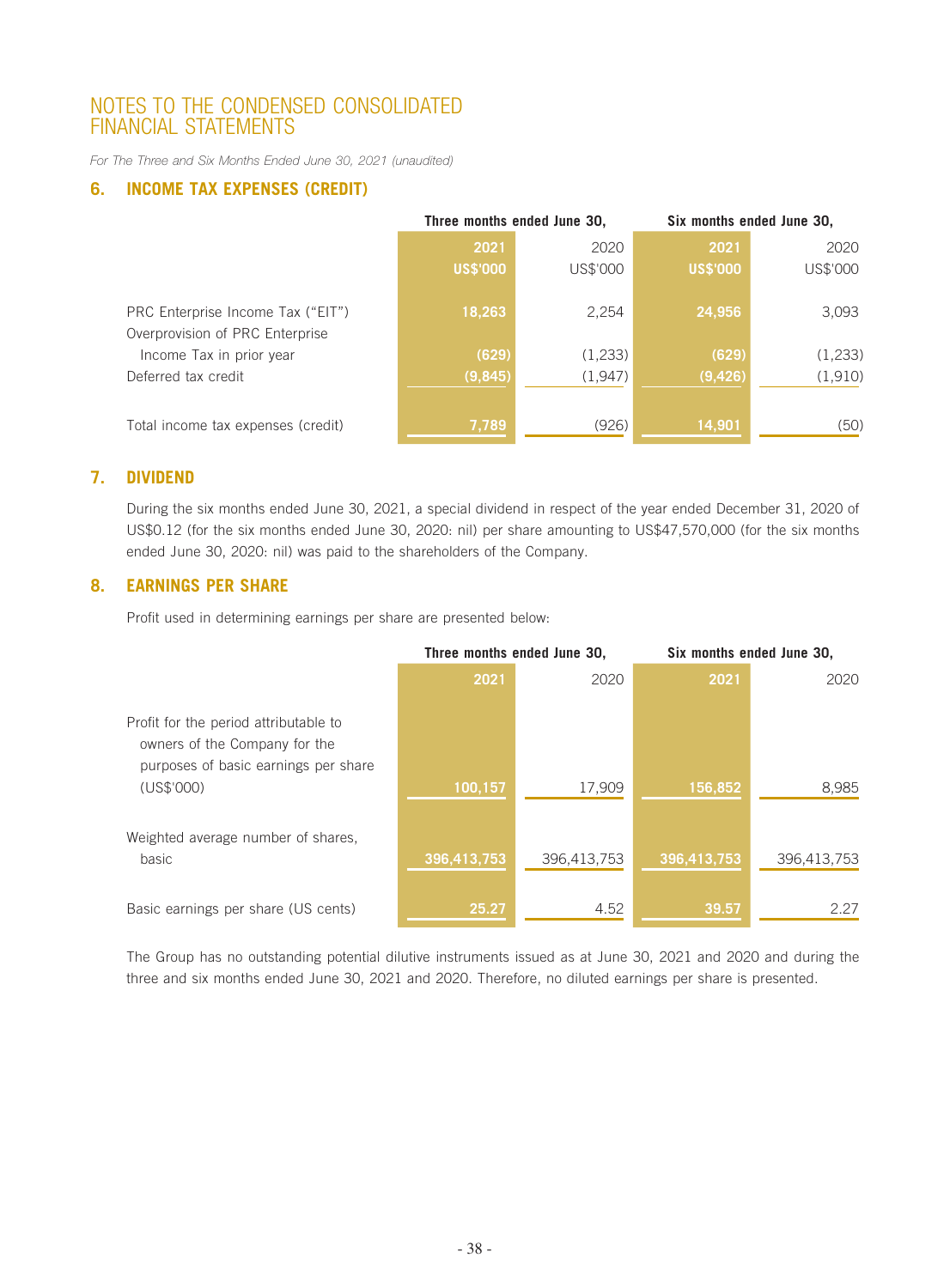*For The Three and Six Months Ended June 30, 2021 (unaudited)*

|                                                                | <b>June 30,</b><br>2021<br><b>US\$'000</b> | December 31.<br>2020<br>US\$'000 |
|----------------------------------------------------------------|--------------------------------------------|----------------------------------|
| Trade receivables                                              | 2,109                                      | 1,603                            |
| Less: Allowance for credit loss                                | (120)                                      | (119)                            |
|                                                                | 1,989                                      | 1,484                            |
| <b>Bills receivables</b>                                       | 1,443                                      | 15,316                           |
| Amounts due from related companies (note 15(a)) <sup>(1)</sup> | 1,839                                      | 1,498                            |
| Other receivables <sup>(2)</sup>                               | 11,213                                     | 17,462                           |
| Total trade, bills and other receivables                       | 16,484                                     | 35,760                           |

### **9. TRADE, BILLS AND OTHER RECEIVABLES**

(1) The amounts are unsecured, interest free and repayable on demand.

(2) Included in the balance as at June 30, 2021 are nil value-added tax recoverable (December 31, 2020: US\$7.2 million) and tax and other surcharges of approximately US\$9.3 million (December 31, 2020: US\$9.2 million) to be recovered from Zhongxinfang Tibet Construction Investment Co. Ltd. ("Zhongxinfang") as set out in notes 6 and 17.

The Group allows an average credit period of 30 days and 180 days to its external trade customers including CNG for gold doré bars sales and copper concentrate trade business, respectively.

Below is an aged analysis of trade receivables (net of allowance for credit losses) presented based on invoice dates, which approximated the respective revenue recognition dates, at the end of the reporting period:

|                   | <b>June 30,</b> | December 31, |
|-------------------|-----------------|--------------|
|                   | 2021            | 2020         |
|                   | <b>US\$'000</b> | US\$'000     |
|                   |                 |              |
| Less than 30 days | 910             | 745          |
| 31 to 90 days     | 727             | 348          |
| 91 to 180 days    | 163             | 127          |
| Over 180 days     | 189             | 264          |
|                   |                 |              |
|                   | 1,989           | 1,484        |

As at June 30, 2021, total bills receivable amounting to US\$1.4 million (December 31, 2020: US\$15.3 million) are held by the Group for future settlement of trade receivables, which were further discounted to a CNG's subsidiary by the Group. The Group continues to recognise their full carrying amounts of US\$1.4 million (December 31, 2020: US\$15.3 million) at the end of the reporting period. All bills received by the Group are with a maturity period of less than one year.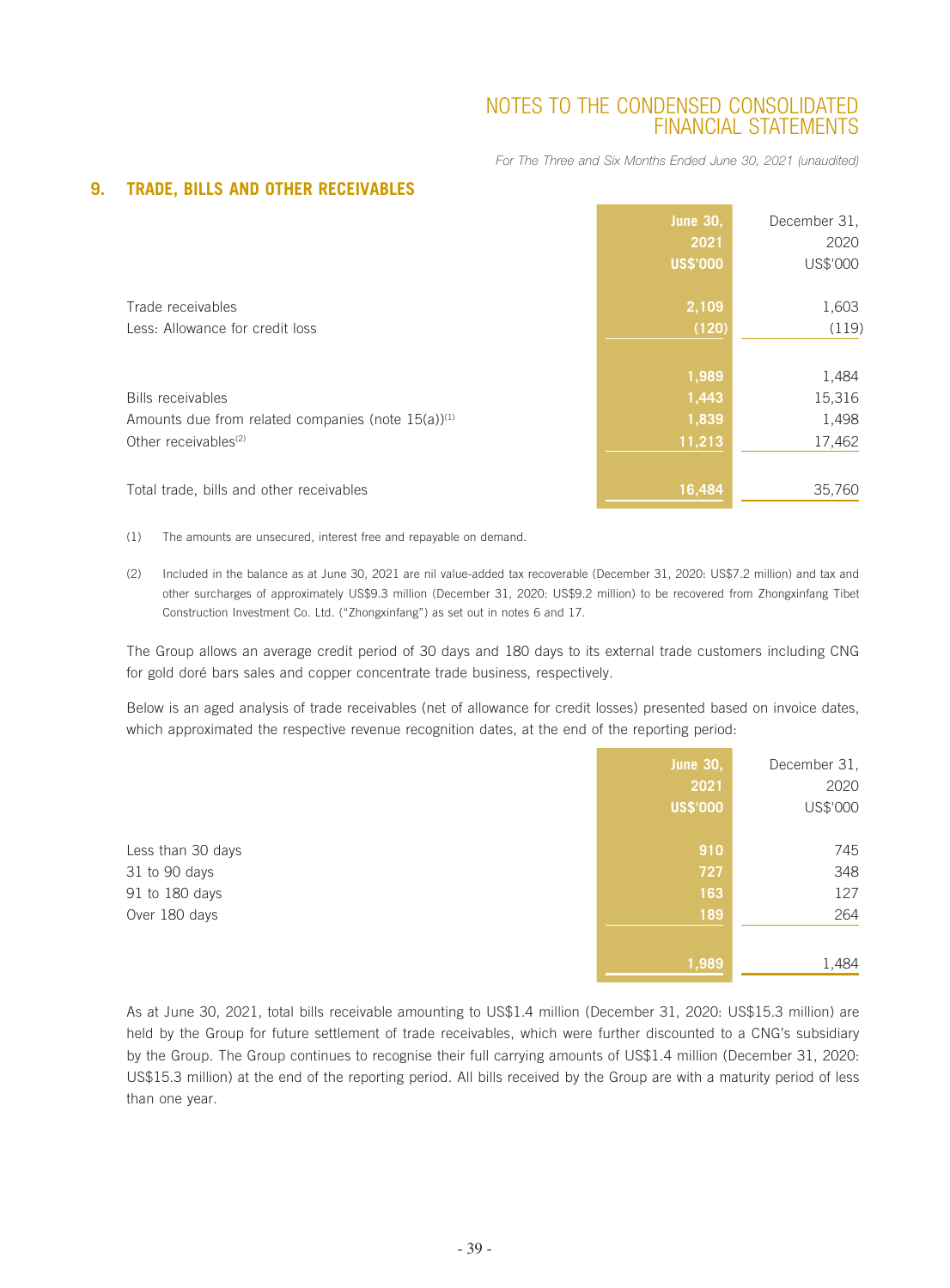*For The Three and Six Months Ended June 30, 2021 (unaudited)*

### **10. INVENTORIES**

|                   | <b>June 30,</b><br>2021<br><b>US\$'000</b> | December 31,<br>2020<br>US\$'000 |
|-------------------|--------------------------------------------|----------------------------------|
| Gold in process   | 233,194                                    | 220,059                          |
| Gold doré bars    | 23,664                                     | 22,665                           |
| Consumables       | 21,037                                     | 23,255                           |
|                   |                                            |                                  |
| Copper            | 410                                        | 9,016                            |
| Spare parts       | 22,331                                     | 22,699                           |
|                   |                                            |                                  |
| Total inventories | 300,636                                    | 297,694                          |

Cost of inventory sold totaling US\$170 million and US\$352 million for the three and six months ended June 30, 2021, respectively (three and six months ended June 30, 2020: US\$166 million and US\$288 million, respectively) was recognised in cost of sales.

### **11. PROPERTY, PLANT AND EQUIPMENT/MINING RIGHTS**

During the six months ended June 30, 2021, the Group incurred approximately US\$17.0 million on construction in progress (for the six months ended June 30, 2020: approximately US\$7.8 million) and approximately US\$40.2 million on mineral assets (for the six months ended June 30, 2020: approximately US\$33.6 million).

Depreciation of property, plant and equipment was US\$45.8 million and US\$87.1 million for the three and six months ended June 30, 2021, respectively (for the three and six months ended June 30, 2020: US\$41.0 million and US\$74.2 million, respectively). The depreciation amount was partly recognised in cost of sales, general and administrative expenses and partly capitalised in inventory.

No addition of mining rights was incurred during the six months ended June 30, 2021 and 2020. Amortisation of mining rights was US\$10.4 million and US\$18.7 million for the three and six months ended June 30, 2021, respectively (for the three and months ended June 30, 2020: US\$9.4 million and US\$19.1 million, respectively). The amortisation amounts were recognised in cost of sales.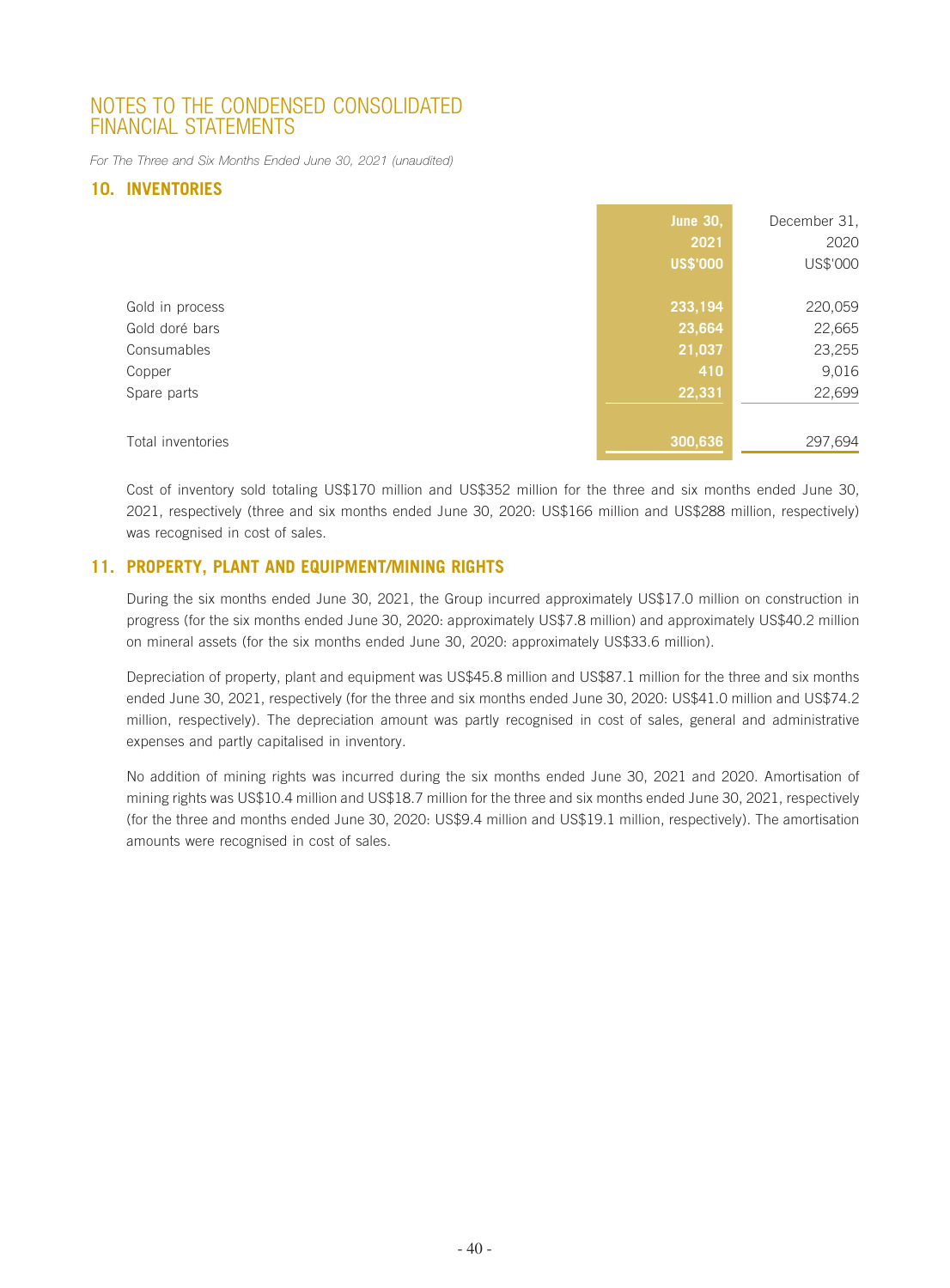*For The Three and Six Months Ended June 30, 2021 (unaudited)*

### **12. ACCOUNTS AND OTHER PAYABLES AND ACCRUED EXPENSES**

Accounts and other payables and accrued expenses comprise the following:

|                                                        | <b>June 30,</b> | December 31, |
|--------------------------------------------------------|-----------------|--------------|
|                                                        | 2021            | 2020         |
|                                                        | <b>US\$'000</b> | US\$'000     |
|                                                        |                 |              |
| Accounts payable                                       | 40,927          | 45,634       |
| Bills payable                                          | 63,817          | 63,494       |
| Construction cost payables                             | 106,620         | 145,973      |
| Mining cost accrual                                    | 14,502          | 3,524        |
| Payroll and benefit payables                           | 675             | 257          |
| Other accruals                                         | 3,830           | 3,306        |
| Other tax payable                                      | 6,568           | 3,053        |
| Other payables                                         | 5,711           | 7,589        |
| Payable for acquisition of a mining right              | 7,840           | 7,762        |
|                                                        |                 |              |
| Total accounts and other payables and accrued expenses | 250,490         | 280,592      |

The following is an aged analysis of the accounts payable presented based on invoice date at the end of the reporting period:

|                        | <b>June 30,</b> | December 31, |
|------------------------|-----------------|--------------|
|                        | 2021            | 2020         |
|                        | <b>US\$'000</b> | US\$'000     |
|                        |                 |              |
| Less than 30 days      | 19,450          | 26,263       |
| 31 to 90 days          | 11,206          | 9,628        |
| 91 to 180 days         | 3,419           | 2,496        |
| Over 180 days          | 6,852           | 7,247        |
|                        |                 |              |
| Total accounts payable | 40,927          | 45,634       |

The credit period for bills payable is 180 days from the issue date.

The following is an ageing analysis of bills payable, presented based on bills issue date at the end of the reporting period:

|                     | <b>June 30,</b> | December 31, |
|---------------------|-----------------|--------------|
|                     | 2021            | 2020         |
|                     | <b>US\$'000</b> | US\$'000     |
|                     |                 |              |
| Less than 30 days   | 10,336          | 27,720       |
| 31 to 60 days       | 9,509           | 6,832        |
| 61 to 90 days       | 22,367          | 13,867       |
| 91 to 180 days      | 21,605          | 15,075       |
|                     |                 |              |
| Total bills payable | 63,817          | 63,494       |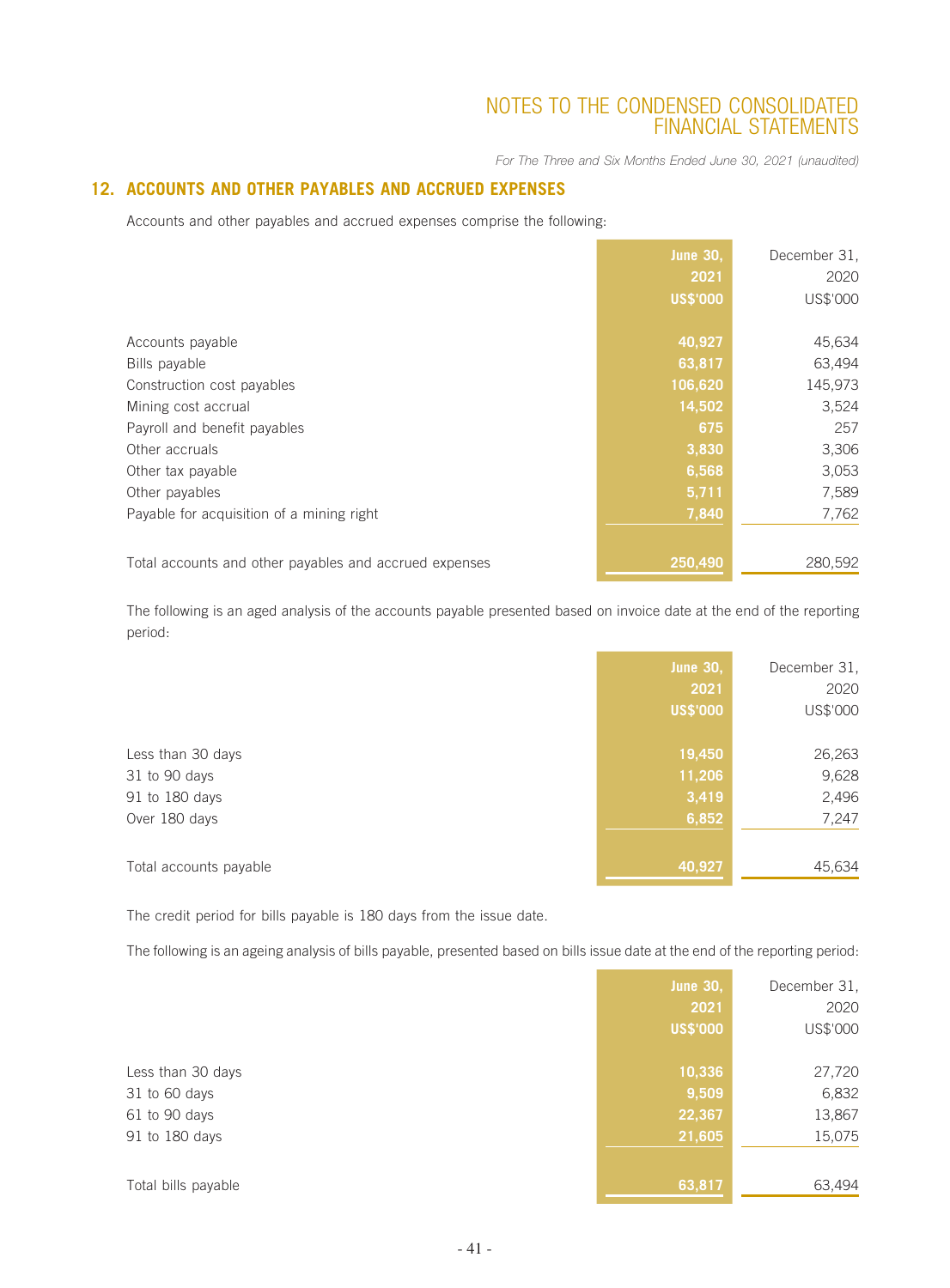*For The Three and Six Months Ended June 30, 2021 (unaudited)*

### **13. BORROWINGS**

|                                                                              | <b>June 30,</b><br>2021<br><b>US\$'000</b> | December 31,<br>2020<br>US\$'000 |
|------------------------------------------------------------------------------|--------------------------------------------|----------------------------------|
| Bank loans<br>Loans payable to a CNG subsidiary (Note 15(a))<br><b>Bonds</b> | 810,669<br>24,662<br>297,258               | 859,476<br>38,305<br>296,616     |
|                                                                              | 1,132,589                                  | 1,194,397                        |

The borrowings are repayable as follows:

|                                                                     | <b>June 30,</b> | December 31. |
|---------------------------------------------------------------------|-----------------|--------------|
|                                                                     | 2021            | 2020         |
|                                                                     | <b>US\$'000</b> | US\$'000     |
| Carrying amount repayable within one year                           | 119,087         | 140,303      |
| Carrying amount repayable within one to two years                   | 430,694         | 118,228      |
| Carrying amount repayable within two to five years                  | 182,660         | 519,002      |
| Carrying amount repayable over five years                           | 400,148         | 416,864      |
|                                                                     |                 |              |
|                                                                     | 1,132,589       | 1,194,397    |
| Less: Amounts due within one year (shown under current liabilities) | (119,087)       | (140, 303)   |
|                                                                     |                 |              |
| Amounts shown under non-current liabilities                         | 1,013,502       | 1,054,094    |
|                                                                     |                 |              |
| Analysed as:                                                        |                 |              |
| Secured                                                             | 692,608         | 740,231      |
| Unsecured                                                           | 439,981         | 454,166      |
|                                                                     |                 |              |
|                                                                     | 1,132,589       | 1,194,397    |

The carrying values of the pledged assets to secure borrowings by the Group are as follows:

|                                             | <b>June 30,</b><br>2021 | December 31,<br>2020 |
|---------------------------------------------|-------------------------|----------------------|
|                                             | <b>US\$'000</b>         | US\$'000             |
| Mining rights<br>Bills receivables (note 9) | 842,946<br>1,443        | 859,793<br>15,316    |
|                                             | 844,389                 | 875,109              |

Borrowings carry interest at effective interest rates ranging from 1.2% to 4.51% (December 31, 2020: 1.2% to 4.51%) per annum.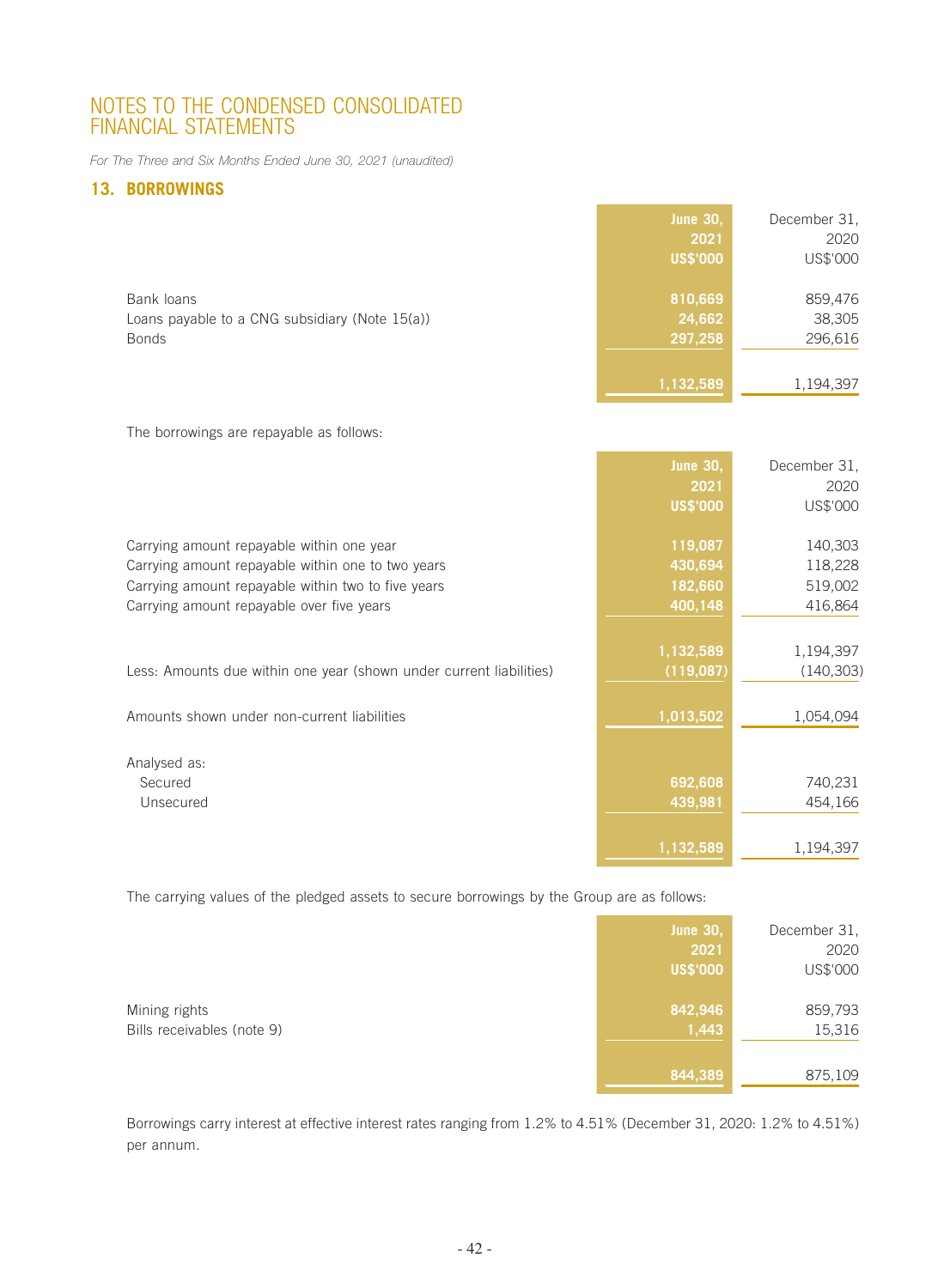*For The Three and Six Months Ended June 30, 2021 (unaudited)*

### **14. SHARE CAPITAL**

### **Common shares**

- *(i) Authorised Unlimited common shares without par value*
- *(ii) Issued and outstanding*

|                                                                                   | Number of shares | Amount<br>US\$'000 |
|-----------------------------------------------------------------------------------|------------------|--------------------|
| Issued and fully paid:<br>At January 1, 2020, December 31, 2020 and June 30, 2021 | 396,413,753      | 1,229,061          |

### **15. SIGNIFICANT RELATED PARTY TRANSACTIONS**

Related parties are those parties that have the ability to control the other party or exercise significant influence in making financial and operation decisions. Parties are also considered to be related if they are subject to common control. CNG, a state owned company registered in Beijing, PRC, which is controlled by State-owned Assets Supervision and Administration Commission of the State Council of the PRC, is able to exercise significant influence over the Company.

In accordance with IAS 24 "Related party disclosures", the management believes that information relating to related party transactions have been adequately disclosed in conformity of the IFRSs.

In addition to the related party transactions and balances shown elsewhere in these condensed consolidated financial statements, the following is a summary of significant related party transactions entered into in the ordinary course of business between the Group and its related parties for the three and six months ended June 30, 2021 and 2020.

Name and relationship with related parties during the period/year is as follows:

CNG owned the following percentages of outstanding common shares of the Company:

| <b>June 30,</b> | December 31, |
|-----------------|--------------|
| 2021            | 2020         |
| %               | %            |
|                 |              |
| CNG<br>40.01    | 40.01        |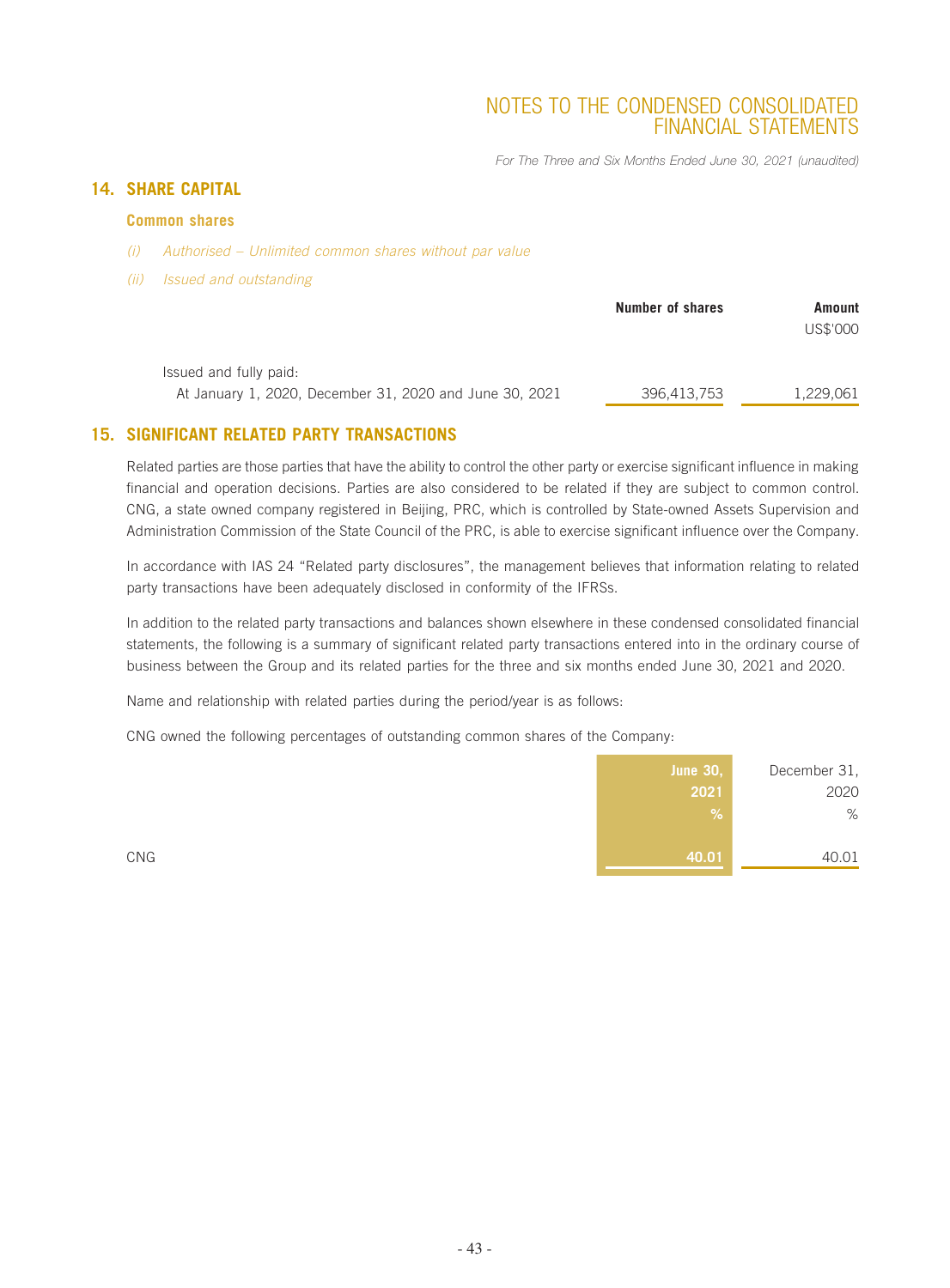*For The Three and Six Months Ended June 30, 2021 (unaudited)*

### **15. SIGNIFICANT RELATED PARTY TRANSACTIONS (Cont'd)**

### **(a) Transactions/balances with CNG and its subsidiaries**

The Group had the following transactions with CNG and CNG's subsidiaries:

|                                                                                        | Three months ended June 30, |          |                 | Six months ended June 30, |
|----------------------------------------------------------------------------------------|-----------------------------|----------|-----------------|---------------------------|
|                                                                                        | 2021                        | 2020     | 2021            | 2020                      |
|                                                                                        | <b>US\$'000</b>             | US\$'000 | <b>US\$'000</b> | US\$'000                  |
| Gold doré bars sales by the Group                                                      | 65,102                      | 65,057   | 121,758         | 120,555                   |
| Copper and other by-products sales<br>by the Group                                     | 146,492                     | 10,883   | 266,831         | 13,899                    |
| Provision of transportation services<br>by the Group                                   | 309                         | 74       | 607             | 117                       |
| Construction, stripping and mining<br>services provided to the Group                   | 1,431                       | 3,135    | 2,752           | 4,121                     |
| Accrued (reversal of) rental<br>expenses and property<br>management fee for PRC office | 252                         | (714)    | 252             | 231                       |
| Commitment fee                                                                         | 266                         |          | 530             |                           |
| Interest income                                                                        | 22                          | 28       | 92              | 37                        |
| Interest expenses                                                                      | 268                         | 716      | 735             | 1,487                     |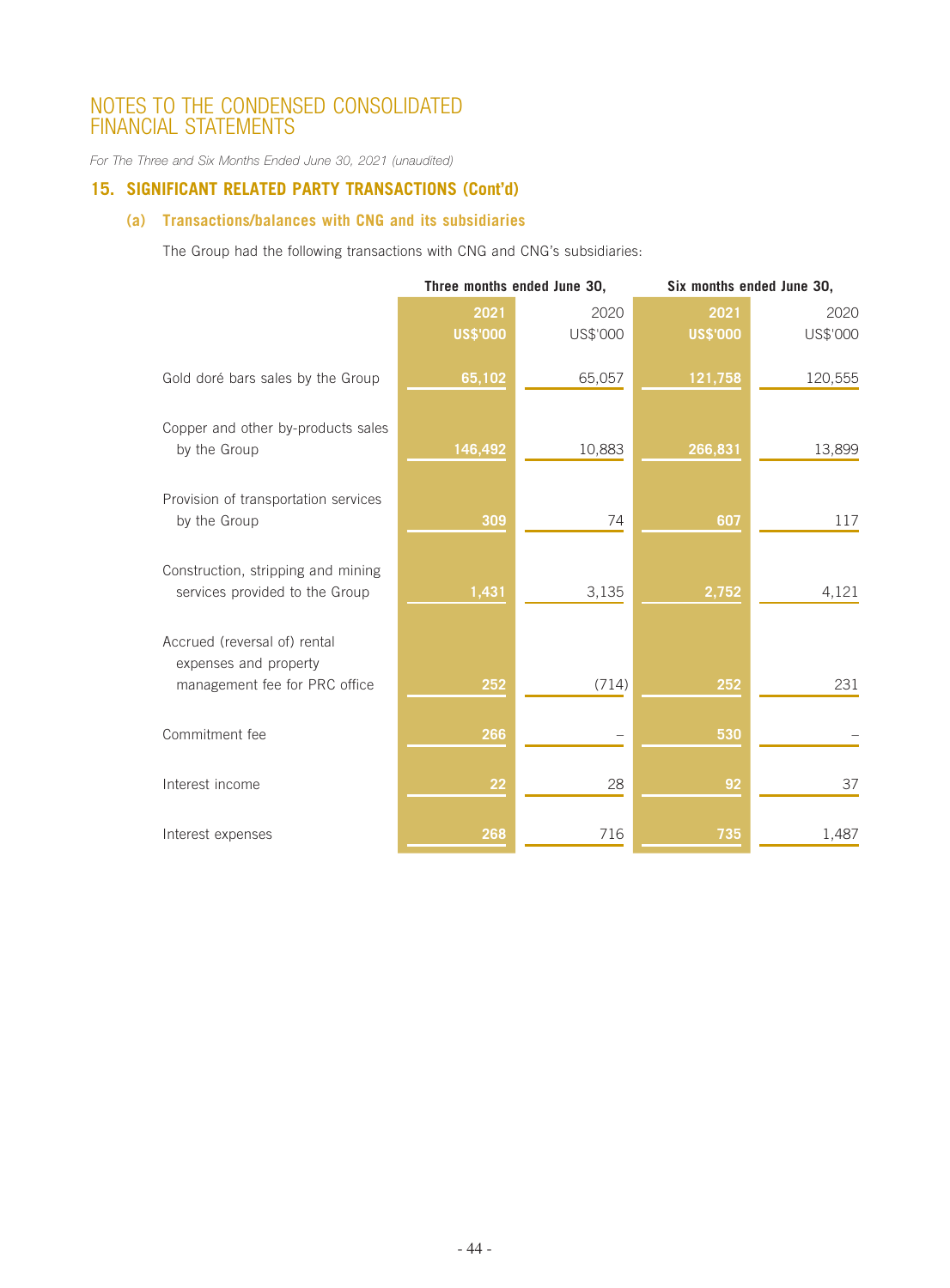*For The Three and Six Months Ended June 30, 2021 (unaudited)*

### **15. SIGNIFICANT RELATED PARTY TRANSACTIONS (Cont'd)**

### **(a) Transactions/balances with CNG and its subsidiaries (Cont'd)**

The Group has the following significant balances with CNG and its subsidiaries at the end of each reporting period:

|                                         | <b>June 30,</b> | December 31, |
|-----------------------------------------|-----------------|--------------|
|                                         | 2021            | 2020         |
|                                         | <b>US\$'000</b> | US\$'000     |
| <b>Assets</b>                           |                 |              |
| Amounts due from related companies      | 1,839           | 1,498        |
| Cash and cash equivalents held by a CNG |                 |              |
| subsidiary                              | 58,590          | 14,304       |
| Deposits                                | 16              |              |
|                                         |                 |              |
|                                         | 60,445          | 15,802       |

Other than the cash and cash equivalents held in a CNG subsidiary, the remaining amounts due from CNG and its subsidiaries and deposits as at June 30, 2021 and December 31, 2020, which are included in trade, bills and other receivables and prepaid expenses and deposits respectively are non-interest bearing, unsecured and recoverable on demand.

|                                                  | <b>June 30,</b><br>2021 | December 31.<br>2020 |
|--------------------------------------------------|-------------------------|----------------------|
|                                                  | <b>US\$'000</b>         | US\$'000             |
| Liabilities                                      |                         |                      |
| Loans payable to a CNG's subsidiary              | 24,662                  | 38,305               |
| Entrusted loan payable to CNG                    |                         | 30,652               |
| Construction costs payable to CNG's subsidiaries | 3,034                   | 34,031               |
| Trade payable to CNG's subsidiaries              | 1,774                   | 280                  |
| Amount due to CNG                                | 36                      | 258                  |
| Contract liabilities with CNG's subsidiaries     | 13,654                  | 2,539                |
|                                                  |                         |                      |
| Total amounts due to CNG's subsidiaries          | 43,160                  | 106,065              |

With the exception of the entrusted loan payable to CNG and loans payable to a CNG's subsidiary which are unsecured, carry fixed interests and have fixed repayment terms, the amounts due to CNG and its subsidiaries which are included in other payables and construction costs payable, are non-interest bearing, unsecured and have no fixed terms of repayments.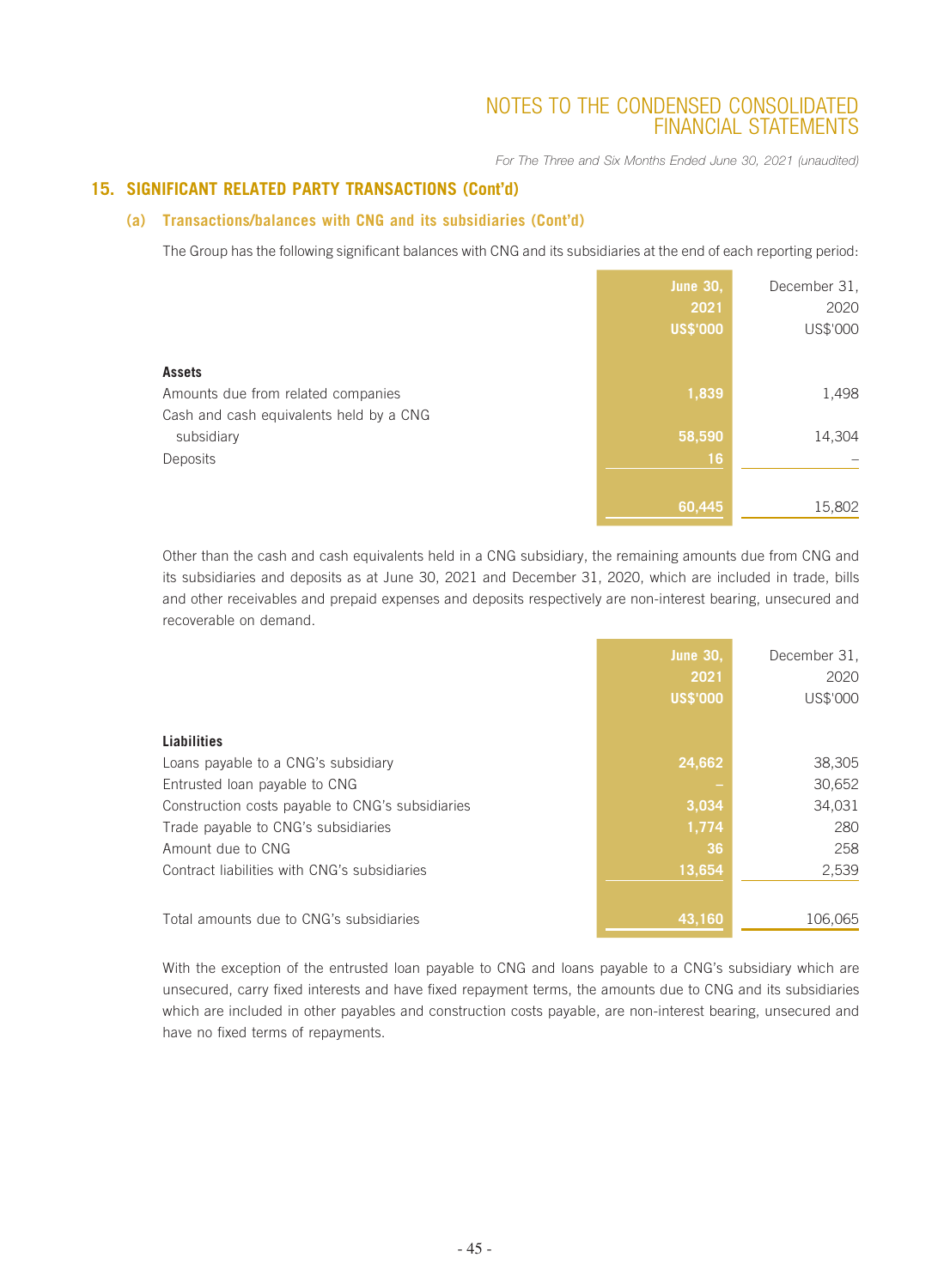*For The Three and Six Months Ended June 30, 2021 (unaudited)*

### **15. SIGNIFICANT RELATED PARTY TRANSACTIONS (Cont'd)**

#### **(b) Compensation of key management personnel**

The Group has the following compensation to key management personnel during the period:

|                             | Three months ended June 30, |          | Six months ended June 30, |          |
|-----------------------------|-----------------------------|----------|---------------------------|----------|
|                             | 2021                        | 2020     | 2021                      | 2020     |
|                             | <b>US\$'000</b>             | US\$'000 | <b>US\$'000</b>           | US\$'000 |
|                             |                             |          |                           |          |
| Salaries and other benefits | 121                         | 154      | 263                       | 342      |
| Post-employment benefits    | $\overline{2}$              | 3        | 10                        | 13       |
|                             |                             |          |                           |          |
|                             | 123                         | 157      | 273                       | 355      |

### **16. FINANCIAL INSTRUMENTS**

As at June 30, 2021 and December 31, 2020, the Group's investments in equity securities include equity securities listed on the Stock Exchange and unlisted companies incorporated in the PRC.

Investment in equity securities listed on the Stock Exchange of US\$34,971,000 (December 31, 2020: US\$20,015,000) is measured based on the unadjusted quoted price available on the Stock Exchange (Level 1 fair value measurement). The Group's investment in listed equity securities represent investment in a company engaged in mining, processing and trading of nonferrous metals registered in Hong Kong, PRC.

In addition, investment in an unlisted company incorporated in the PRC of US\$817,000 (December 31, 2020: US\$809,000) are measured at fair value based on Level 3 inputs.

The Group considers that the carrying amounts of financial assets and financial liabilities recorded at amortised cost in the condensed consolidated financial statements approximate their fair values.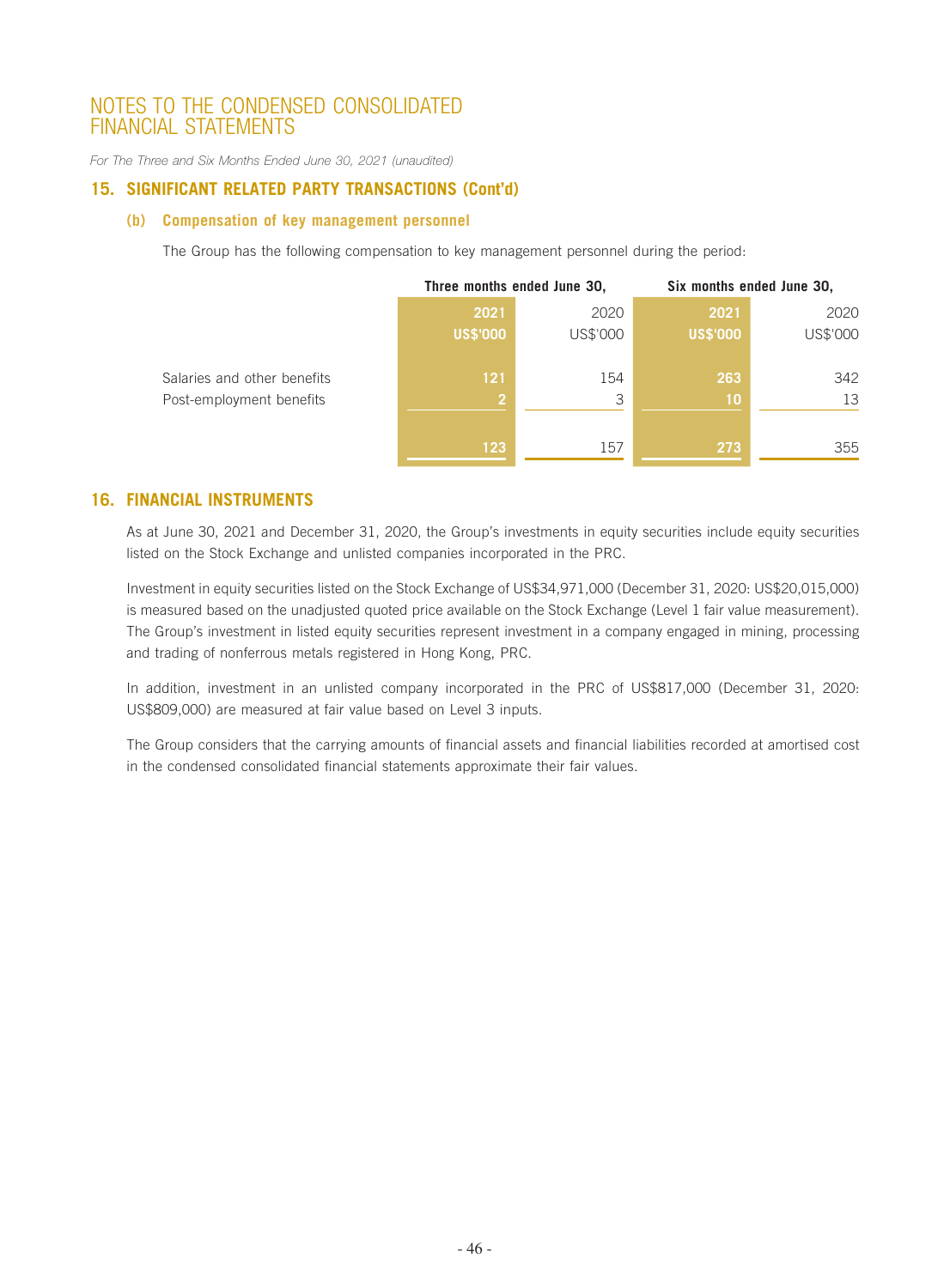*For The Three and Six Months Ended June 30, 2021 (unaudited)*

### **17. CONTINGENCIES**

During the year ended December 31, 2020, there was a construction contract dispute between independent third parties including the constructor, Huaxin Construction Group Co., Ltd. (formerly named as "Nantong Huaxin Construction Group Co., Ltd.") ("Huaxin") and the developer, Zhongxinfang, and the Group's subsidiary, Tibet Huatailong Mining Development Co. Ltd. ("Huatailong"). The land use right was transferred from Huatailong to Zhongxinfang in 2019 pursuant to the cooperation agreement signed between Zhongxinfang and Huatailong in 2019 in relation to the transferring of land use right in return of a block of the buildings and twenty car parks (the "Land Exchange").

Based on the cooperation agreement, Zhongxinfang is obligated to deliver a block of the buildings and twenty car parks (the "New Premises") to the Group no later than 2021. As at June 30, 2021 and up to the date these condensed consolidated financial statements are authorised for issue, the composite project is still suspended due to litigations against Zhongxinfang and the New Premises are not delivered to Huatailong on May 31, 2021, the original contractual delivery date. The construction of the New Premises is substantially completed pending for installation of plumbing, electrical wiring, interior walls and decoration. On June 21, 2021, Huatailong applied for pre-litigation preservation of the New Premises from Zhongxinfang, the Intermediate People's Court of Lhasa City, Tibet, adjudicated that the value of New Premises limited to RMB137 million (equivalent to US\$21 million) from Zhongxinfang was frozen for two and three years, respectively (the "New Premises Pre-litigation Preservation"). On July 21, 2021, pursuant to the New Premises Pre-litigation Preservation, Huatailong proceeded a lawsuit against Zhongxinfang for the delivery of New Premises and penalty amounting to RMB5 million (equivalent to US\$773,000). Based on Group's assessment on the completion status of the New Premises, the construction of the New Premises has been substantially completed, there has been no significant market value decline of comparable properties during the current period and the Group has first priority of claim over the New Premises under New Premises Pre-litigation Preservation. Accordingly, no impairment loss (2020: nil) has been made on the other non-current assets as the management of the Company are of the opinion that the recoverable amount of the non-current assets is above its carrying amount of US\$19,389,000 (equivalent to RMB125,252,000) as at June 30, 2021.

In addition, during the year ended December 31, 2020, Huatailong has been subjected to tax and other surcharges in relation to Land Exchange amounting to RMB60 million (equivalent to US\$8,714,000) which Huatailong expects to recover from Zhongxinfang in accordance with the cooperation agreement between Huatailong and Zhongxinfang signed in 2019. On July 8, 2020, Huatailong applied for pre-litigation preservation of assets from Zhongxinfang, the Intermediate People's Court of Lhasa City, Tibet, adjudicated that the value of properties limited to RMB46 million (equivalent to US\$6,609,000) from Zhongxinfang was frozen for one year (the "Pre-litigation Preservation"). Based on the first instance adjudication dated November 20, 2020 in relation to the lawsuit against Zhongxinfang for the recoverability of the tax and other surcharges (the "Tax and Other Surcharge") paid by Huatailong, which became final adjudication upon expiry of appeal application in December 2020, the litigation ruling adjudicated that Zhongxinfang shall repay the Tax and Other Surcharge of RMB46 million (equivalent to US\$6,997,000) to Huatailong (the "November Adjudication") within 30 days from the effective date of the November Adjudication (the "Due Date"). As Zhongxinfang has not settled such amount within the Due Date, Huatailong applied for an enforcement of the November Adjudication in January 2021 (the "Enforcement"). On June 24 2021, the Intermediate People's Court of Lhasa City, Tibet, adjudicated the Enforcement is suspended as there is no executable properties from Zhongxinfang as all of the assets owned by Zhongxinfang have been sealed up or frozen. Based on legal advice, the Enforcement is currently suspended and the Group's first priority of claim one of the assets under pre-litigation preservation has been extended for three years till May 24, 2024. Furthermore, in order to recover Tax and Other Surcharge from Zhongxinfang, Huatailong has applied for participation of enforcement procedures over assets sealed up together with the other plaintiffs, which the Higher People's Court of Lhasa City is going to start the auctions of the assets. The Group will also reapply for enforcement when there are executable properties of Zhongxinfang being made available.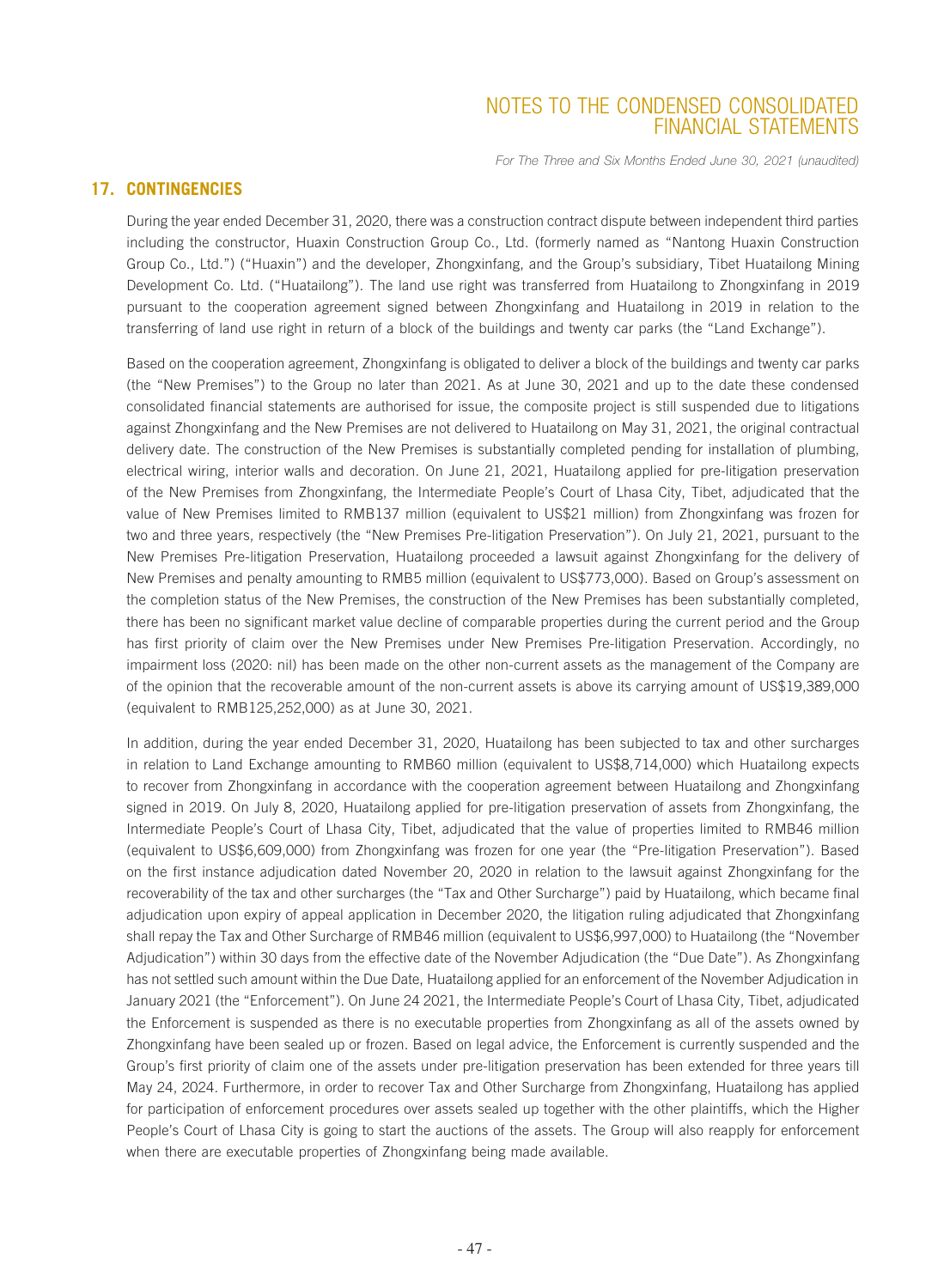*For The Three and Six Months Ended June 30, 2021 (unaudited)*

### **17. CONTINGENCIES (Cont'd)**

Based on the best available information to the Group as of June 30, 2021, and up to the date of these condensed consolidated financial statements are authorized for issue, the Group estimated that the fair value of total assets owned by Zhongxinfang exceeded the outstanding liabilities that the courts adjudicated to Zhongxinfang's plaintiffs. In addition, the Group has first priority of claim over one of the assets under pre-litigation preservation, which has estimated fair value exceeding the carry amount of the other receivable related to the Tax and Other Surcharge. In the opinion of the management of the Company, expected credit loss on other receivables is insignificant based on the credit risk assessment for the three and six months ended June 30, 2021.

### **18. EVENT AFTER THE REPORTING PERIOD**

The Group had no material event after the end of the reporting period.